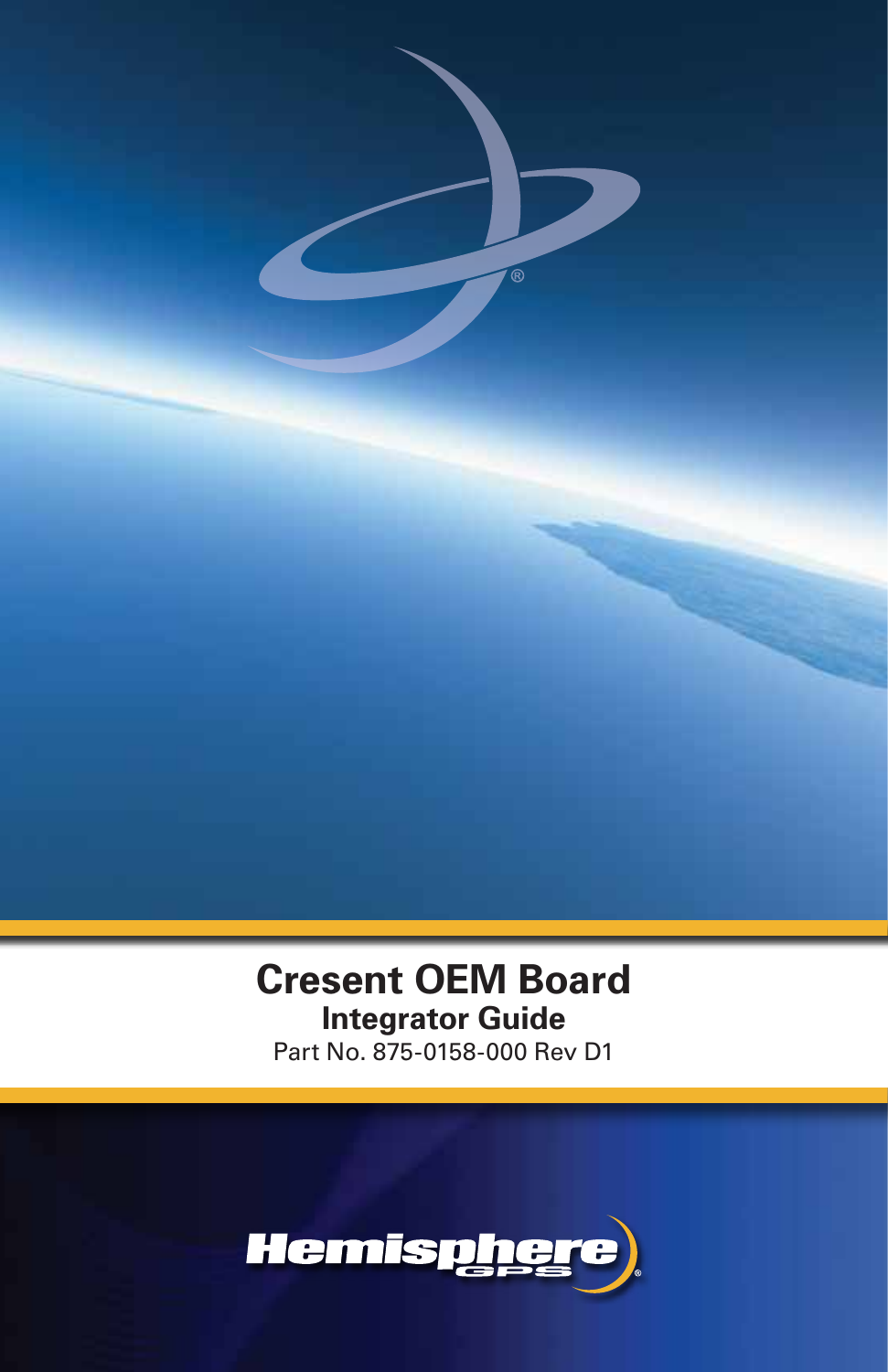This device complies with part 15 of the FCC Rules. Operation is subject to the following two conditions:

(1) This device may not cause harmful interference, and

(2) this device must accept any interference received, including interference that may cause undesired operation.

#### **Copyright Notice**

Copyright Hemisphere GNSS, Inc. (2013). All rights reserved.

No part of this manual may be reproduced, transmitted, transcribed, stored in a retrieval system or translated into any language or computer language, in any form or by any means, electronic, mechanical, magnetic, optical, chemical, manual or otherwise, without the prior written permission of Hemisphere GNSS.

#### **Trademarks**

Hemisphere GPS®, the Hemisphere GPS logo, COAST™, Crescent®, Earthworks®, Eclipse™, e-Dif®, L-DifTM, miniEclipseTM, PocketMAX PCTM, PocketMAXTM, PocketMax3TM, S320TM, SBX-4TM, SureTrack<sup>®</sup>, Vector™, XF1™, and XF2<sup>™</sup> are proprietary trademarks of Hemisphere GNSS, Inc. Other trademarks are the properties of their respective owners.

#### **Patents**

Hemisphere GNSS products may be covered by one or more of the following patents:

| U.S. Patents |         |         |         |         | Australia Patents |
|--------------|---------|---------|---------|---------|-------------------|
| 6111549      | 6876920 | 7400956 | 8000381 | 8214111 | 2002244539        |
| 6397147      | 7142956 | 7429952 | 8018376 | 8217833 | 2002325645        |
| 6469663      | 7162348 | 7437230 | 8085196 | 8265826 | 2004320401        |
| 6501346      | 7277792 | 7460942 | 8102325 | 8271194 |                   |
| 6539303      | 7292185 | 7689354 | 8138970 | 8307535 |                   |
| 6549091      | 7292186 | 7808428 | 8140223 | 8311696 |                   |
| 6711501      | 7373231 | 7835832 | 8174437 | 8334804 |                   |
| 6744404      | 7388539 | 7885745 | 8184050 | RE41358 |                   |
| 6865465      | 7400294 | 7948769 | 8190337 |         |                   |

Other U.S. and foreign patents pending.

#### **Notice to Customers**

Contact your local dealer for technical assistance. To find the authorized dealer near you:

Hemisphere GNSS, Inc. 8444 N 90th St, Suite 120 Scottsdale, AZ 85258 USA Phone: (480) 348-9919 Fax: (480) 348-6370 [precision@hemispheregps.com](mailto:precision@hemispheregps.com) [www.hemispheregps.com](http://www.hemispheregps.com)

#### <span id="page-1-0"></span>**Technical Support**

If you need to contact Hemisphere GNSS Technical Support:

Hemisphere GNSS, Inc. 8444 N 90th St, Suite 120 Scottsdale, AZ 85258 USA Phone: (480) 348-9919 Fax: (480) 348-6370 [techsupport@hemispheregps.com](mailto:techsupport@hemispheregps.com)

#### **Documentation Feedback**

Hemisphere GNSS is committed to the quality and continuous improvement of our products and services. We urge you to provide Hemisphere GNSS with any feedback regarding this guide by writing to the following email address: [techsupport@hemispheregps.com](mailto:techsupport@hemispheregps.com).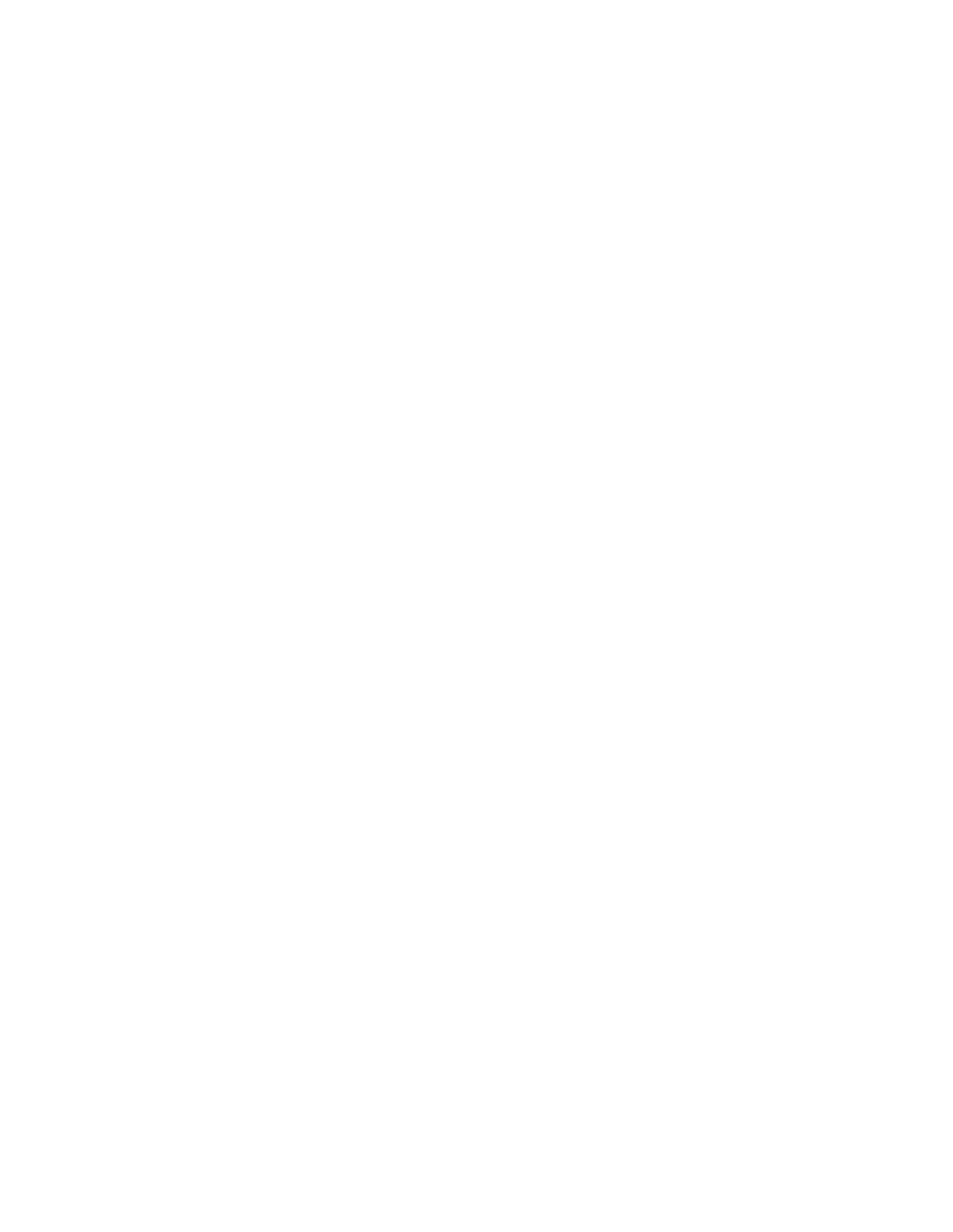## **Contents**

| <b>Chapter 1</b> | Introduction  1                                                                                   |  |
|------------------|---------------------------------------------------------------------------------------------------|--|
|                  |                                                                                                   |  |
|                  |                                                                                                   |  |
|                  |                                                                                                   |  |
|                  |                                                                                                   |  |
|                  |                                                                                                   |  |
|                  |                                                                                                   |  |
|                  | Using PocketMax to Communicate with the Crescent 5                                                |  |
| <b>Chapter 2</b> |                                                                                                   |  |
|                  |                                                                                                   |  |
|                  |                                                                                                   |  |
|                  |                                                                                                   |  |
|                  | Direct Electrical Connection Method  11                                                           |  |
|                  | Indirect Electrical Connection (Cable) Method  11                                                 |  |
|                  |                                                                                                   |  |
|                  | Crescent 34-pin Header Layout/Pinout 13                                                           |  |
|                  | Crescent 20-pin Header Layout/Pinout  15                                                          |  |
|                  | Signals                                                                                           |  |
|                  |                                                                                                   |  |
|                  |                                                                                                   |  |
|                  |                                                                                                   |  |
|                  |                                                                                                   |  |
|                  |                                                                                                   |  |
|                  |                                                                                                   |  |
|                  |                                                                                                   |  |
|                  |                                                                                                   |  |
|                  |                                                                                                   |  |
|                  |                                                                                                   |  |
| <b>Chapter 3</b> | Operation  19                                                                                     |  |
|                  |                                                                                                   |  |
|                  |                                                                                                   |  |
|                  |                                                                                                   |  |
|                  |                                                                                                   |  |
|                  |                                                                                                   |  |
|                  |                                                                                                   |  |
|                  |                                                                                                   |  |
|                  | Using Port D for RTCM Input $\ldots \ldots \ldots \ldots \ldots \ldots \ldots \ldots \ldots$ . 22 |  |
|                  |                                                                                                   |  |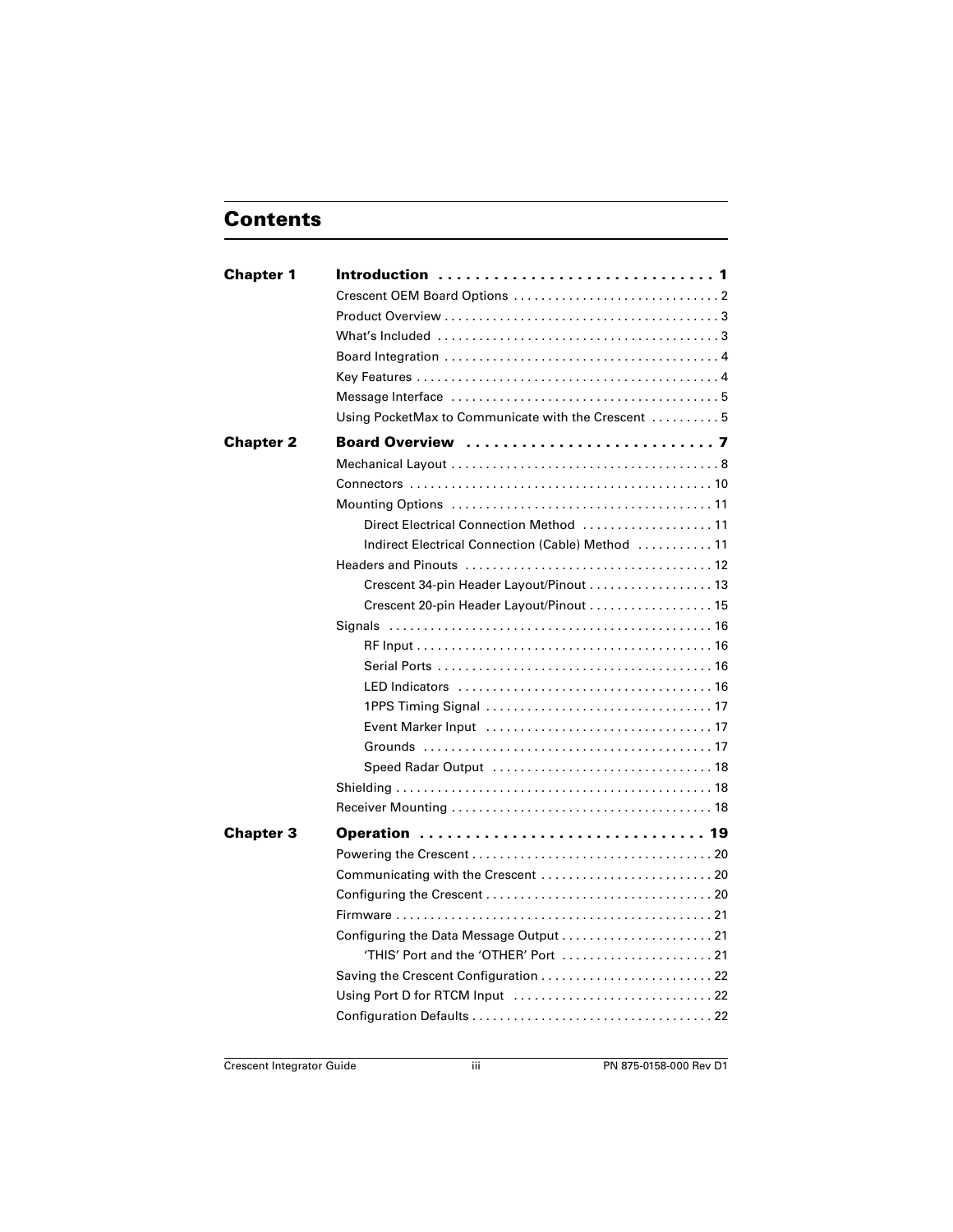| <b>Appendix A</b> | <b>Frequently Asked Questions  23</b>       |
|-------------------|---------------------------------------------|
|                   |                                             |
|                   | Power, Communication, and Configuration  25 |
|                   |                                             |
|                   |                                             |
|                   |                                             |
|                   |                                             |
|                   |                                             |
| <b>Appendix B</b> | Troubleshooting  31                         |
| <b>Appendix C</b> | Technical Specifications  35                |
|                   |                                             |
|                   | End User License Agreement  41              |
|                   |                                             |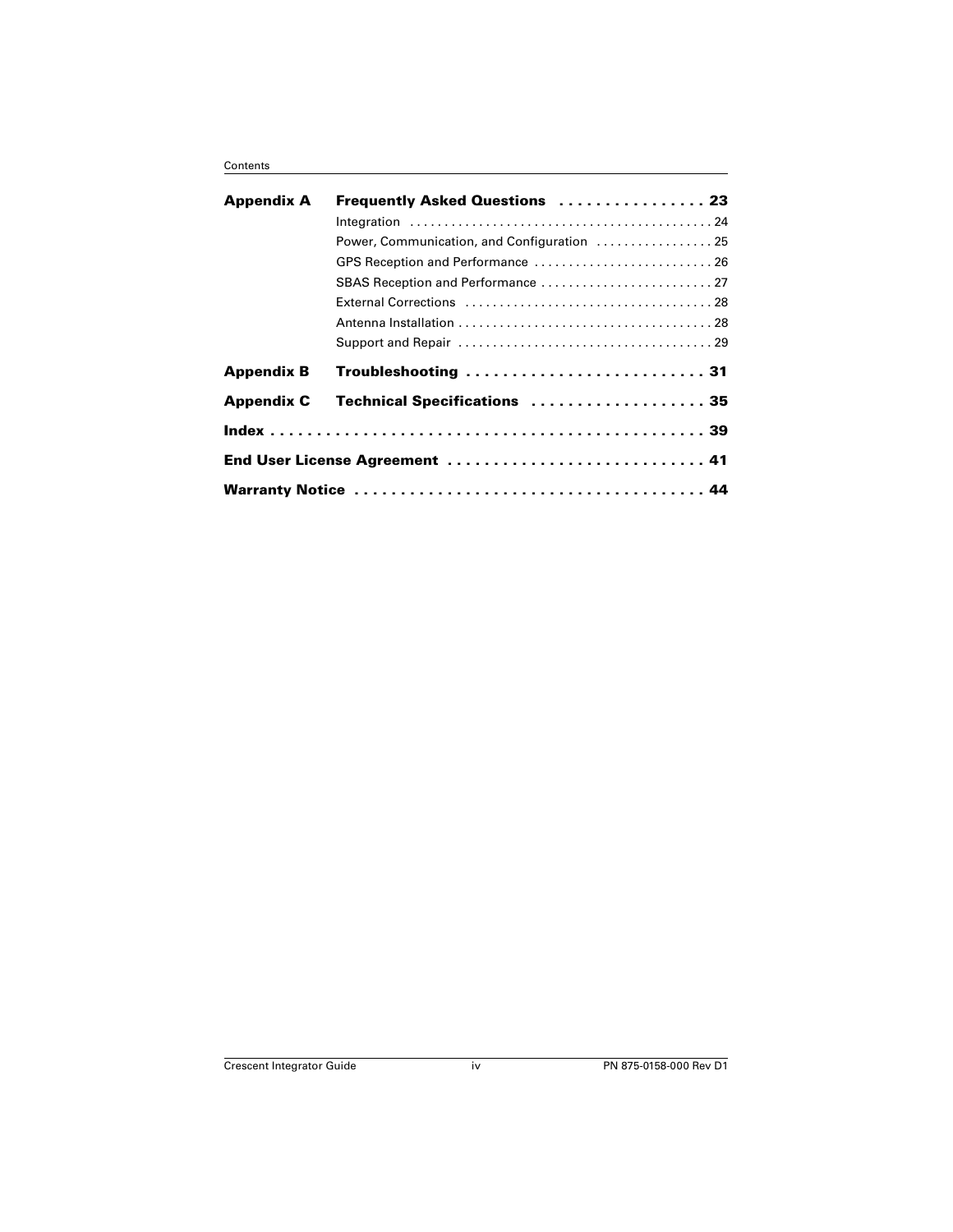

# **Chapter 1: Introduction**

<span id="page-5-0"></span>[Crescent OEM Board Options](#page-6-0) [Product Overview](#page-7-0) [What's Included](#page-7-1) [Board Integration](#page-8-0) [Key Features](#page-8-1) [Message Interface](#page-9-0) [Using PocketMax to Communicate with the Crescent](#page-9-1)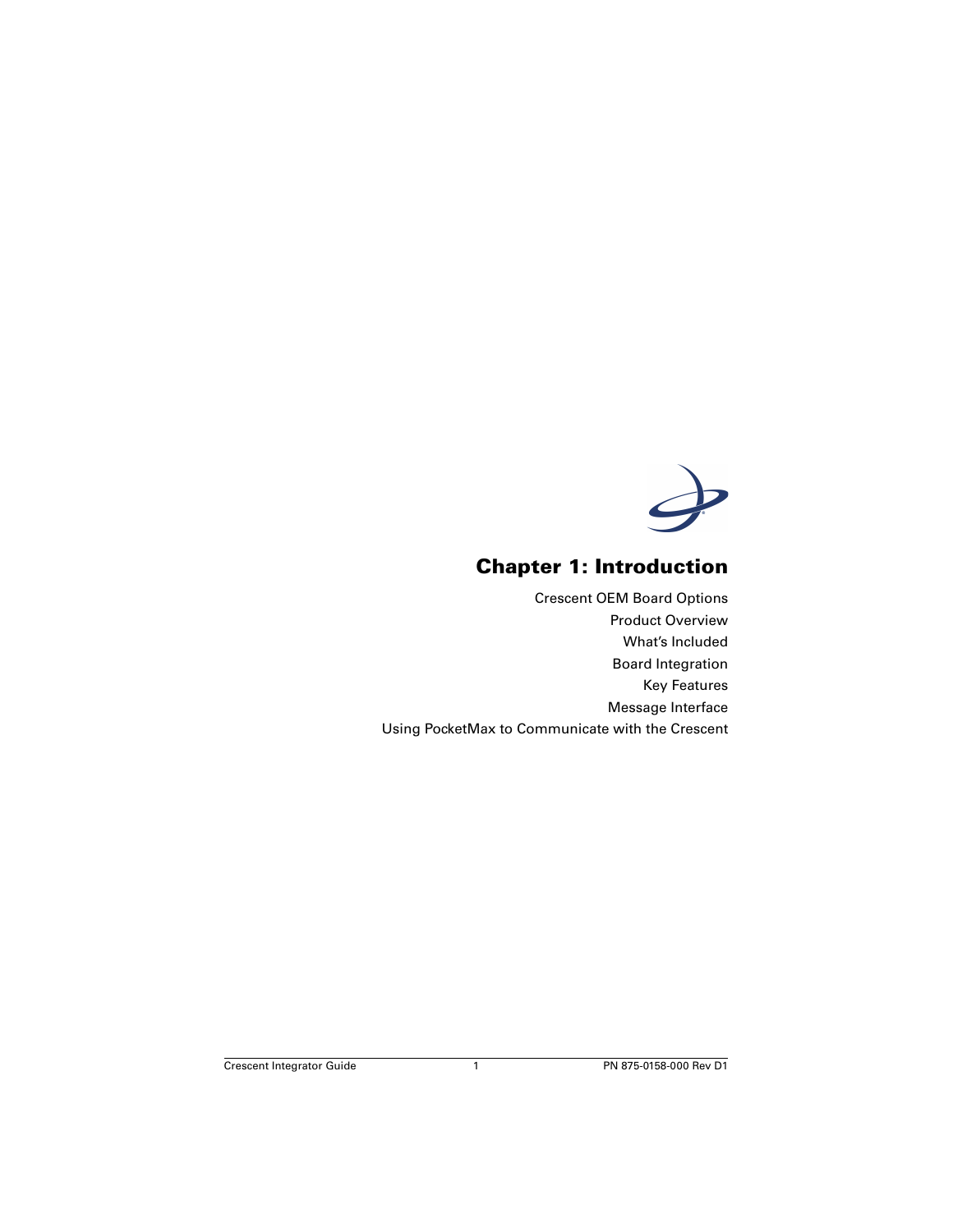<span id="page-6-4"></span><span id="page-6-3"></span>This manual does not cover receiver operation, the PocketMax™ utility, or commands and messages (NMEA 0183, NMEA 2000® or HGPS proprietary). For information on these subjects refer to the Hemisphere GPS Technical Reference (go to [www.hemispheregps.com](http://www.hemispheregps.com) and click the GPS Reference icon).

## <span id="page-6-0"></span>**Crescent OEM Board Options**

[Table 1-1](#page-6-1) lists the current Crescent® OEM board models.

| <b>Model</b> | <b>GNSS</b><br><b>Systems</b> | <b>Compatibility</b>                                      | <b>L-Band Support</b>                                 |
|--------------|-------------------------------|-----------------------------------------------------------|-------------------------------------------------------|
| P100™        | <b>GPS</b>                    | Hemisphere GPS' standard<br>pinout configuration (34-pin) | Yes - with optional Hemisphere<br>GPS LX-2™ OEM board |
| P101™        | <b>GPS</b>                    | Compatible with popular<br>aftermarket products (20-pin)  | No                                                    |
| P102™        | <b>GPS</b>                    | Hemisphere GPS' standard<br>pinout configuration (34-pin) | Yes - with optional Hemisphere<br>GPS LX-2 OEM board  |
| P103™        | <b>GPS</b>                    | Compatible with popular<br>aftermarket products (20-pin)  | No                                                    |
| P104™        | <b>GPS</b>                    | Hemisphere GPS' standard<br>pinout configuration (34-pin) | Yes - with optional Hemisphere<br>GPS LX-2 OEM board  |

<span id="page-6-2"></span><span id="page-6-1"></span>**Table 1-1: Crescent board models**

*Note: Throughout this manual, the Crescent OEM board is referred to simply as the Crescent.*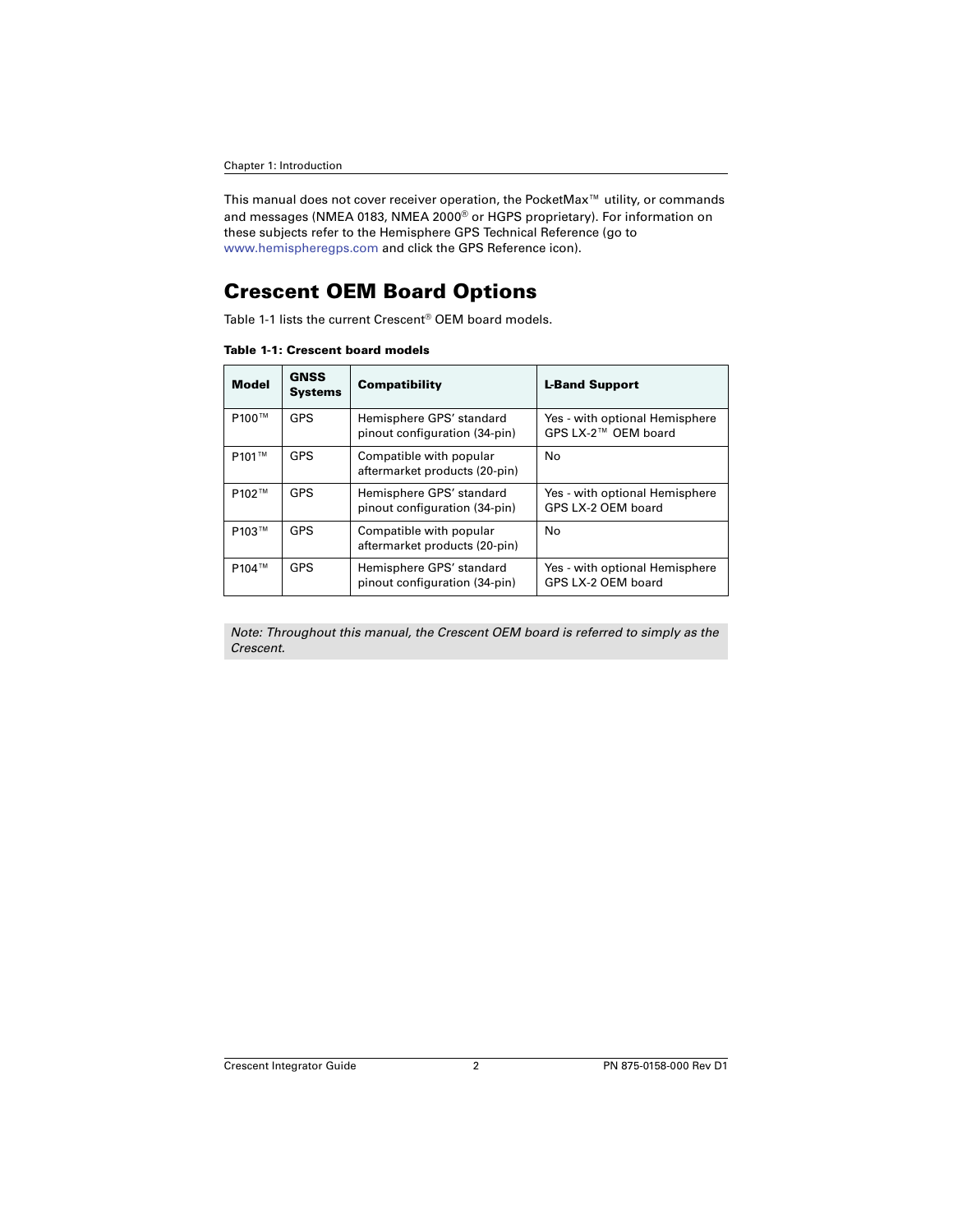# <span id="page-7-0"></span>**Product Overview**

With its small form factor, low power consumption, and simple onboard firmware the Crescent is an ideal solution for integrators, offering scalability and expandability from GPS with SBAS to L1 GPS RTK.

The Crescent is offered in two common industry form factors:

> <span id="page-7-3"></span>• P100, P102, and P104 offer Hemisphere GPS' standard pinout configuration (34-pin)



• P101 and P103 have a mechanical design compatible with popular aftermarket products (20-pin)

See ["Headers and Pinouts" on page 12](#page-16-1) for information on the pinout configurations of each board.

<span id="page-7-2"></span>The reliable positioning performance of Crescent is further enhanced through RTK and COAST™ DGPS technology. Patented COAST software enables select Hemisphere GPS receivers to utilize aging DGPS correction data during times of interference, signal blockage, and weak signal. The receiver will coast and continue to maintain sub-meter positioning for 40 minutes or more without a DGPS signal.

# <span id="page-7-1"></span>**What's Included**

The Crescent is available in two configurations:

- <span id="page-7-4"></span>• Crescent OEM board only - designed for integrators who are familiar with Crescent board integration
- Crescent OEM board and Universal Development Kit designed for integrators who are new to Crescent board integration

The Universal Development Kit is designed to work with various Hemisphere GPS OEM boards and includes an enclosure with carrier board, adapter boards, and various cables.

For more information on the Universal Development Kit visit [www.hemispheregps.com](http://www.hemispheregps.com) and navigate to the OEM products page.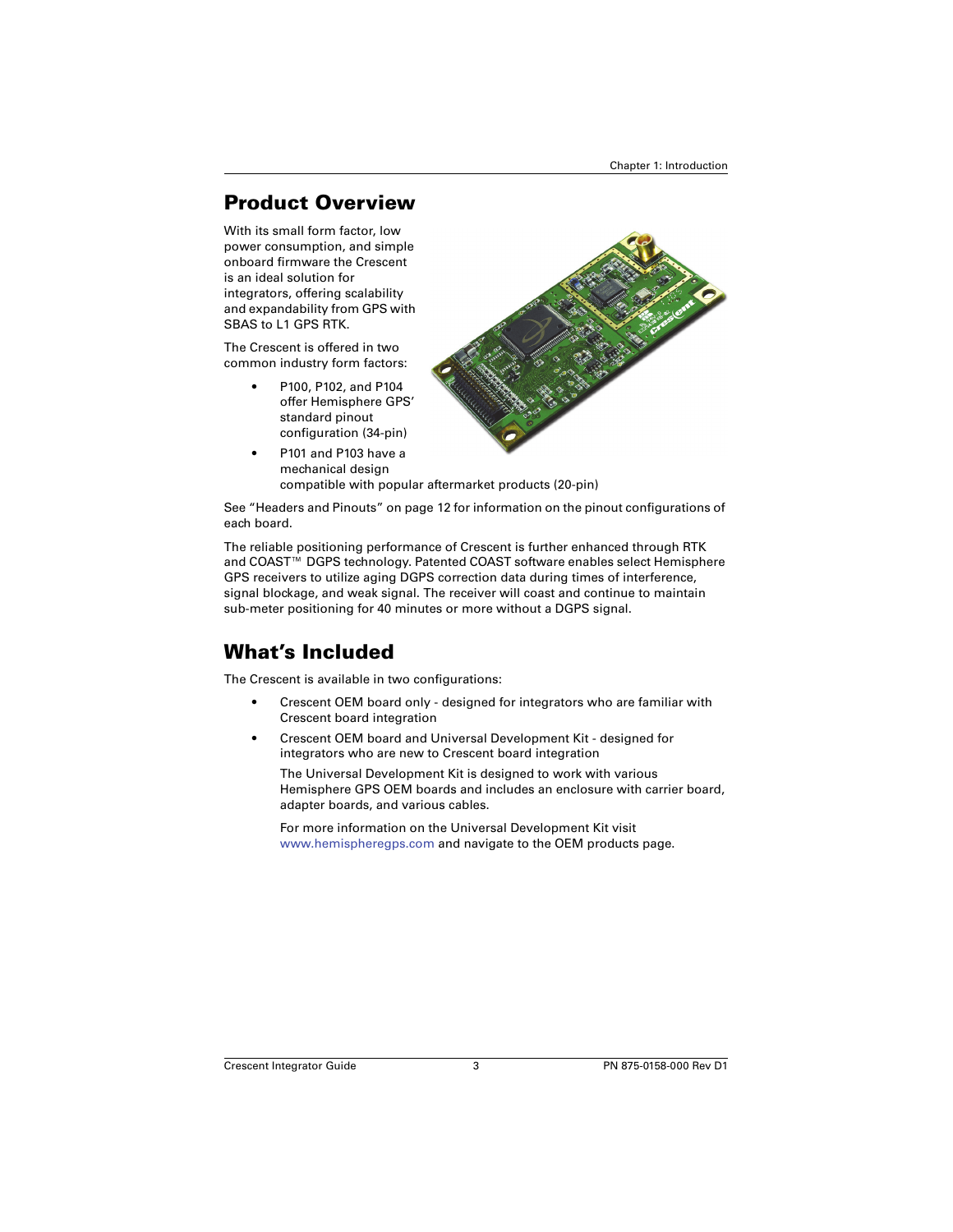# <span id="page-8-3"></span><span id="page-8-0"></span>**Board Integration**

Successful integration of the Crescent within a system requires electronics expertise that includes:

- Power supply design
- Serial port level translation
- Reasonable radio frequency competency
- An understanding of electromagnetic compatibility
- Circuit design and layout

The Crescent GPS engine is a low-level module intended for custom integration with the following general integration requirements:

- Regulated power supply input (3.3 VDC  $\pm$  3%), 300 mA continuous
- Low-level serial port (3.3 V CMOS) and USB port communications
- Radio frequency (RF) input to the engine from a GPS antenna is required to be actively amplified (10 to 40 dB gain)
- GPS antenna is powered with a separate regulated voltage source up to 15 VDC maximum
- <span id="page-8-5"></span>Antenna input impedance is 50  $\Omega$

# <span id="page-8-1"></span>**Key Features**

Key features of the Crescent include:

- 12-channel GPS engine (2 channels dedicated to SBAS tracking)
- Sub-meter horizontal accuracy 95%
- <span id="page-8-2"></span>• Raw measurement output (via documented binary messages)
- Position and heading update rates of 20 Hz maximum
- <span id="page-8-4"></span>• COAST technology that provides consistent performance with correction data
- <span id="page-8-6"></span>• e-Dif®-ready - a base station-free way of differentially positioning
- <span id="page-8-7"></span>• L-Dif™-ready – Local differential is a proprietary Hemisphere GPS method where a specialized set of messages are relayed between two Crescent receivers
- Quick times to first fix
- Four full-duplex serial ports and a USB device port
- 1 PPS timing output
- Event marker input
- Compact form factor

*Note: For complete specifications of the Crescent see [Appendix C, "Technical](#page-39-1)  [Specifications."](#page-39-1)*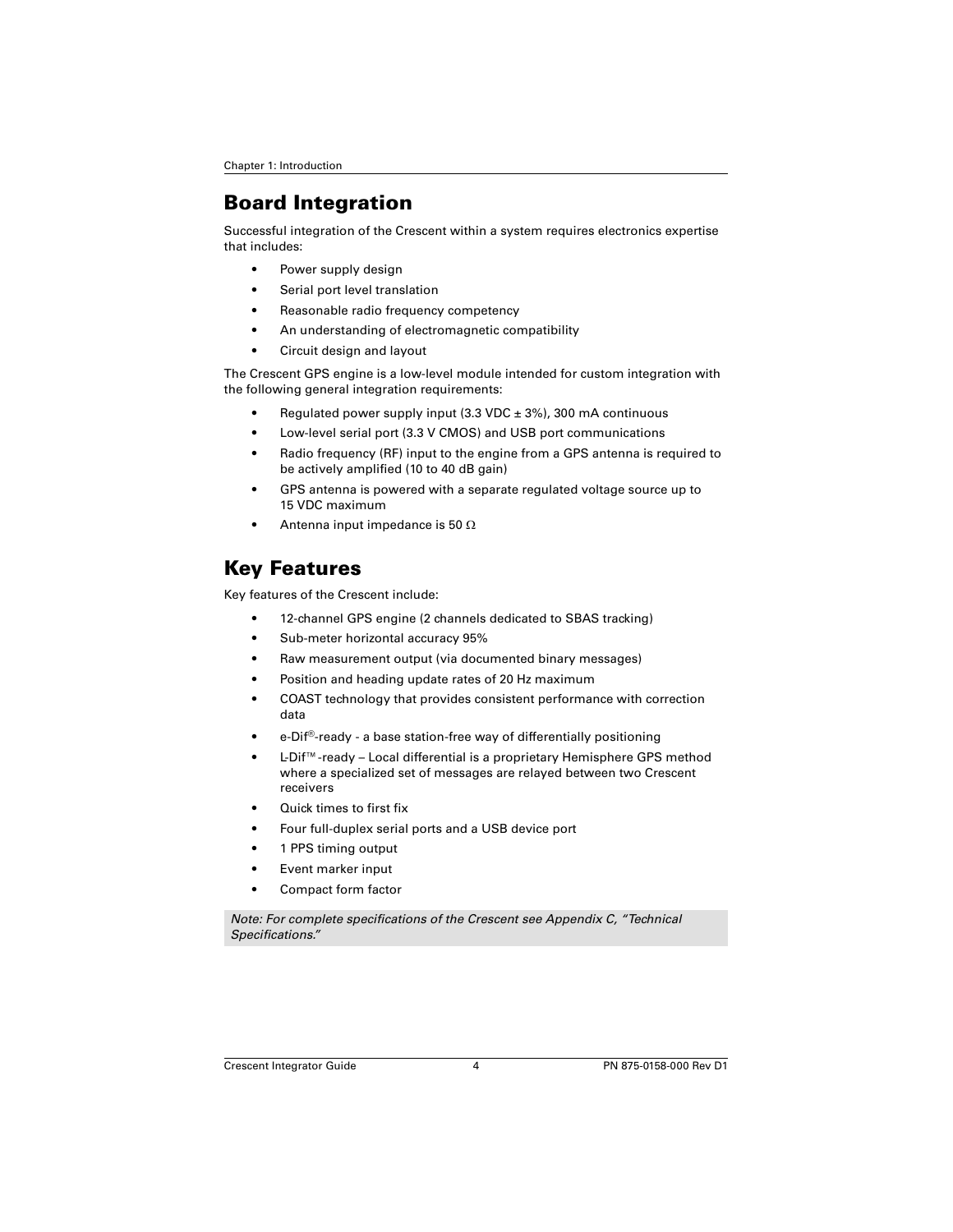## <span id="page-9-0"></span>**Message Interface**

The Crescent uses a NMEA 0183 interface, allowing you to easily make configuration changes by sending text-type commands to the receiver.

The Crescent also supports a selection of binary messages. There is a wider array of information available through the binary messages, plus binary messages are inherently more efficient with data. If the application has a requirement for raw measurement data, this information is available only in a binary format.

For more information on NMEA 0183 commands and messages as well as binary messages refer to the Hemisphere GPS Technical Reference (go to [www.hemispheregps.com](http://www.hemispheregps.com) and click the GPS Reference icon).

## <span id="page-9-2"></span><span id="page-9-1"></span>**Using PocketMax to Communicate with the Crescent**

Hemisphere's PocketMax is a free utility program that runs on your Windows PC or Windows mobile device. Simply connect your Windows device to the Crescent via the COM port and open PocketMax. The screens within PocketMax allow you to easily interface with the Crescent to:

- Select the internal SBAS, external beacon, or RTCM correction source and monitor reception (beacon optional)
- Configure GPS message output and port settings
- Record various types of data
- Monitor the Crescent's status and function

PocketMax is available for download from the Hemisphere GPS website (www.hemispheregps.com).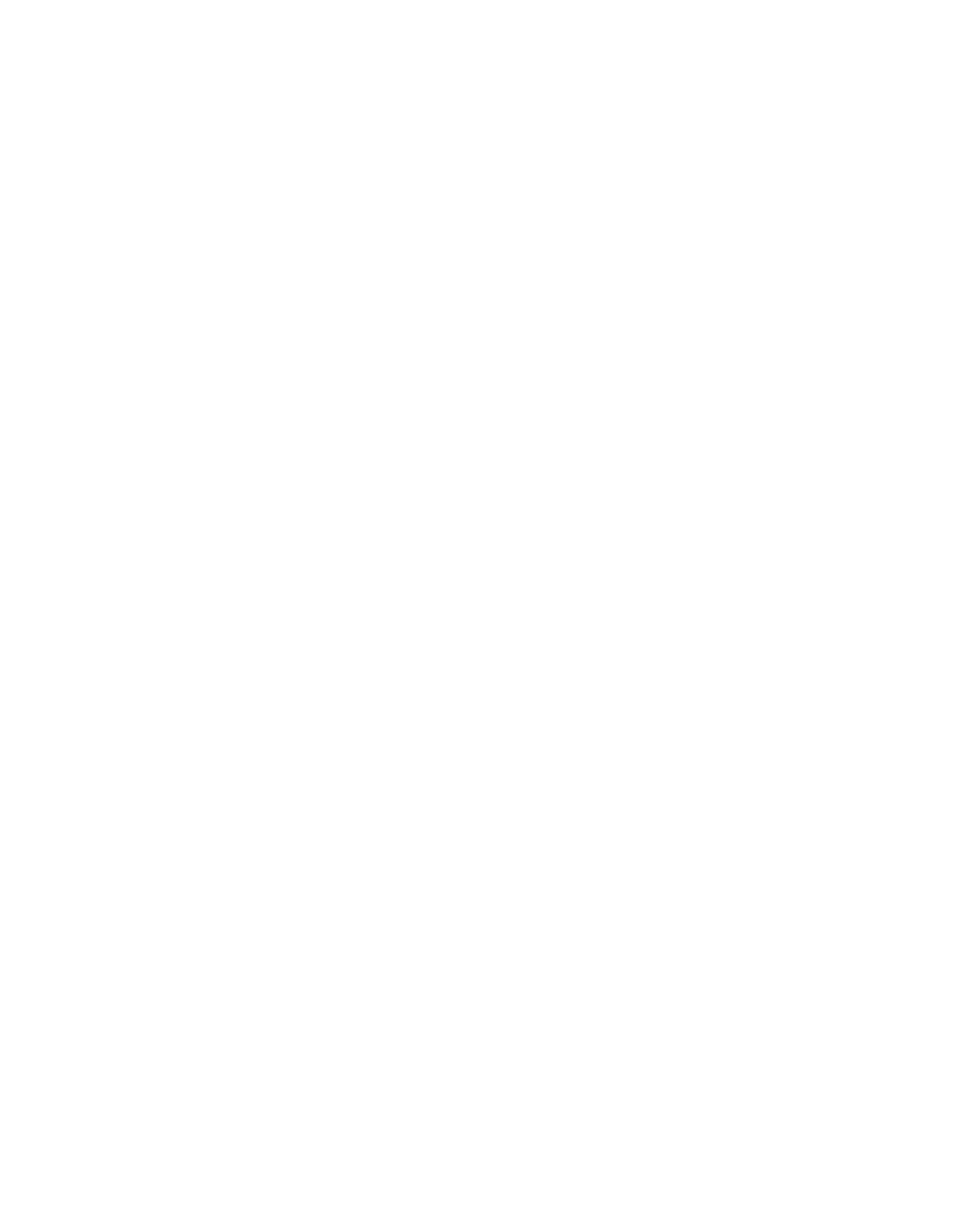

## <span id="page-11-0"></span>**Chapter 2: Board Overview**

[Mechanical Layout](#page-12-0) **[Connectors](#page-14-0)** [Mounting Options](#page-15-0) [Headers and Pinouts](#page-16-0) [Signals](#page-20-0) [Shielding](#page-22-1) [Receiver Mounting](#page-22-2)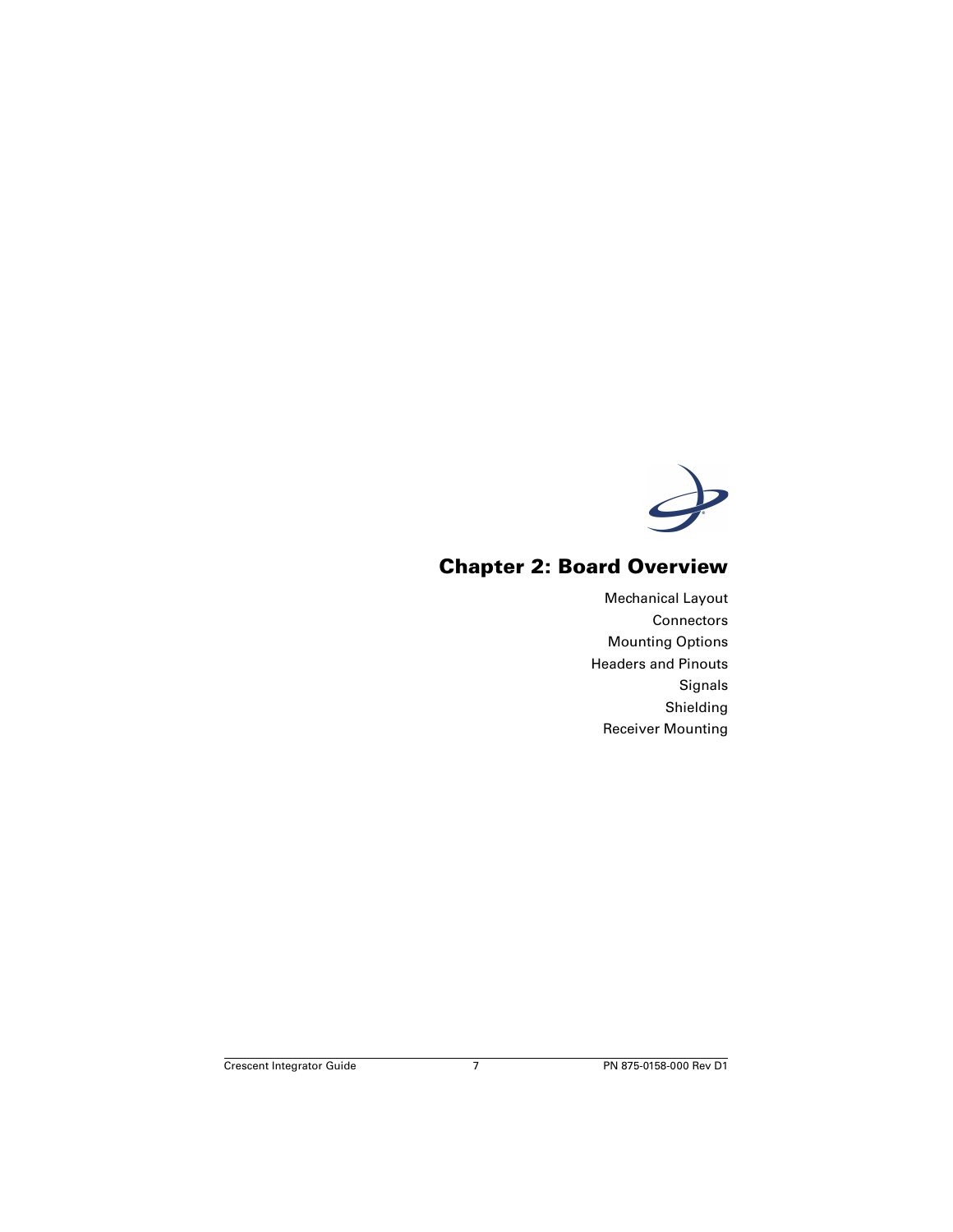# <span id="page-12-0"></span>**Mechanical Layout**

[Figure 2-1](#page-12-1) shows the mechanical layout for the Crescent P100/P102/P104 OEM boards and [Figure 2-2](#page-13-0) shows the mechanical layout for the Crescent P101/P103 OEM boards. Dimensions are in millimeters (inches) for both layouts.

<span id="page-12-2"></span>

<span id="page-12-1"></span>**Figure 2-1: Crescent P100/P102/P104 mechanical layout**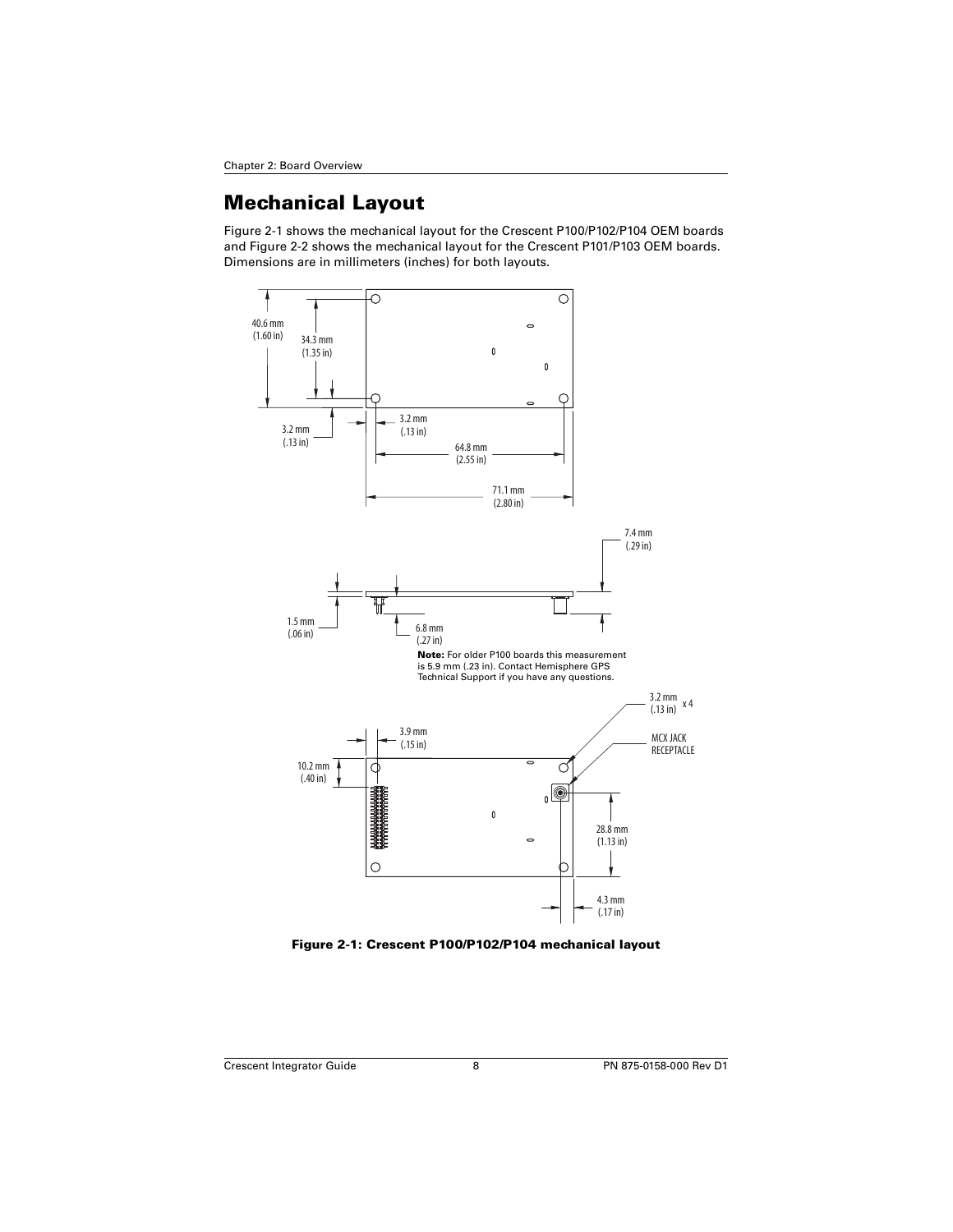

<span id="page-13-0"></span>**Figure 2-2: Crescent P101/P103 mechanical layout**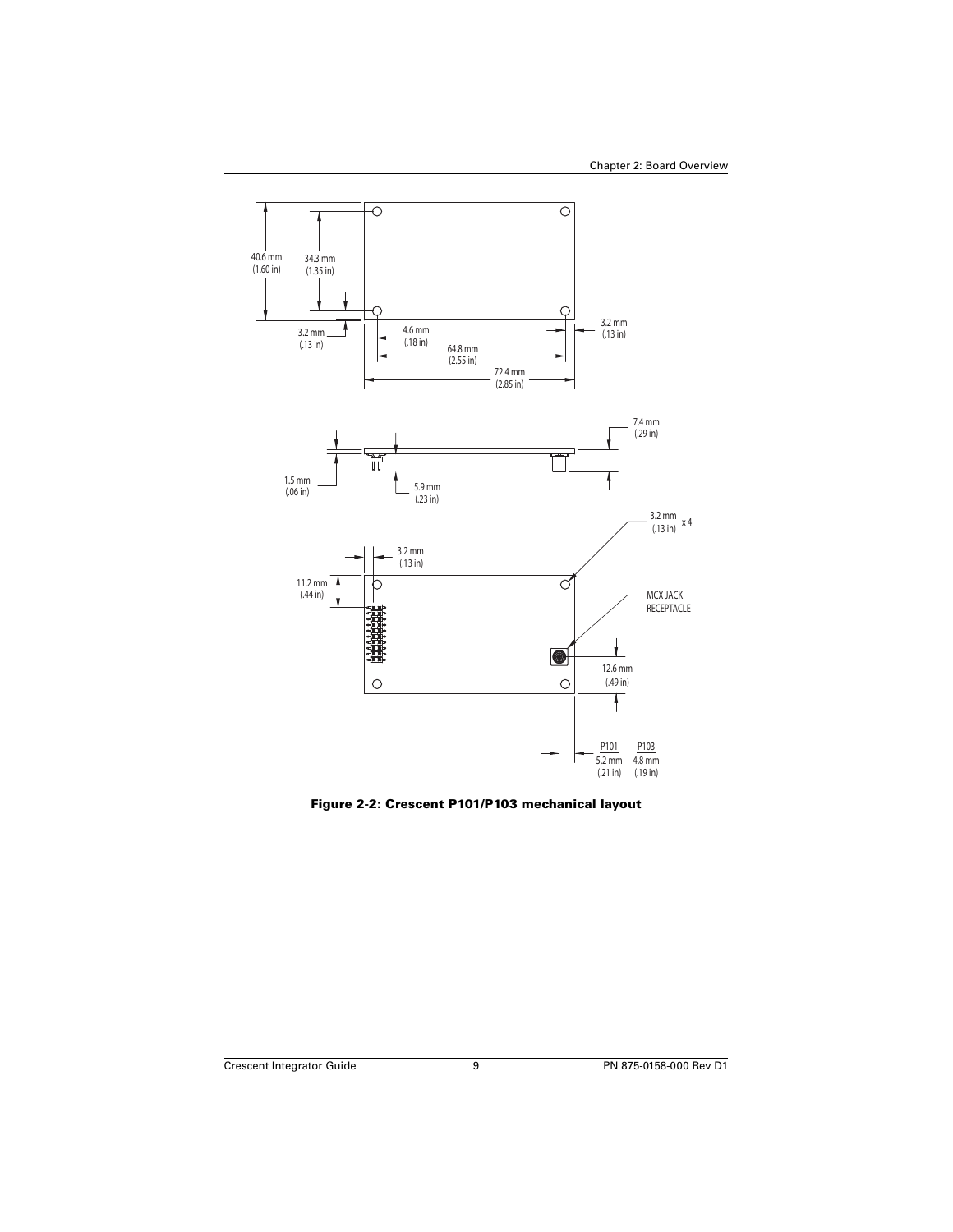## <span id="page-14-3"></span><span id="page-14-0"></span>**Connectors**

[Table 2-1](#page-14-1) describes the Crescent's connectors and mating connectors. You can use different compatible connectors; however, the requirements may be different. The antenna input impedance is 50  $\Omega$ .

<span id="page-14-4"></span><span id="page-14-1"></span>

| Table 2-1: Crescent connectors |
|--------------------------------|
|--------------------------------|

<span id="page-14-5"></span><span id="page-14-2"></span>

| <b>OEM Board and</b><br><b>Connector Type</b> |                | <b>Crescent SMT Connector</b>                                                              | <b>Mating Connector</b>                                   |
|-----------------------------------------------|----------------|--------------------------------------------------------------------------------------------|-----------------------------------------------------------|
| P <sub>100</sub>                              | <b>RF</b>      | MCX, female straight jack                                                                  | MCX, male straight plug                                   |
| P <sub>102</sub><br>P <sub>104</sub>          |                | Emerson (Johnson) 133-3711-202                                                             | Samtec RSP-127824-01                                      |
|                                               | Power/<br>data | 34-pin (17x2) male header,<br>0.05 in (1.27 mm) pitch                                      | 17x2 female SMT header socket.<br>0.05 in (1.27 mm) pitch |
|                                               |                | Samtec: FTSH-117-01-L-DV                                                                   | Samtec: FLE-117-01-G-DV                                   |
|                                               |                | Samtec FTSH-117-01-L-DV (older<br>P100 boards)                                             |                                                           |
|                                               |                | Samtec FTSH-117-04-L-DV (new<br>P100 boards and all P102/P104<br>boards)                   |                                                           |
| P <sub>101</sub>                              | <b>RF</b>      | MCX, straight jack (female)                                                                | MCX, male straight plug                                   |
| P <sub>103</sub>                              |                | Emerson (Johnson) 133-3711-202                                                             | Samtec RSP-127824-01                                      |
|                                               | Power/         | 20-pin (10x2) male header,                                                                 | 10x2 female SMT header socket,                            |
| data                                          |                | $0.08$ in $(2 \text{ mm})$ pitch                                                           | $0.08$ in $(2 \text{ mm})$ pitch                          |
|                                               |                | Samtec: TMM-110-01-T-D-SM                                                                  | Samtec: TLE-110-01-G-DV                                   |
|                                               |                | Note: For the Samtec FTSH headers, '-01' indicates 0.120" posts and '-04' indicates 0.150" |                                                           |

*posts.*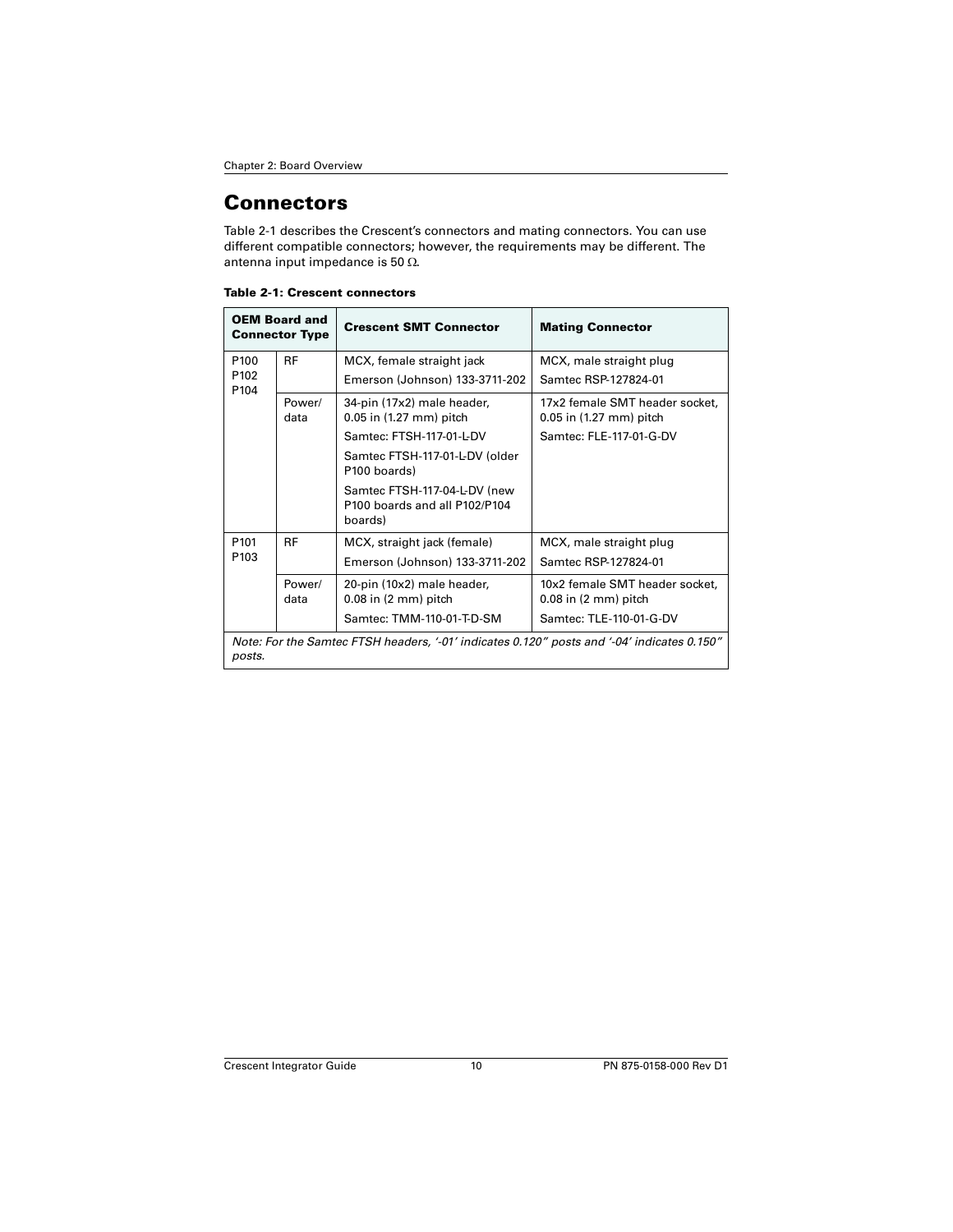# <span id="page-15-0"></span>**Mounting Options**

There are two options for mounting the Crescent:

- <span id="page-15-7"></span>• Direct electrical connection method
- <span id="page-15-4"></span><span id="page-15-3"></span>• Indirect electrical connection (cable) method

### <span id="page-15-1"></span>**Direct Electrical Connection Method**

Place an RF connector, heading connector, and mounting holes on the carrier board and then mount the Crescent on the standoffs and RF and header connectors. This method is very cost effective as it does not use cable assemblies to interface the Crescent.

*Note: Be aware of the GPS RF signals present on the carrier board and ensure the correct standoff height to avoid any flexual stresses on the board when you fasten it down.*

The Crescent uses a standoff height of 7.9 mm (0.3125 in). With this height there should be no washers between either the standoff and the Crescent or the standoff and the carrier board; otherwise, you must make accommodations. You may need to change the standoff height if you select a different header connector.

<span id="page-15-6"></span>If you want to use a right angle MCX connector, use a taller header than the Samtec part number suggested in this guide. This will provide clearance to have a right angle cable-mount connector and reduce the complexity by not having the carrier board handle the RF signals. See [Table 2-1 on page 10](#page-14-1) for Crescent connector information.

The mounting holes of the Crescent have a standard inner diameter of 3.2 mm (0.125 in).

## <span id="page-15-5"></span><span id="page-15-2"></span>**Indirect Electrical Connection (Cable) Method**

Mount the Crescent mechanically so you can connect a ribbon power/data cable to the Crescent. This requires cable assemblies and there is a reliability factor present with cable assemblies in addition to increased expense.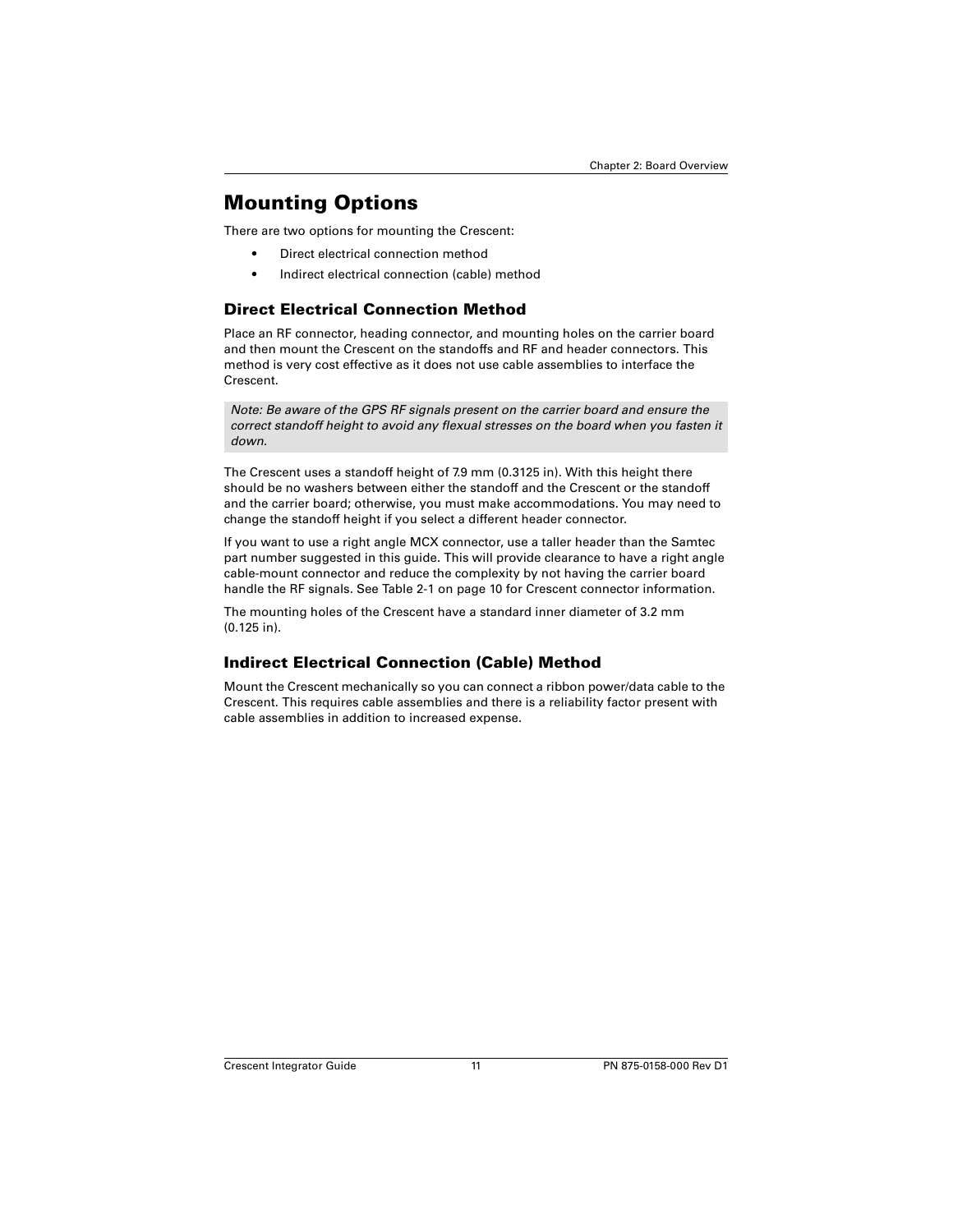# <span id="page-16-1"></span><span id="page-16-0"></span>**Headers and Pinouts**

<span id="page-16-3"></span>The Crescent uses a dual-row header connector to interface with power, communications, and other signals.

To identify the first header pin orient the board so the diamond is to the upper left of the pins; the first pin is on the left directly below the diamond (see [Figure 2-3](#page-16-2)). The pins are then sequentially numbered per row from top to bottom.



<span id="page-16-2"></span>**Figure 2-3: Identifying the first pin on the header connector**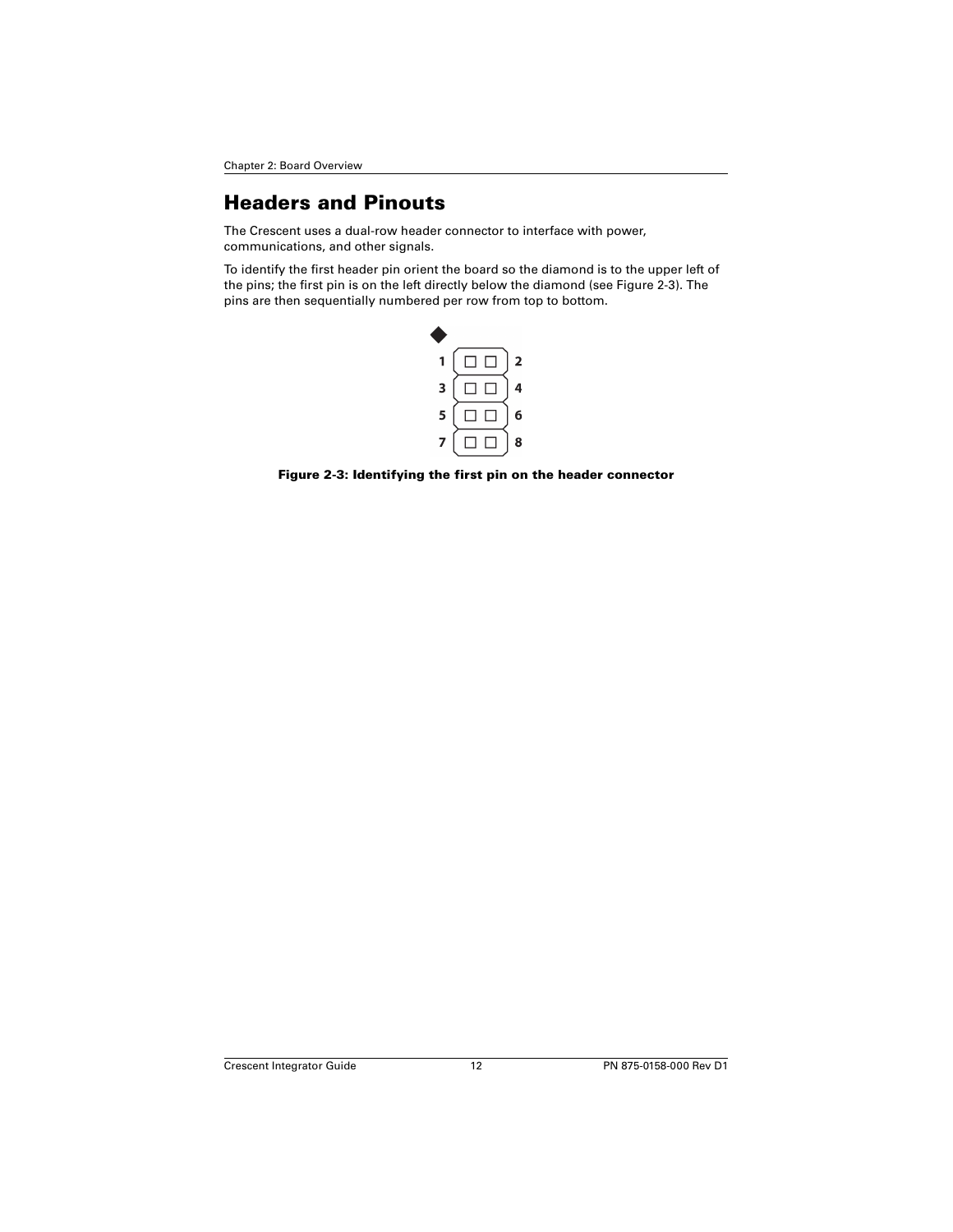### <span id="page-17-0"></span>**Crescent 34-pin Header Layout/Pinout**

The P100/102/104 boards have a 34-pin header. [Figure 2-4](#page-17-1) shows the header layout and [Table 2-2](#page-17-2) provides the header pinout.

<span id="page-17-3"></span>

#### **Figure 2-4: Crescent 34-pin header layout**

<span id="page-17-2"></span><span id="page-17-1"></span>

|  | Table 2-2: Crescent 34-pin header pinout |  |  |  |
|--|------------------------------------------|--|--|--|
|--|------------------------------------------|--|--|--|

| Pin            | <b>Name</b>        | <b>Type</b> | <b>Description</b>                          |
|----------------|--------------------|-------------|---------------------------------------------|
| 1              | 3.3V               | Power       | Receiver power supply, 3.3 V                |
| $\overline{2}$ | 3.3V               | Power       | Receiver power supply, 3.3 V                |
| 3              | Antenna Pwr        | Power       | Antenna power, DC, 15 V max                 |
| 4              | <b>Batt Backup</b> | Power       | Power, 1.5 to 5.5 V, 500 nA typical         |
| 5              | USB DEV+           | 1/O         | USB device data +                           |
| 6              | <b>USB DEV-</b>    | 1/O         | USB device data -                           |
| $\overline{7}$ | GND                | Power       | Receiver ground                             |
| 8              | <b>GND</b>         | Power       | Receiver ground                             |
| 9              | <b>PATX</b>        | Output      | Port A serial output, 3.3 V CMOS, idle high |
| 10             | <b>PARX</b>        | Input       | Port A serial input, 3.3 V CMOS, idle high  |
| 11             | <b>PBTX</b>        | Output      | Port B serial output, 3.3 V CMOS, idle high |
| 12             | <b>PBRX</b>        | Input       | Port B serial input, 3.3 V CMOS, idle high  |
| 13             | <b>PDTX</b>        | Output      | Port D serial output, 3.3 V CMOS, idle high |
| 14             | <b>PDRX</b>        | Input       | Port D serial input, 3.3 V CMOS, idle high  |
| 15             | 1 PPS              | Output      | Active high, rising edge, 3.3 V CMOS        |
| 16             | <b>Manual Mark</b> | Input       | Active low, falling edge, 3.3 V CMOS        |
| 17             | <b>GPS Lock</b>    | Output      | Status indicator, 3.3 V CMOS, active low    |
| 18             | Diff Lock          | Output      | Status indicator, 3.3 V CMOS, active low    |
| 19             | <b>DGPS Lock</b>   | Output      | Status indicator, 3.3 V CMOS, active low    |
| 20             | n/c                | n/c         | n/c                                         |
| 21             | GPIO0              | 1/O         | General purpose input/output                |
| 22             | GPIO1              | UQ          | General purpose input/output                |
| 23             | GPIO <sub>2</sub>  | 1/O         | General purpose input/output                |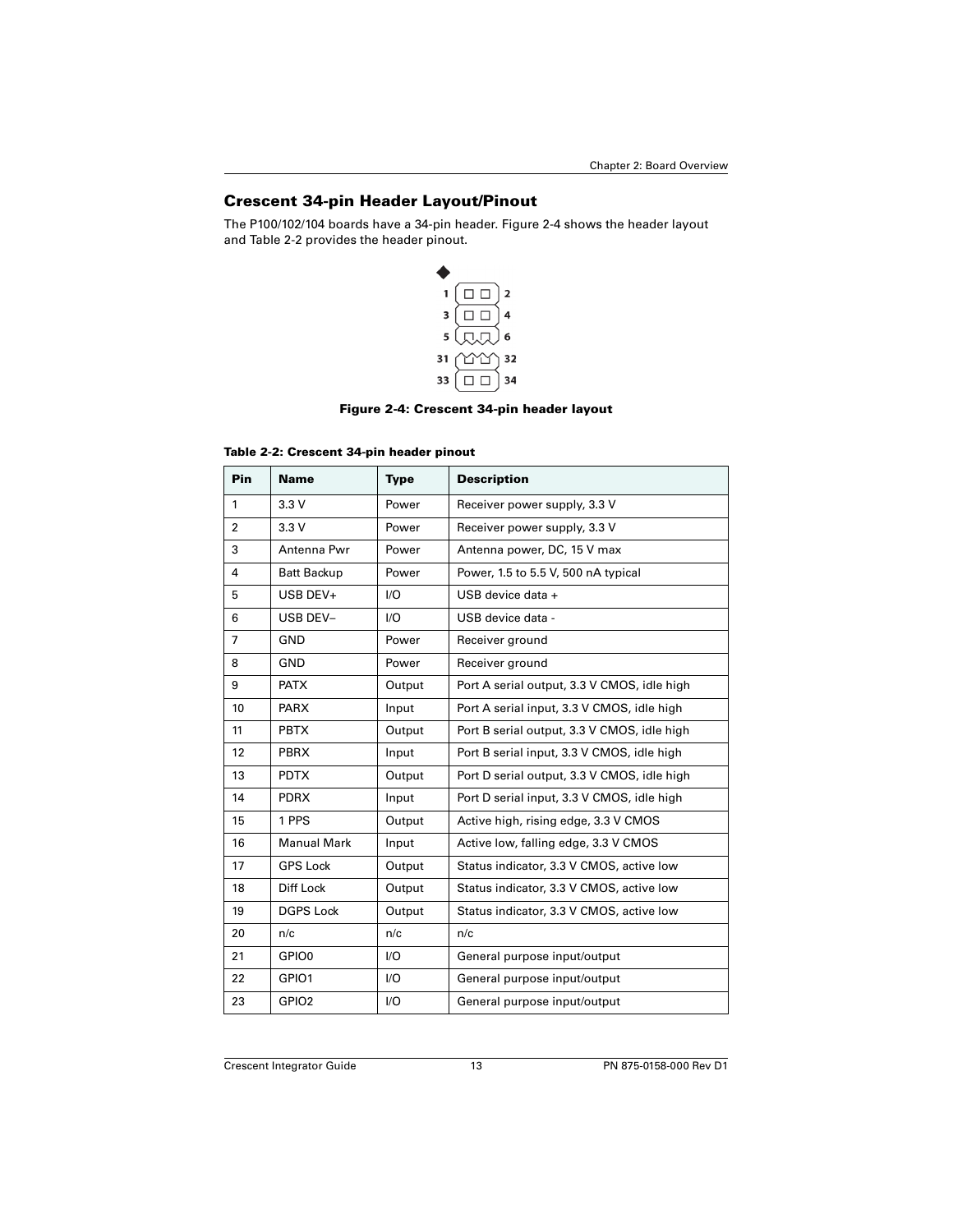| Pin   | <b>Name</b>                                                                                               | <b>Type</b>       | <b>Description</b>                                 |
|-------|-----------------------------------------------------------------------------------------------------------|-------------------|----------------------------------------------------|
| 24    | GPIO3                                                                                                     | I/O               | General purpose input/output                       |
| 25    | <b>Speed Output</b>                                                                                       | Output            | 0 - 3 V variable clock output                      |
| 26    | Speed Ready                                                                                               | Output            | Active low, speed valid indicator, 3.3 V CMOS      |
| 27    | GND                                                                                                       | Power             | Receiver ground                                    |
| 28    | GND                                                                                                       | Power             | Receiver ground                                    |
| 29    | n/c                                                                                                       | n/c               | n/c                                                |
| 30    | n/c                                                                                                       | n/c               | n/c                                                |
| 31    | <b>PCTX</b>                                                                                               | Output            | Port C serial output, 3.3 V CMOS, idle high        |
| 32    | <b>PCRX</b>                                                                                               | Input             | Port C serial input, 3.3 V CMOS, idle high         |
| 33    | L-Band Enable                                                                                             | Output            | Reserved                                           |
| 34    | Reset                                                                                                     | Open<br>collector | Reset, open collector, 3.3 V typical, not required |
| Note: | Pins are not 5 V tolerant. The pin voltage range is 0 to 3.3 VDC, unless<br>$\bullet$<br>otherwise noted. |                   |                                                    |
|       | Leave any data or I/O pins that will not be used unconnected.                                             |                   |                                                    |

**Table 2-2: Crescent 34-pin header pinout (***continued)*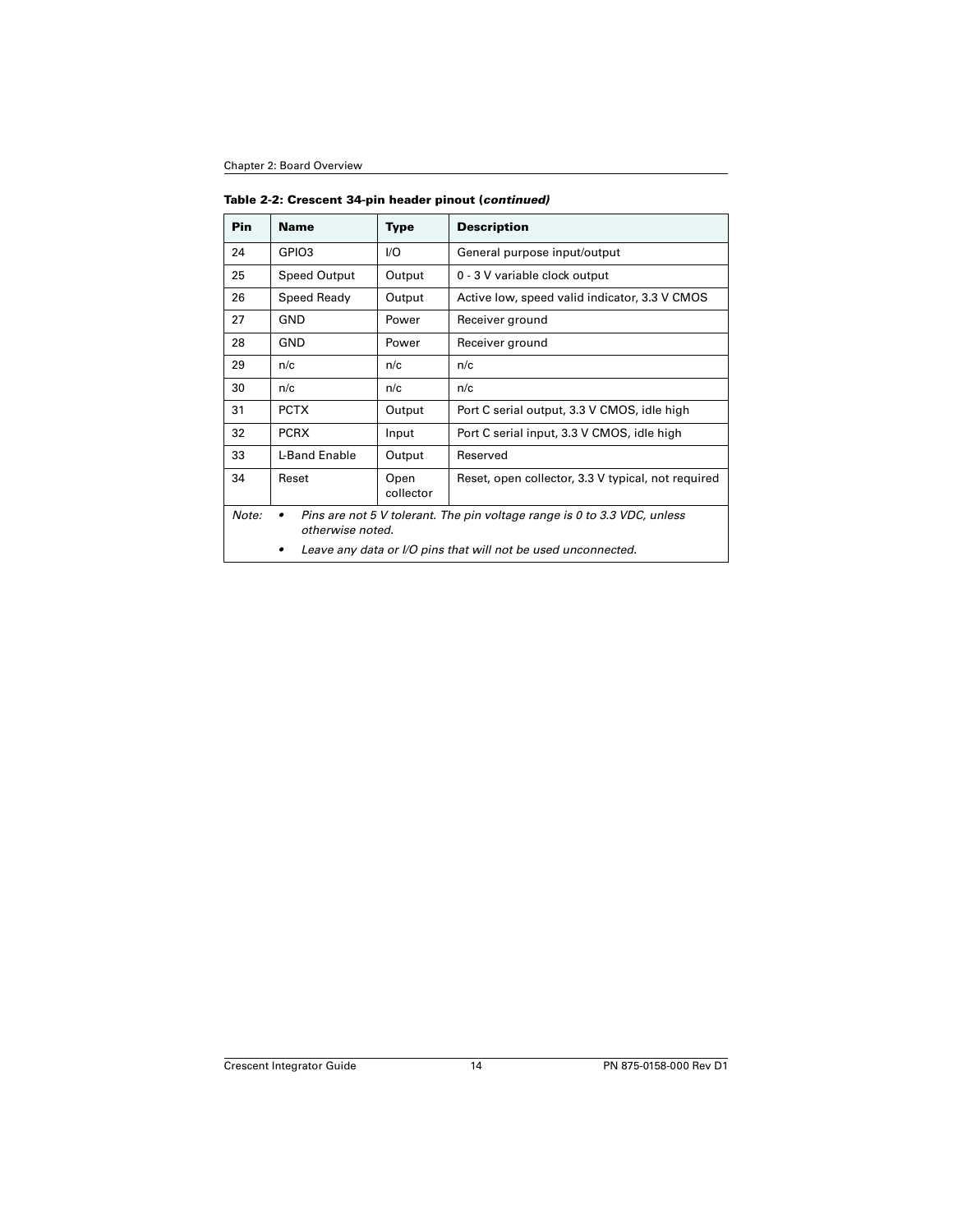## <span id="page-19-0"></span>**Crescent 20-pin Header Layout/Pinout**

The P101/103 boards have a 20-pin header. [Figure 2-5](#page-19-1) shows the header layout and [Table 2-3](#page-19-2) provides the header pinout.

<span id="page-19-3"></span>

#### **Figure 2-5: Crescent 20-pin header layout**

#### <span id="page-19-2"></span><span id="page-19-1"></span>**Table 2-3: Crescent 20-pin header pinout**

| Pin            | <b>Name</b>                                                                                                                                                        | <b>Type</b>              | <b>Description</b>                                    |
|----------------|--------------------------------------------------------------------------------------------------------------------------------------------------------------------|--------------------------|-------------------------------------------------------|
| $\mathbf{1}$   | Antenna Pwr                                                                                                                                                        | Power                    | Antenna power, DC, 15 V max                           |
| $\overline{2}$ | 3.3V                                                                                                                                                               | Power                    | Receiver power supply, 3.3 V                          |
| 3              | USB DEV-                                                                                                                                                           | 1/O<br>USB device data - |                                                       |
| 4              | USB DEV+                                                                                                                                                           | 1/O                      | USB device data +                                     |
| 5              | Reset                                                                                                                                                              | Open<br>collector        | Reset, open collector, 3.3 V typical, not<br>required |
| 6              | <b>PCRX</b>                                                                                                                                                        | Input                    | Port C serial input, 3.3 V CMOS, idle high            |
| $\overline{7}$ | <b>PCTX</b>                                                                                                                                                        | Output                   | Port C serial output, 3.3 V CMOS, idle high           |
| 8              | <b>PDRX</b>                                                                                                                                                        | Input                    | Port D serial input, 3.3 V CMOS, idle high            |
| 9              | <b>PDTX</b>                                                                                                                                                        | Output                   | Port D serial output, 3.3 V CMOS, idle high           |
| 10             | GND                                                                                                                                                                | Power                    | Receiver ground                                       |
| 11             | <b>PATX</b>                                                                                                                                                        | Output                   | Port A serial output, 3.3 V CMOS, idle high           |
| 12             | <b>PARX</b>                                                                                                                                                        | Input                    | Port A serial input, 3.3 V CMOS, idle high            |
| 13             | GND                                                                                                                                                                | Power                    | Receiver ground                                       |
| 14             | <b>PBTX</b>                                                                                                                                                        | Output                   | Port B serial output, 3.3 V CMOS, idle high           |
| 15             | <b>PBRX</b>                                                                                                                                                        | Input                    | Port B serial input, 3.3 V CMOS, idle high            |
| 16             | GND                                                                                                                                                                | Power                    | Receiver ground                                       |
| 17             | <b>Manual Mark</b>                                                                                                                                                 | Input                    | Active low, falling edge, 3.3 V CMOS                  |
| 18             | GND                                                                                                                                                                | Power                    | Receiver ground                                       |
| 19             | 1 PPS                                                                                                                                                              | Output                   | Active high, rising edge, 3.3 V CMOS                  |
| 20             | <b>Position Valid</b><br>Output<br>Indicator                                                                                                                       |                          | Status indicator, 3.3 V CMOS, active low              |
| Note:          | Pins are not 5 V tolerant. The pin voltage range is 0 to 3.3 VDC, unless<br>٠<br>otherwise noted.<br>Leave any data or I/O pins that will not be used unconnected. |                          |                                                       |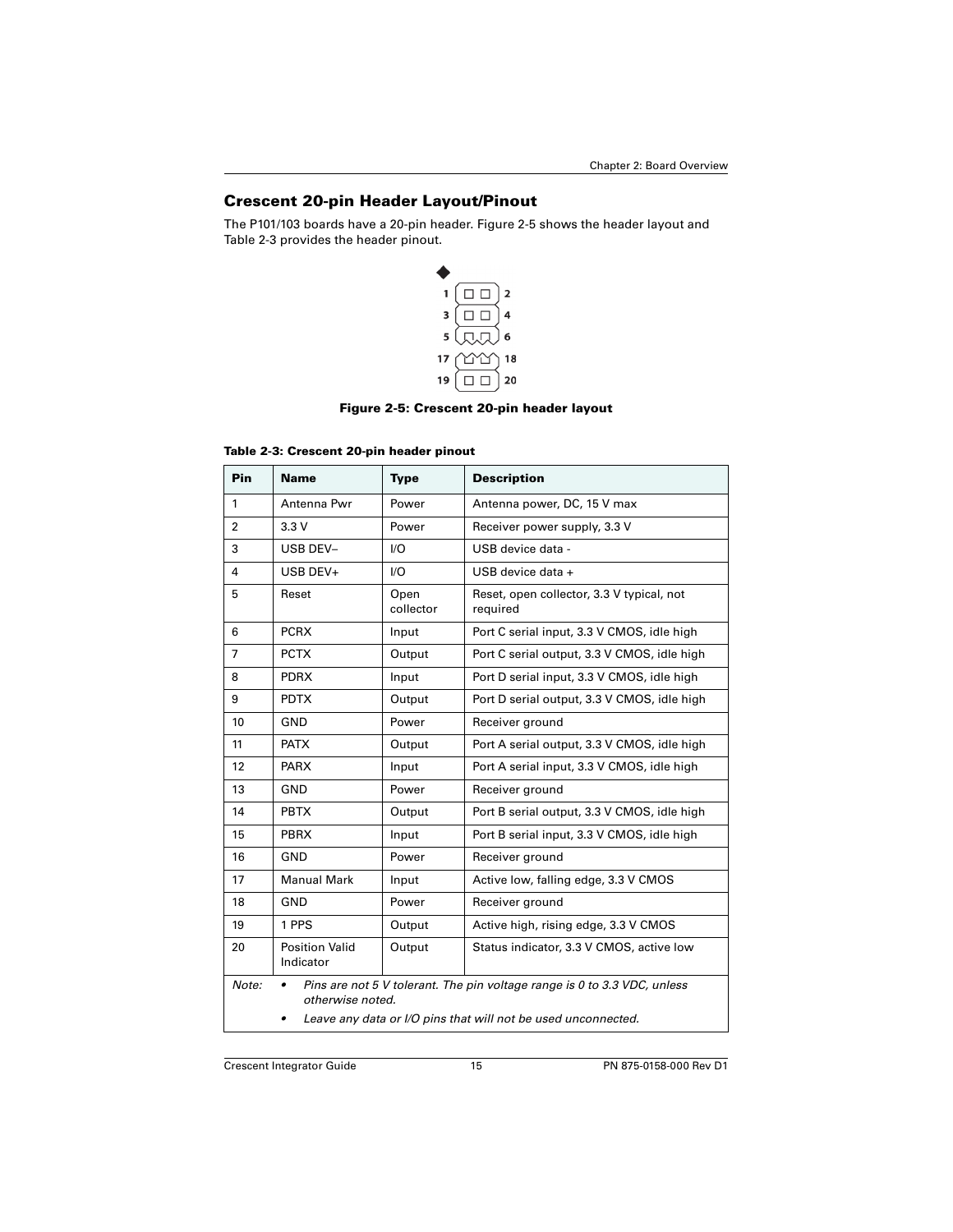# <span id="page-20-0"></span>**Signals**

This section provides information on the signals available via onboard connectors.

### <span id="page-20-14"></span><span id="page-20-1"></span>**RF Input**

The Crescent is designed to work with active GPS antennas with an LNA gain range of 10 to 40 dB. The purpose of the range is to accommodate for losses in the cable system. Essentially, there is a maximum cable loss budget of 30 dB for a 40 dB gain antenna. Depending on your antenna, the loss budget will likely be lower (a 24 dB gain antenna would have a 14 dB loss budget).

When designing the internal and external cable assemblies and choosing the RF connectors, do not exceed the loss budget; otherwise, you will compromise the tracking performance of the Crescent.

## <span id="page-20-2"></span>**Serial Ports**

The Crescent has four serial communication ports:

- <span id="page-20-12"></span>• Port A, Port B, Port C - main ports
- <span id="page-20-16"></span><span id="page-20-7"></span><span id="page-20-5"></span>• Port D - Exclusively used to interface with the SBX-4™ beacon board or an external corrections source. This port will not output normal GPS-related NMEA messages. When communicating into either Port A, B, or C, a virtual connection may be established to the device on Port D using the \$JCONN command.

<span id="page-20-15"></span>The Crescent serial ports' 3.3 V CMOS signal level can be translated to interface to other devices. For example, if serial Ports A, B, and/or C are used to communicate to external devices such as PCs, you must translate the signal level from 3.3 V CMOS to RS-232.

## <span id="page-20-11"></span><span id="page-20-3"></span>**LED Indicators**

The Crescent features the following surface-mounted diagnostic LEDs [\(Figure 2-6\)](#page-20-4) that indicate board status:

- DGPS DGPS position
- DIFF Differential lock
- GPS GPS lock
- PWR Power

<span id="page-20-13"></span><span id="page-20-10"></span><span id="page-20-9"></span><span id="page-20-8"></span><span id="page-20-6"></span><span id="page-20-4"></span>

**Figure 2-6: Onboard LEDs**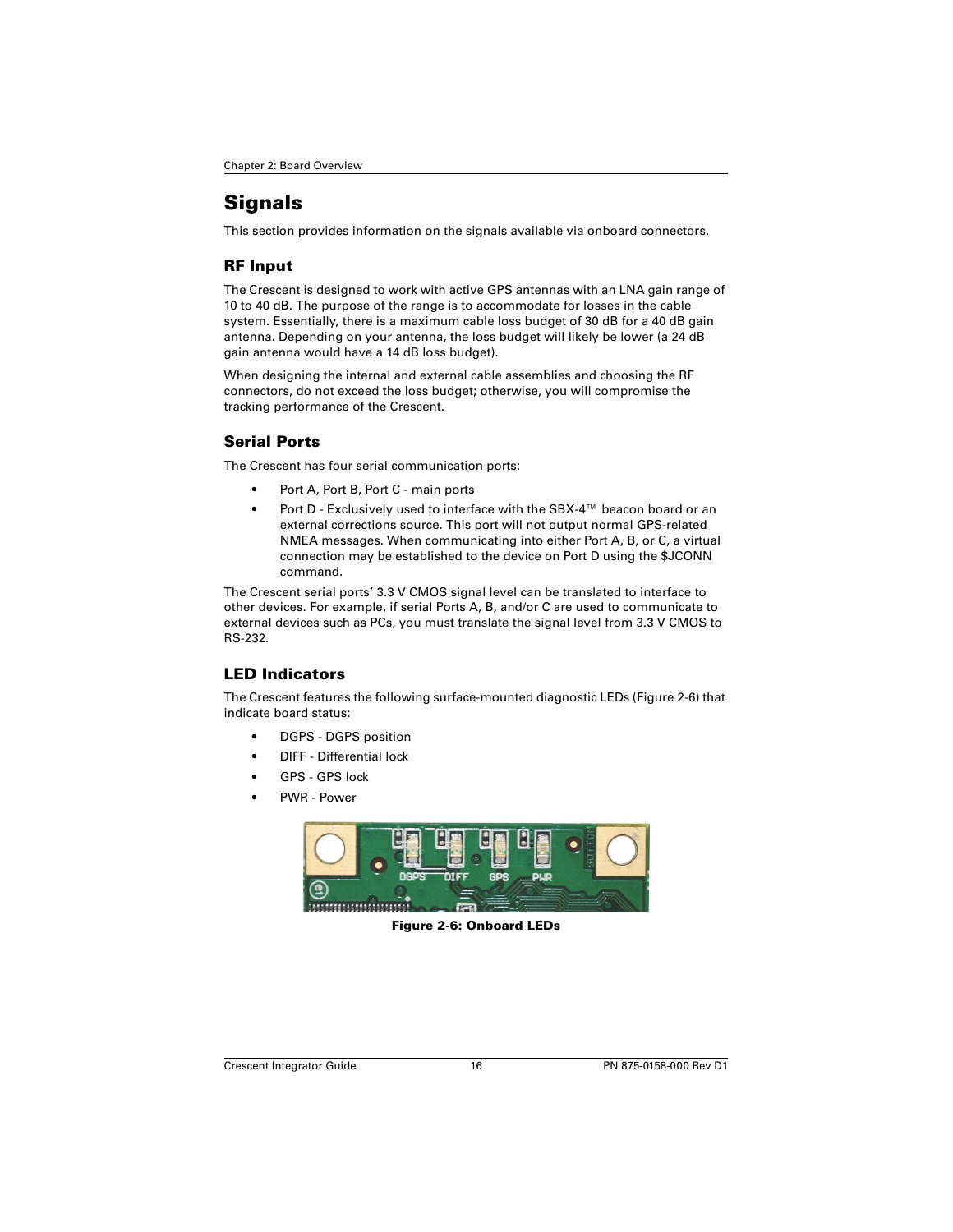With the exception of the power LED the signals that drive the LEDs are available via the header connector. Refer to [Table 2-2](#page-17-2) and [Table 2-3](#page-19-2) for pin number descriptions for the Crescent.

*Note: Each signal pin can offer only 1 mA of current and is active low. Since 1 mA of current may be inadequate for the application, you may want to transistor-buffer these signals to provide more current capacity for acceptable LED luminance.*

## <span id="page-21-3"></span><span id="page-21-0"></span>**1PPS Timing Signal**

The one pulse per second (1 PPS) timing signal is used in applications where devices require time synchronization.

*Note: 1 PPS is typical of most GPS boards but not essential to normal receiver operation. Do not connect this pin if you do not need this function.*

The 1 PPS signal is 3.3 V CMOS, active high with rising edge synchronization. The 1 PPS signal is capable of driving a load impendance greater than 10  $k\Omega$  in parallel with 10 pF. The pulse is approximately 1 ms.

### <span id="page-21-4"></span><span id="page-21-1"></span>**Event Marker Input**

A GPS solution may need to be forced at a particular instance, not synchronized with GPS time depending on the application, such as indicating to the GPS receiver when a photo is taken from a camera used for aerial photography.

*Note: Event marker input is typical of most GPS boards but not essential to normal receiver operation. Do not connect this pin if you do not need this function.*

The event marker input is 3.3 V CMOS, active low with falling edge synchronization. The input impedance and capacitance is higher than 10  $k\Omega$  and 10 pF respectively, with a threshold of lower than 0.7 V required to recognize the input.

## <span id="page-21-5"></span><span id="page-21-2"></span>**Grounds**

You must connect all grounds together when connecting the ground pins of the Crescent. These are not separate analog and digital grounds that require separate attention. Refer to [Table 2-2](#page-17-2) and [Table 2-3](#page-19-2) for ground pinout information for the Crescent.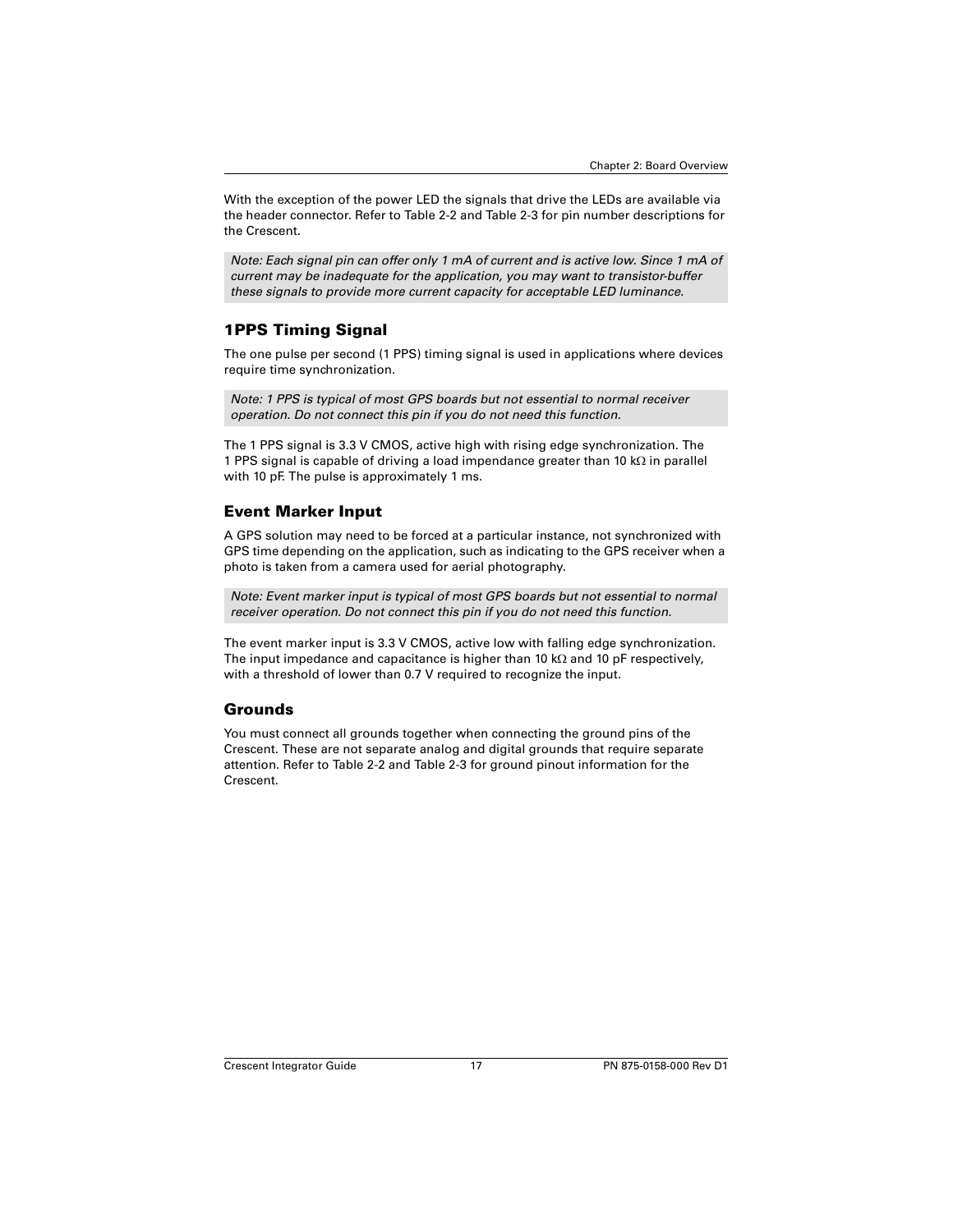## <span id="page-22-0"></span>**Speed Radar Output**

<span id="page-22-7"></span>*Note: Speed radar output is not essential to normal receiver operation. Do not connect these pins if you do not need this function.*

The following two pins on the 34-pin Crescent boards relate to the Speed Radar:

- Speed Radar Pulse (Pin 25) Outputs a square wave with 50% duty cycle. The frequency of the square wave varies directly with speed. 97 Hz represents a speed of 1 m/s (3.28 ft/s).
- Speed Radar Ready Signal (Pin 26) Indicates when the speed signal on the Speed Radar Pulse pin is valid. In static situations, such as when the vehicle has stopped, the GPS position may still have slight variations from one moment to the next. During these instances, the signal on the Speed Radar Ready Signal pin is 'high' or +Vcc, indicating the speed coming out of the Speed Radar Pulse pin is erroneous and not truly indicative of the GPS receiver's actual speed. **Therefore, it should not be referred to or be used.** Once the vehicle starts moving again and meets a minimum threshold speed, the output on the Speed Radar Ready Signal pin will go 'low' indicating valid speed information is present on the Speed Radar Pulse pin.

[Table 2-4](#page-22-3) provides the location of the Speed Radar Pulse and Speed Radar Ready Signal on the Crescent.

| <b>Crescent OEM Board</b> | <b>Speed Radar Pulse</b> | <b>Speed Radar Ready Signal</b> |  |
|---------------------------|--------------------------|---------------------------------|--|
| P100/P102/P104            | <b>Pin 25</b>            | <b>Pin 26</b>                   |  |
| P101/P103                 | N/A                      | N/A                             |  |

<span id="page-22-3"></span>**Table 2-4: Speed radar output availability on the Crescent**

*Note: Neither pin 25 nor pin 26 of the Crescent P100/P102/P104 has any form of isolation or surge protection. If utilizing the Speed Radar Pulse output, Hemisphere GPS strongly recommends incorporating some form of isolation circuitry into the supporting hardware. Contact Hemisphere GPS Technical Support for an example of an optically isolated circuit.*

# <span id="page-22-6"></span><span id="page-22-1"></span>**Shielding**

<span id="page-22-4"></span>The Crescent is a sensitive instrument. When integrated into an enclosure, the Crescent may require shielding from other electronics to ensure optimal operation. If you are designing a smart antenna based on the Crescent (the Crescent and the GPS antenna in close proximity), you will likely want to shield the Crescent so that it does not interfere with the incoming GPS signals to the antenna.

# <span id="page-22-5"></span><span id="page-22-2"></span>**Receiver Mounting**

The Crescent is a precision instrument. To ensure optimal operation, consider mounting the receiver in a way to minimize vibration and shock. When mounting the Crescent immediately adjacent to the GPS antenna, Hemisphere GPS highly recommends shielding the board from the LNA of the antenna. This step can be more complex than some integrators initially estimate. Attempt to confirm the operation in your application as early in the project as possible.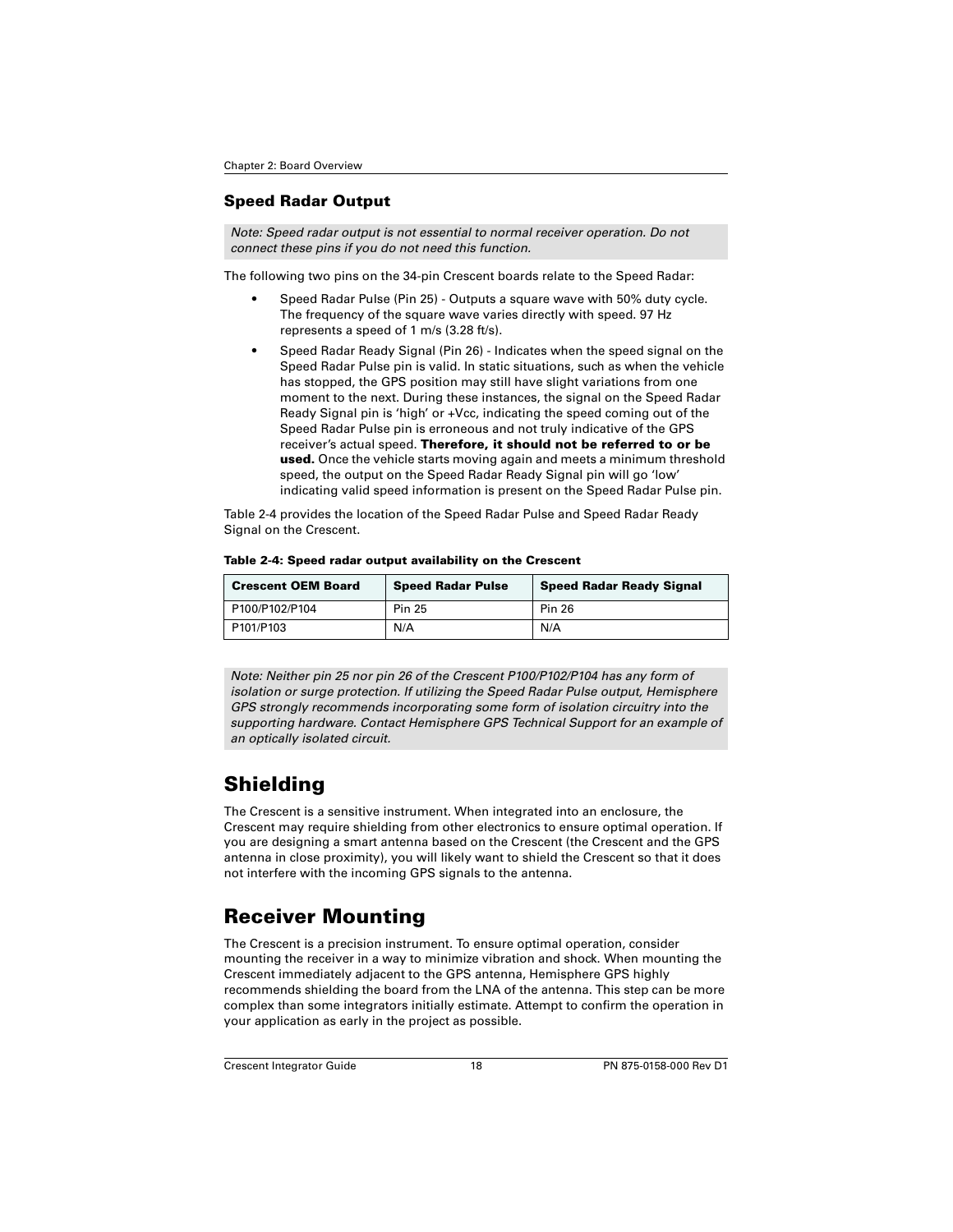

# **Chapter 3: Operation**

<span id="page-23-0"></span>[Powering the Crescent](#page-24-0) [Communicating with the Crescent](#page-24-1) [Configuring the Crescent](#page-24-2) [Firmware](#page-25-0) [Configuring the Data Message Output](#page-25-1) [Saving the Crescent Configuration](#page-26-0) [Using Port D for RTCM Input](#page-26-1) [Configuration Defaults](#page-26-2)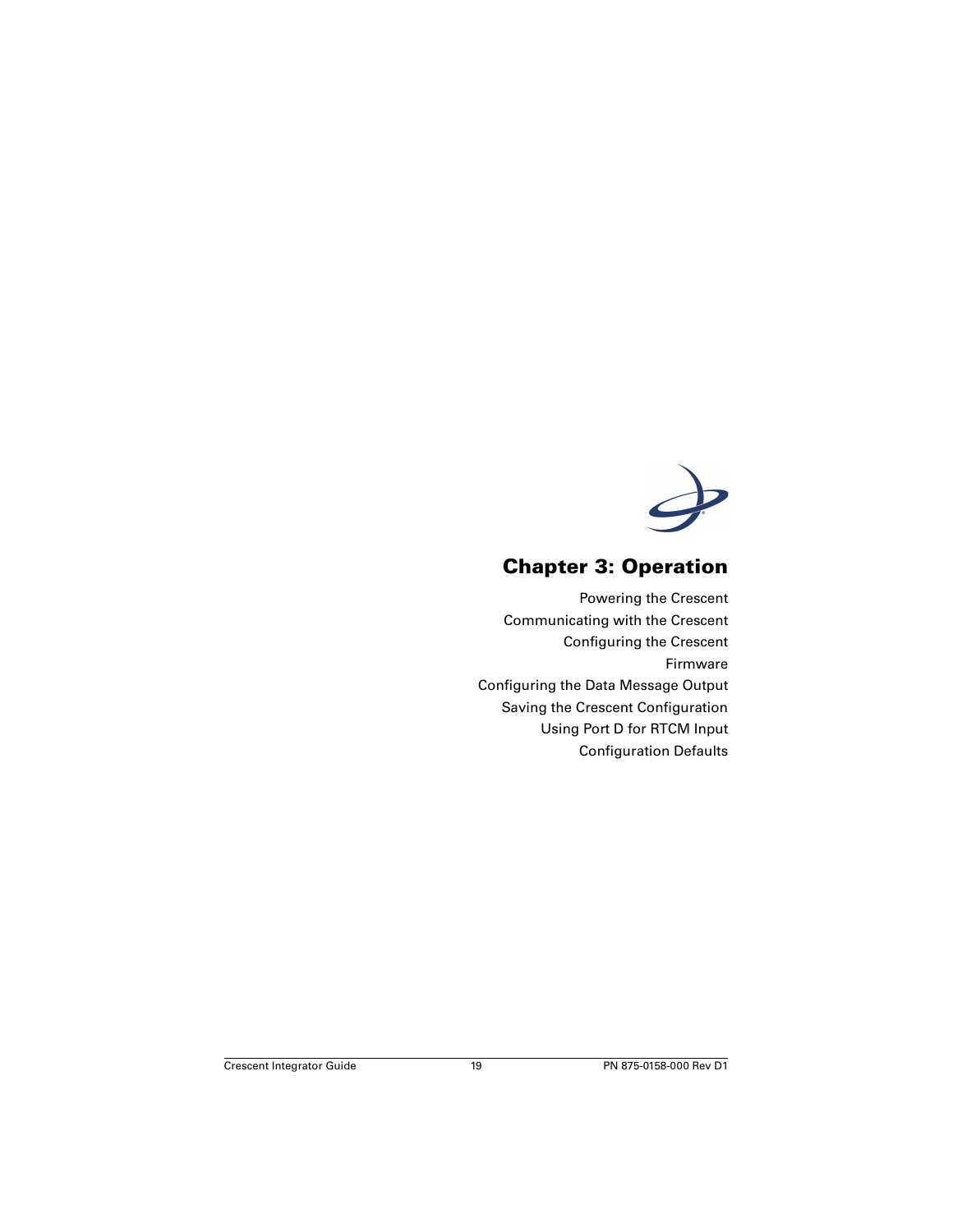# <span id="page-24-8"></span><span id="page-24-0"></span>**Powering the Crescent**

The Crescent is powered by a 3.3 VDC power source. Once you connect appropriate power the Crescent is active. Although the Crescent proceeds through an internal startup sequence upon application of power, it is ready to communicate immediately.

Install the antenna outdoors so it has a clear view of the entire sky. If you place the antenna indoors near a window, for example, you will likely not track a sufficient number of satellites. With a properly installed antenna the Crescent provides a position within approximately 60 sec.

<span id="page-24-4"></span>*Note: For SBAS tracking it can take up to five minutes to receive a full ionospheric map from SBAS. Once it obtains complete ionospheric information, the Crescent can compute positions with maximum accuracy.*

## <span id="page-24-1"></span>**Communicating with the Crescent**

<span id="page-24-6"></span><span id="page-24-3"></span>The Crescent features three primary serial ports (Port A, Port B, Port C) that you can configure independently from each other. You can configure the ports for any combination of NMEA 0183, binary, and RTCM SC-104 data. The usual data output is limited to NMEA data messages as these are industry standard.

*Note: You may use the three serial ports to separate the different data types and output different rates. If the Crescent is required to output different data types simultaneously, ensure data logging and the processing software used can correctly parse the different data from a single stream.*

# <span id="page-24-5"></span><span id="page-24-2"></span>**Configuring the Crescent**

You can configure all aspects of Crescent operation through any serial port using proprietary commands. These commands are described in detail in the Hemisphere GPS Technical Reference (go to [www.hemispheregps.com](http://www.hemispheregps.com) and click the GPS Reference icon).

You can configure the following:

- Select one of the two firmware applications
- Set communication port baud rates
- Select which messages to output on the serial ports and the update rate of each message
- Set various receiver operating parameters

For a complete lists of commands and messages refer to the Hemisphere GPS Technical Reference.

<span id="page-24-9"></span><span id="page-24-7"></span>To issue commands to the Crescent you will need to connect it to a terminal program such as HyperTerminal or either of Hemisphere GPS' software applications (SLXMon™ or PocketMax). See ["What is the best software tool to use to communicate](#page-30-1)  [with the Crescent and configure it?" on page 26](#page-30-1) for descriptions of HyperTerminal, SLXMon, and PocketMax.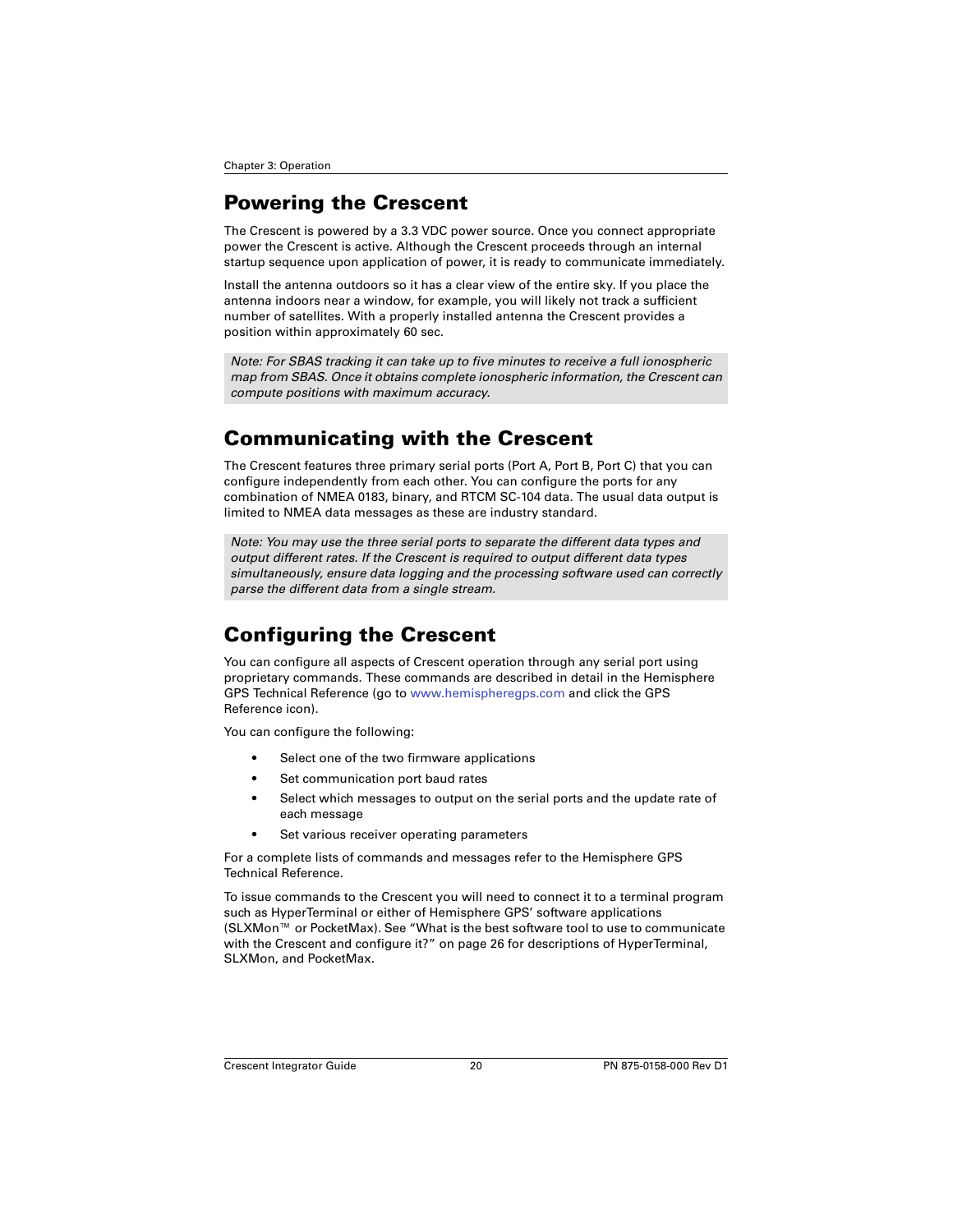## <span id="page-25-4"></span><span id="page-25-0"></span>**Firmware**

The software that runs the Crescent is often referred to as firmware since it operates at a low level. You can upgrade the firmware in the field through any serial port as new versions become available.

You can have two firmware applications loaded on the receiver; however, you can only operate one at a time.

<span id="page-25-6"></span>The Crescent currently ships with the rover RTK application and the base RTK/SBAS application. Refer to the Hemisphere GPS Technical Reference (go to [www.hemispheregps.com](http://www.hemispheregps.com) and click the GPS Reference icon) for information on the \$JAPP command, which you use to change between the two Crescent applications.

# <span id="page-25-3"></span><span id="page-25-1"></span>**Configuring the Data Message Output**

The Crescent features three primary bi-directional ports (Ports A, B and C) and a differential-only port (Port D). You can configure messages for all ports by sending proprietary commands to the Crescent through any port. For a complete lists of commands and messages refer to the Hemisphere GPS Technical Reference (go to [www.hemispheregps.com](http://www.hemispheregps.com) and click the GPS Reference icon).

## <span id="page-25-5"></span><span id="page-25-2"></span>**'THIS' Port and the 'OTHER' Port**

Both Port A and Port B use the phrases "THIS" and "OTHER" when referring to themselves and each other in NMEA messages.

'THIS' port is the port you are currently connected to for inputting commands. To output data through the same port ('THIS' port) you do not need to specify 'THIS' port. For example, when using Port A to request the GPGGA data message be output at 5 Hz on the same port (Port A), issue the following command:

#### \$JASC,GPGGA,5<CR><LF>

The 'OTHER' port is either Port A or Port B, whichever one you are not using to issue commands. If you are using Port A to issue commands, then Port B is the 'OTHER' port, and vice versa. To specify the 'OTHER' port for the data output you need to include 'OTHER' in the command. For example, if you use Port A to request the GPGGA data message be output at 5 Hz on Port B, issue the following command:

#### \$JASC,GPGGA,5,OTHER<CR><LF>

When using Port A or Port B to request message be output on Port C, you must specifically indicate (by name) you want the output on Port C. For example, if you use Port A to request the GPGLL data message be output at 10 Hz on Port C, issue the following command:

\$JASC,GPGLL,10,PORTC<CR><LF>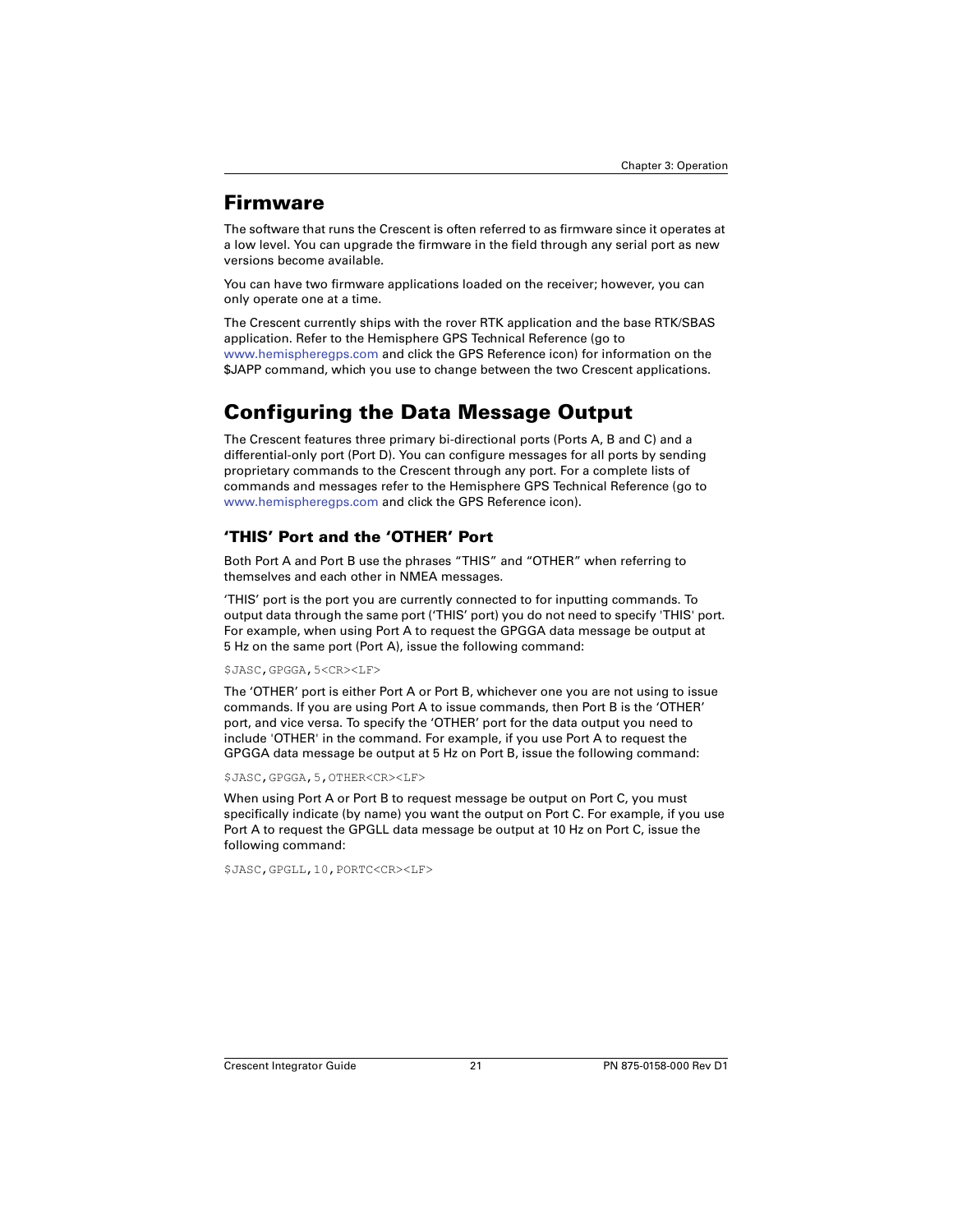# <span id="page-26-5"></span><span id="page-26-0"></span>**Saving the Crescent Configuration**

Each time you change the Crescent's configuration you may want to save the configuration so you do not have to reconfigure the receiver each time you power it on. To save the configuration, issue the \$JSAVE command to the Crescent. The Crescent will take approximately five seconds to save the configuration to non-volatile memory and will indicate when the configuration has been saved.

# <span id="page-26-4"></span><span id="page-26-1"></span>**Using Port D for RTCM Input**

<span id="page-26-6"></span><span id="page-26-3"></span>Port D has been optimized to interface with Hemisphere GPS' SBX-4 beacon board and operates at 9600 baud (8 data bits, no parity and 1 stop bit – 8-N-1).

To configure the Crescent to use Port D, issue the following command:

```
SJDTFF, BRACON<CR><LF>
```
To return to using SBAS as the correction source, send the following command to the Crescent:

 $SJDTFF$ , WAAS<CR><LF>

For a complete lists of commands and messages refer to the Hemisphere GPS Technical Reference (go to [www.hemispheregps.com](http://www.hemispheregps.com) and click the GPS Reference icon).

## <span id="page-26-2"></span>**Configuration Defaults**

The following represents the standard configuration for the Crescent. For more information on these commands refer to the Hemisphere GPS Technical Reference (go to [www.hemispheregps.com](http://www.hemispheregps.com) and click the GPS Reference icon).

```
$JOFF,PORTA
$JOFF, PORTB
$JOFF, PORTC
$JBAUD,19200,PORTA
$JBAUD,19200,PORTB
$JBAUD,19200,PORTC
$JAGE,2700
$JLIMIT,10.0
$JMASK,5
$JDIFF,WAAS
$JPOS,51.0,-114.0
$JSMOOTH,LONG900
$JAIR,AUTO
$JALT,NEVER
$JNP,7
$JWAASPRN,AUTO
$JTAU,COG,0.00
$JTAU,SPEED,0.00
```
\$JSAVE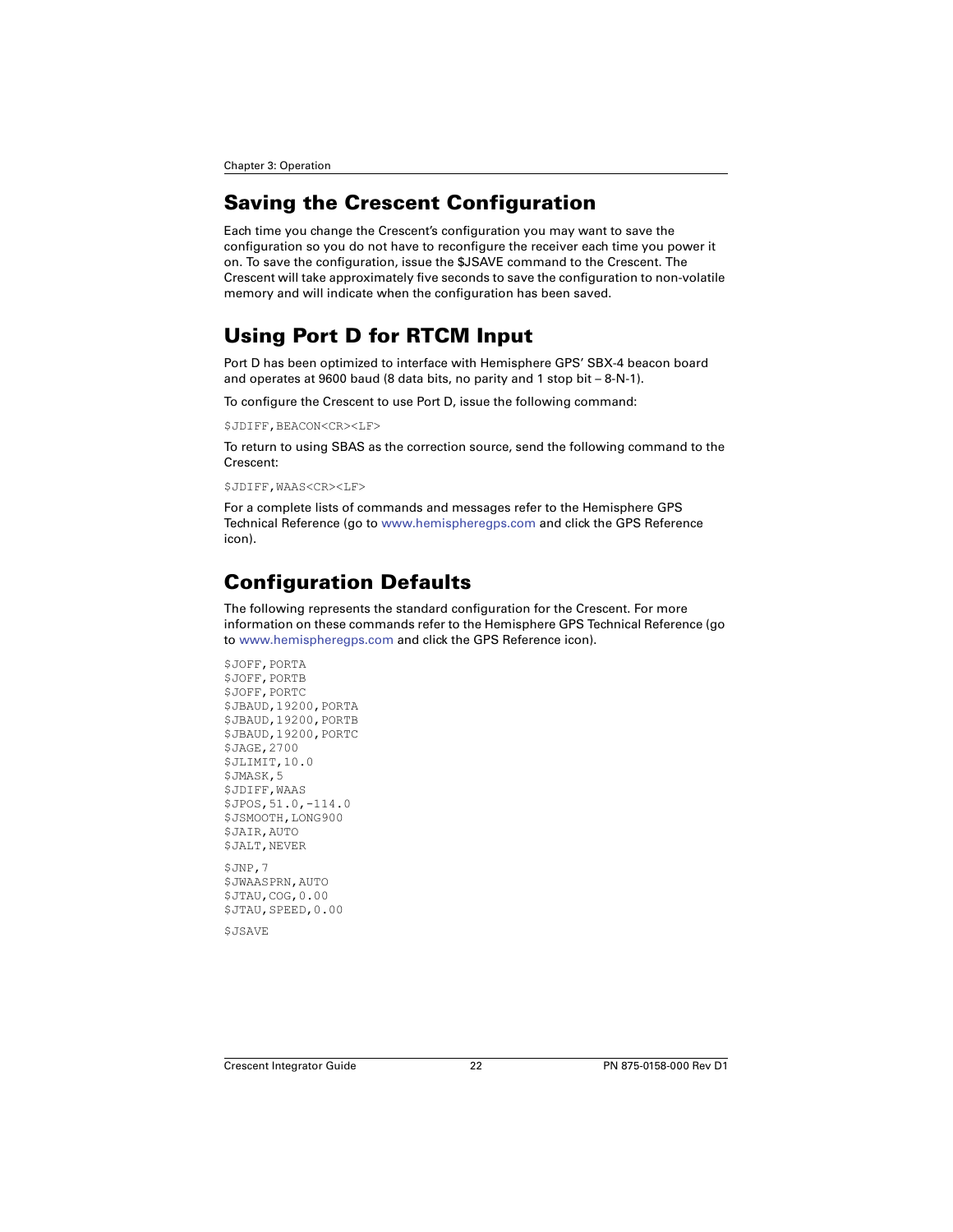

## <span id="page-27-0"></span>**Appendix A: Frequently Asked Questions**

[Integration](#page-28-0) [Power, Communication, and Configuration](#page-29-0) [GPS Reception and Performance](#page-30-0) [SBAS Reception and Performance](#page-31-0) [External Corrections](#page-32-0) [Antenna Installation](#page-32-1) [Support and Repair](#page-33-0)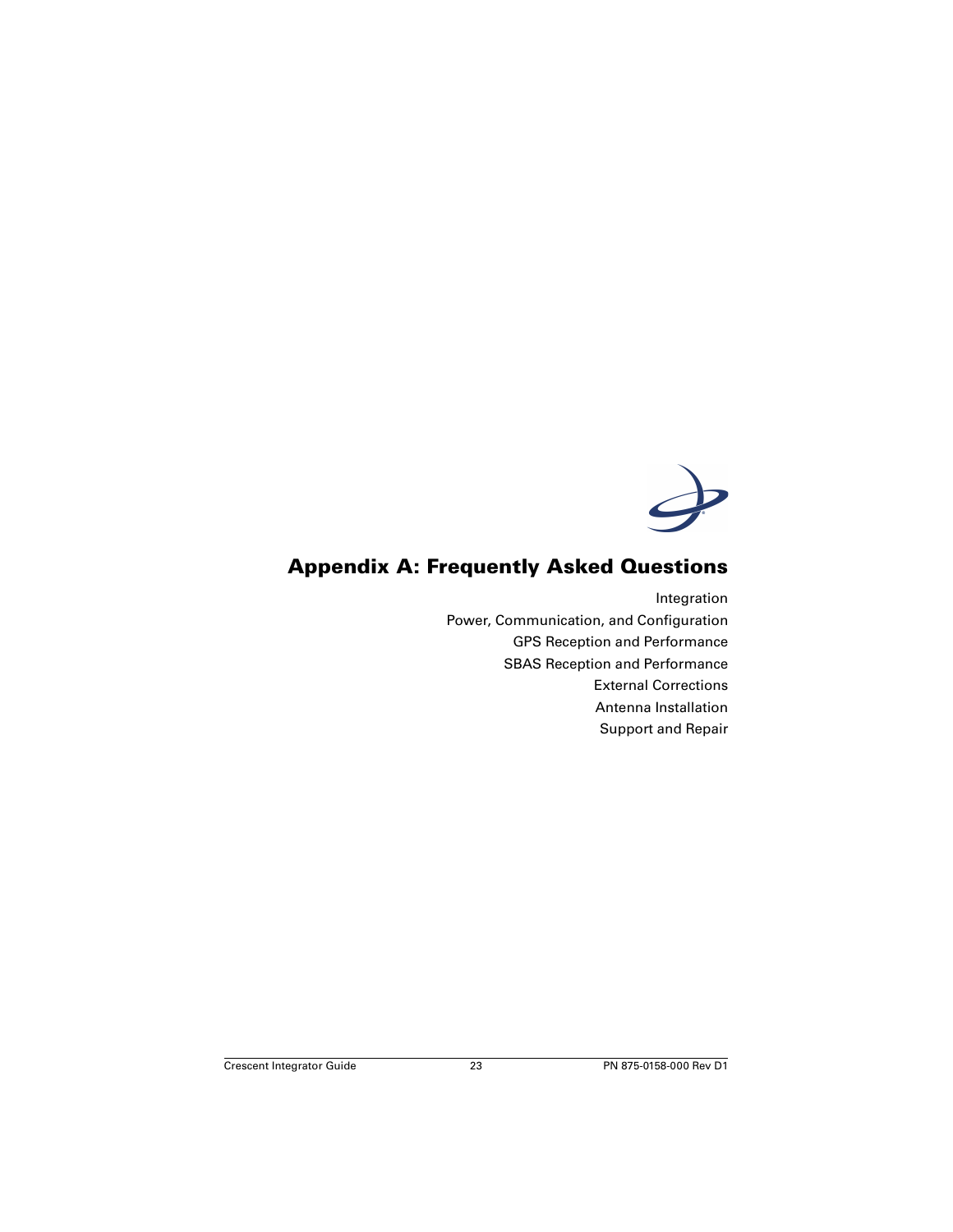## <span id="page-28-0"></span>**Integration**

#### **Do I need to use the 1 PPS and event marker?**

No, these are not necessary for Crescent operation.

#### **What should I do with the 1 PPS signal if I do not want to use it?**

This signal will be strobing at 1 Hz, so it should not be connected.

#### **What should I do with the manual mark input if I am not going to use it?**

Do not connect the pin because this signal is active low.

#### **Do I need to use the lock indicators?**

No, these are present for applications where it is desirable to have an LED visible to the user. These signals need to be transistor-buffered, as these lines can only offer 1 mA. Depending on the product and the application, LEDs can be very useful to the end user. These signals are active low.

#### **Do I need to use a shield-can for the Crescent?**

Not necessarily...but you may need to if there are RF interference issues, such as if the Crescent interferes with other devices. A shield-can would be a good start in terms of investigating the benefit. If you are designing a smart antenna system, one is likely needed. Hemisphere GPS recommends that you always conduct an RF prescan when integrating OEM boards.

#### **If my company wants to integrate this product, what type of engineering resources will I need to do this successfully?**

Hemisphere GPS recommends you have sufficient engineering resources with the appropriate skills in and understanding of the following:

- Electronic design (including power supplies and level translation)
- RF implications of working with GPS equipment
- Circuit design and layout
- Mechanical design and layout

#### **What type of assistance can I expect from Hemisphere GPS when integrating the Crescent?**

Integration of a GPS board has such benefits as:

- Lower system cost
- Improved branding (rather than relabeling an existing product)
- Better control of system design

As an integrator, you are responsible for ensuring that the correct resources are in place to technically complete it. Hemisphere GPS will provide reasonable assistance. However, Hemisphere GPS does not have dedicated engineering resources for in-depth integration support. Hemisphere GPS will do its best to provide support as necessary, but you should expect to have reasonable expertise to use this manual.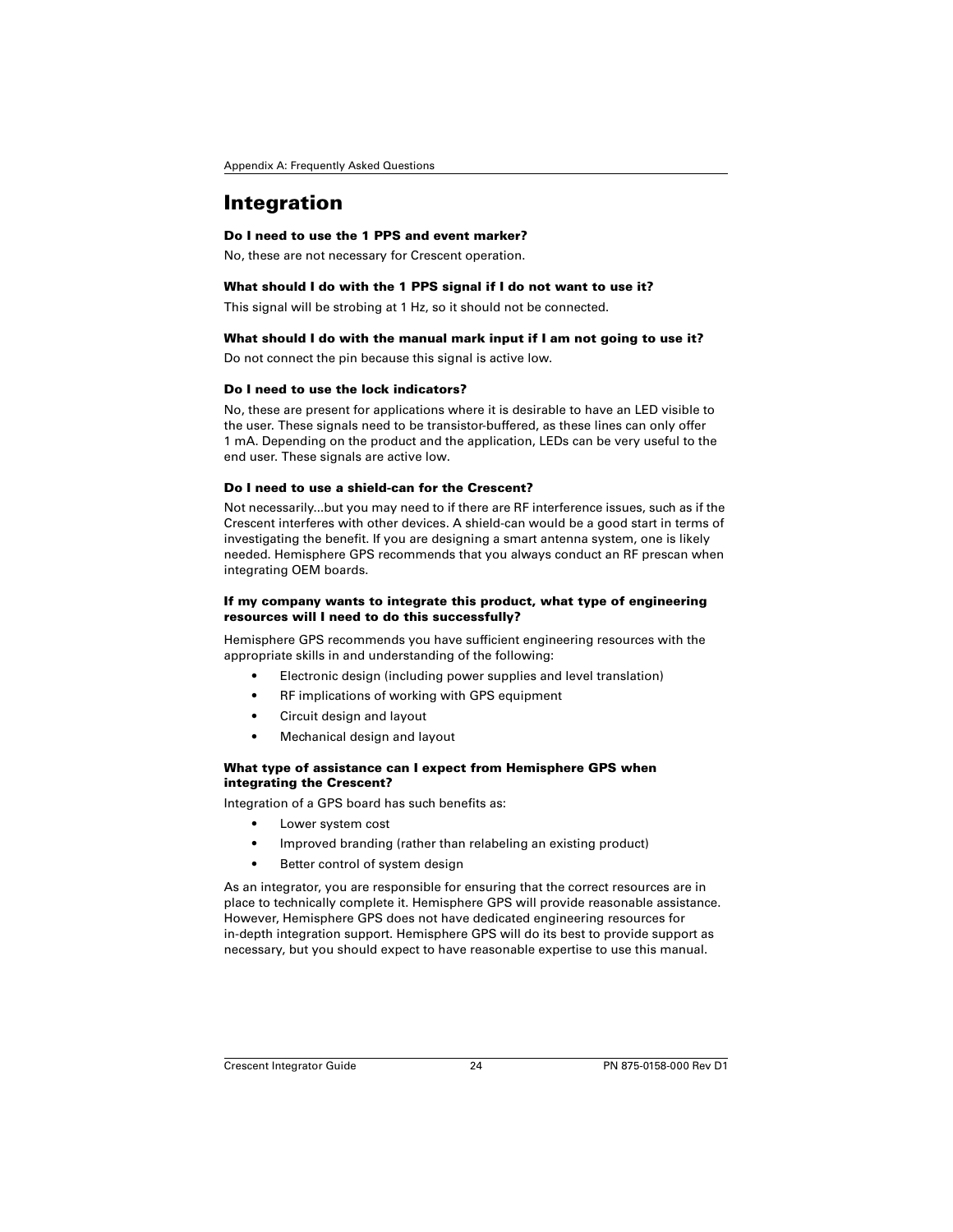## <span id="page-29-0"></span>**Power, Communication, and Configuration**

## **My Crescent system does not appear to be communicating. What do I do?**

This could be one of a few issues:

- Examine the Crescent cables and connectors for signs of damage or offset.
- Ensure the Crescent system is properly powered with the correct voltage.
- Ensure there is a good connection to the power supply since it is required to terminate the power input with the connector.
- Check the documentation of the receiving device, if not a PC, to ensure the transmit line from the Crescent is connected to the receive line of the other device. Also, ensure the signal grounds are connected.
- If the Crescent is connected to a custom or special device, ensure the serial connection to it does not have any incompatible signal lines present that prevent proper communication.
- Make sure the baud rate of the Crescent matches the other device. The other device must also support an 8 data bit, 1 stop bit, no parity port configuration (8-N-1). Some devices support different settings that may be user configurable. Ensure the settings match.
- Consult the troubleshooting section of the other device's documentation to determine if there may be a problem with the equipment.

#### **Am I able to configure two serial ports with different baud rates?**

Yes, all the serial ports are independent. For example, you may set one port to 4800 and another port to 19200.

#### **Am I able to have the Crescent output different NMEA messages through multiple ports?**

Yes, different NMEA messages can be sent to the serial ports you choose. These NMEA messages may also be at different update rates.

A high enough baud rate is needed to transmit all the data; otherwise, some data may not be transmitted.

#### **How can I determine the current configuration of the Crescent?**

The \$JSHOW command will request the configuration information from the Crescent. The response will be similar to:

```
$>JSHOW,BAUD,19200
$>JSHOW,BIN,1,5.0
$>JSHOW,BAUD,4800,OTHER
$>JSHOW,ASC,GPGGA,1.0,OTHER
$>JSHOW,ASC,GPVTG,1.0,OTHER
$>JSHOW,ASC,GPGSA,1.0,OTHER
```
#### **How can I be sure the configuration will be saved for the subsequent power cycle?**

Query the receiver to make sure the current configuration is correct by issuing a \$JSHOW command. If not, make the necessary changes and reissue the \$JSHOW command. Once the current configuration is acceptable, issue a \$JSAVE command and wait for the receiver to indicate the save is complete. Do not power off the receiver until the "save complete" message appears.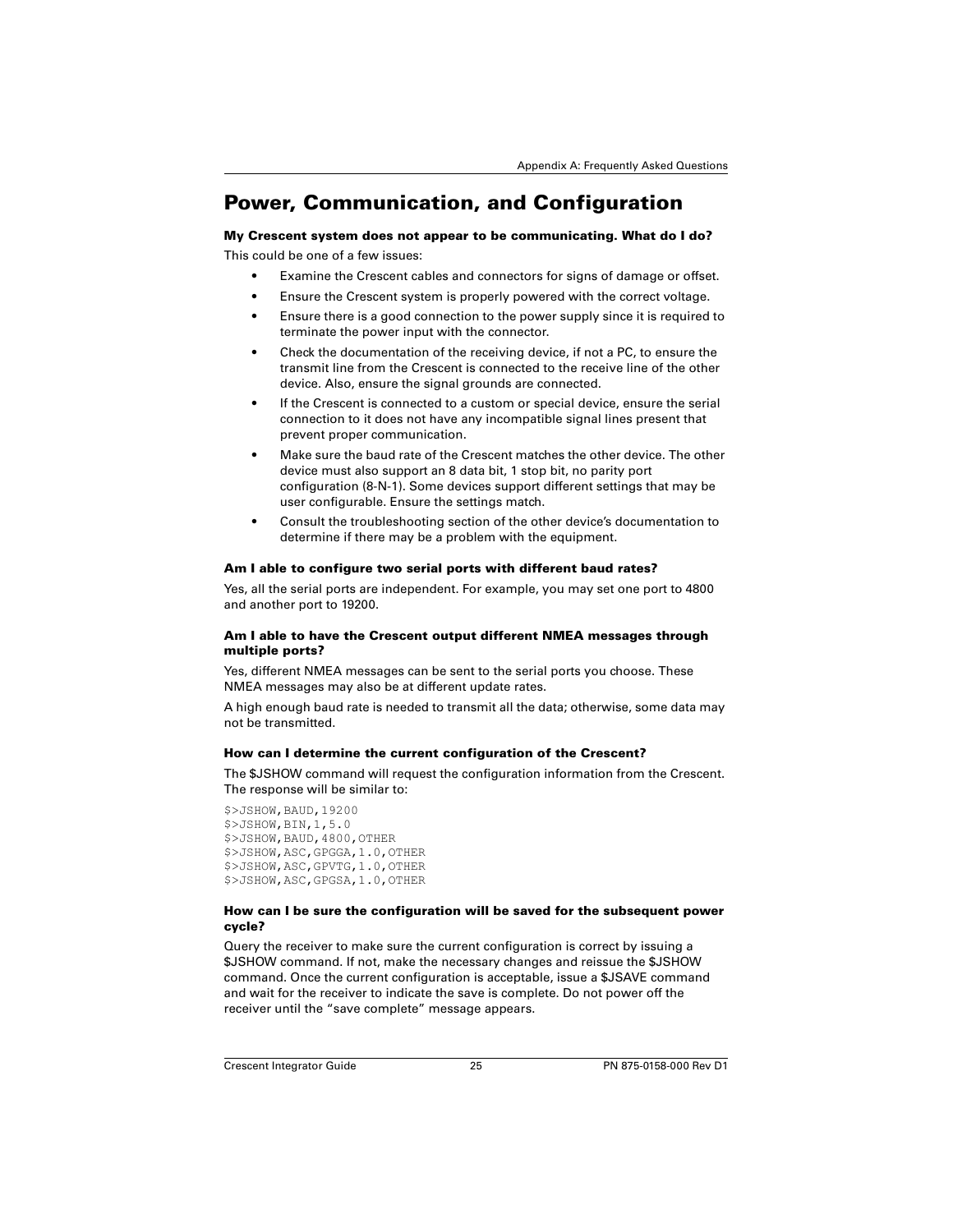#### **How do I change the baud rate of a port from that port?**

Connect at the current baud rate of the Crescent port and then issue a \$JBAUD command to change the port baud rate to the desired rate. Then change the baud rate in your application to the desired rate.

#### <span id="page-30-1"></span>**What is the best software tool to use to communicate with the Crescent and configure it?**

Hemisphere GPS uses three different software applications:

- HyperTerminal™ Available on all Windows<sup>®</sup> 95, 98, ME, and XP. This tool allows you to configure the Crescent by directly typing commands into the terminal window. The output from the Crescent is simultaneously shown. When using HyperTerminal, ensure it is configured to use the correct PC communication port and baud rate, and that the local echo feature is on (to see what is being typed).
- <span id="page-30-3"></span>• SLXMon - Available at [www.hemispheregps.com.](http://www.hemispheregps.com) This application is a very useful tool for graphically viewing tracking performance and position accuracy, and for recording data. It can also configure message output and port settings. SLXMon runs on Windows 95 or higher.
- <span id="page-30-2"></span>• PocketMax - Available at [www.hemispheregps.com](http://www.hemispheregps.com). Similar to SLXMon, you can use this application to graphically view tracking performance and position accuracy, record data, and configure message output and port settings. PocketMax runs on multiple Windows platforms using the Windows, NFT framework.

## <span id="page-30-0"></span>**GPS Reception and Performance**

#### **How do I know what the Crescent is doing?**

The Crescent supports standard NMEA data messages. The \$GPGSV and Bin99 data messages contain satellite tracking and SNR information. If available, the computed position is contained in the \$GPGGA message. Additionally, the Crescent has surfacemounted status LEDs that indicate receiver status.

#### **Do I have to be careful when using the Crescent to ensure it tracks properly?**

For best performance, the Crescent's antenna must have a clear view of the sky for satellite tracking. The Crescent can tolerate a certain amount of signal blockage because redundant satellites are often available. Only four satellites are required for a position; however, the more satellites that are used, the greater the positioning accuracy.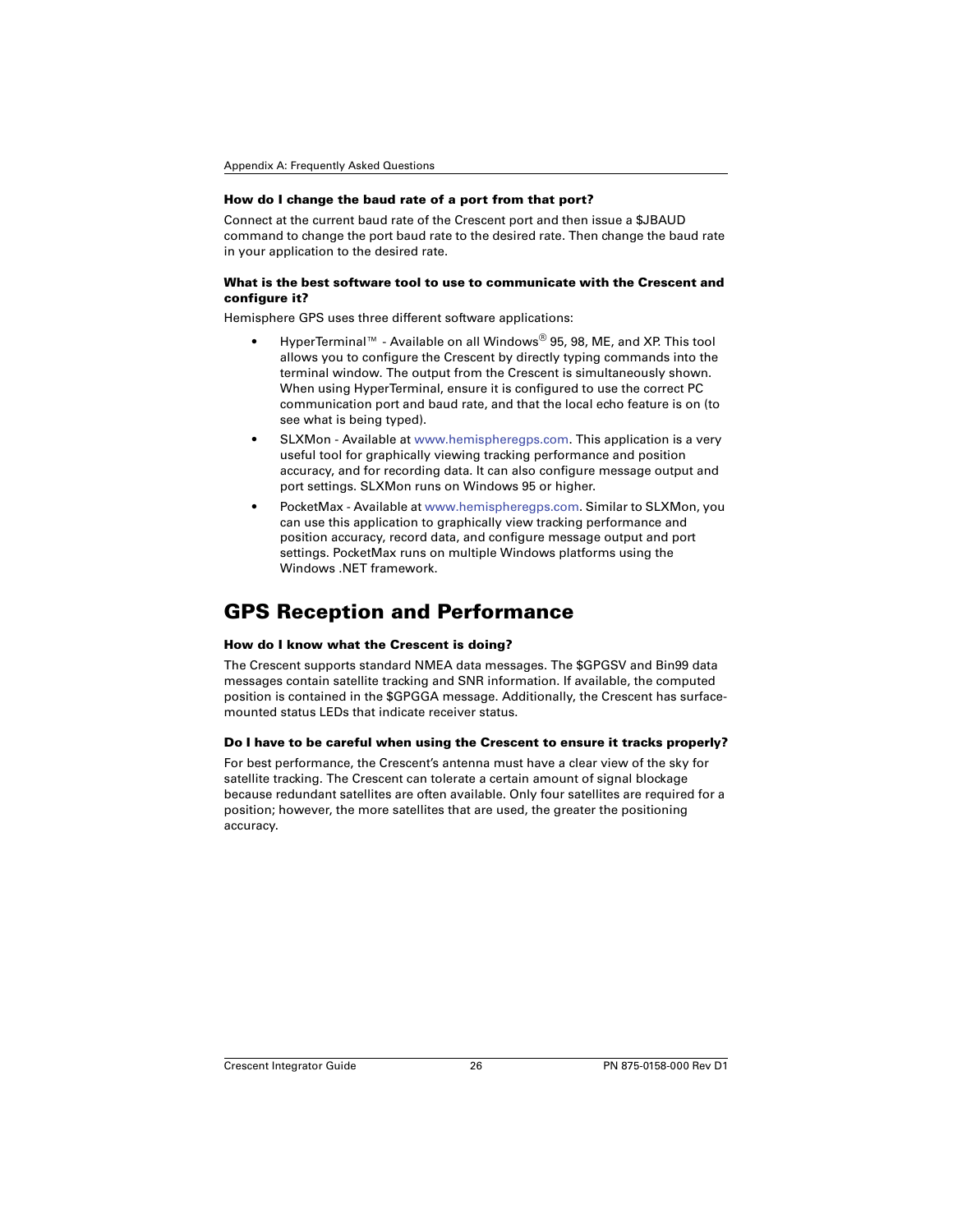## <span id="page-31-0"></span>**SBAS Reception and Performance**

#### **How do I know if the Crescent has acquired an SBAS signal?**

<span id="page-31-4"></span><span id="page-31-2"></span>The Crescent outputs the \$RD1 message that contains the SBAS Bit Error Rate (BER) for each SBAS channel. The BER value describes the rate of errors received from SBAS. Ideally, this should be zero. However, the Crescent performs well up to 150 BER. The SLXMon and PocketMax utilities provide this information without needing to use NMEA commands.

#### <span id="page-31-3"></span>**How do I know if the Crescent is offering a differentially-corrected or RTK-corrected position?**

The Crescent outputs the \$GPGGA message as the main positioning data message. This message contains a quality fix value that describes the GPS status. If this value is 2, the position is differentially corrected; if this value is 5, the position is RTK-corrected. The SLXMon and PocketMax utilities provide this information without needing to use NMEA commands.

#### **How do I select an SBAS satellite?**

By default the Crescent will automatically attempt to track the appropriate SBAS satellites. If multiple satellites are available, the one with the lowest BER value is selected to be used to decode the corrections.

You can manually select which SBAS satellites to track (refer to the Hemisphere GPS Technical Reference—go to [www.hemispheregps.com](http://www.hemispheregps.com) and click the GPS Reference icon); however, this is not recommended.

#### **Should I be concerned if the Crescent is frequently losing lock on SBAS due to obstructions or low satellite elevation angles at my geographic location?**

<span id="page-31-1"></span>No, provided the receiver is receiving a full set of corrections relatively often. Using COAST technology, the Crescent is able to perform well for 40 minutes or more with aging correction data. Similar to DGPS corrections, accuracy degrades over time and distance. To obtain a full set of corrections the Crescent antenna receives the ionospheric map over a period of a few minutes—this is the minimum amount of time required to get a full set of corrections for SBAS operation. After this, the receiver can coast until the next set of corrections have been received.

Accuracy is a function of correction age and current ionospheric activity, which will increase in the coming years.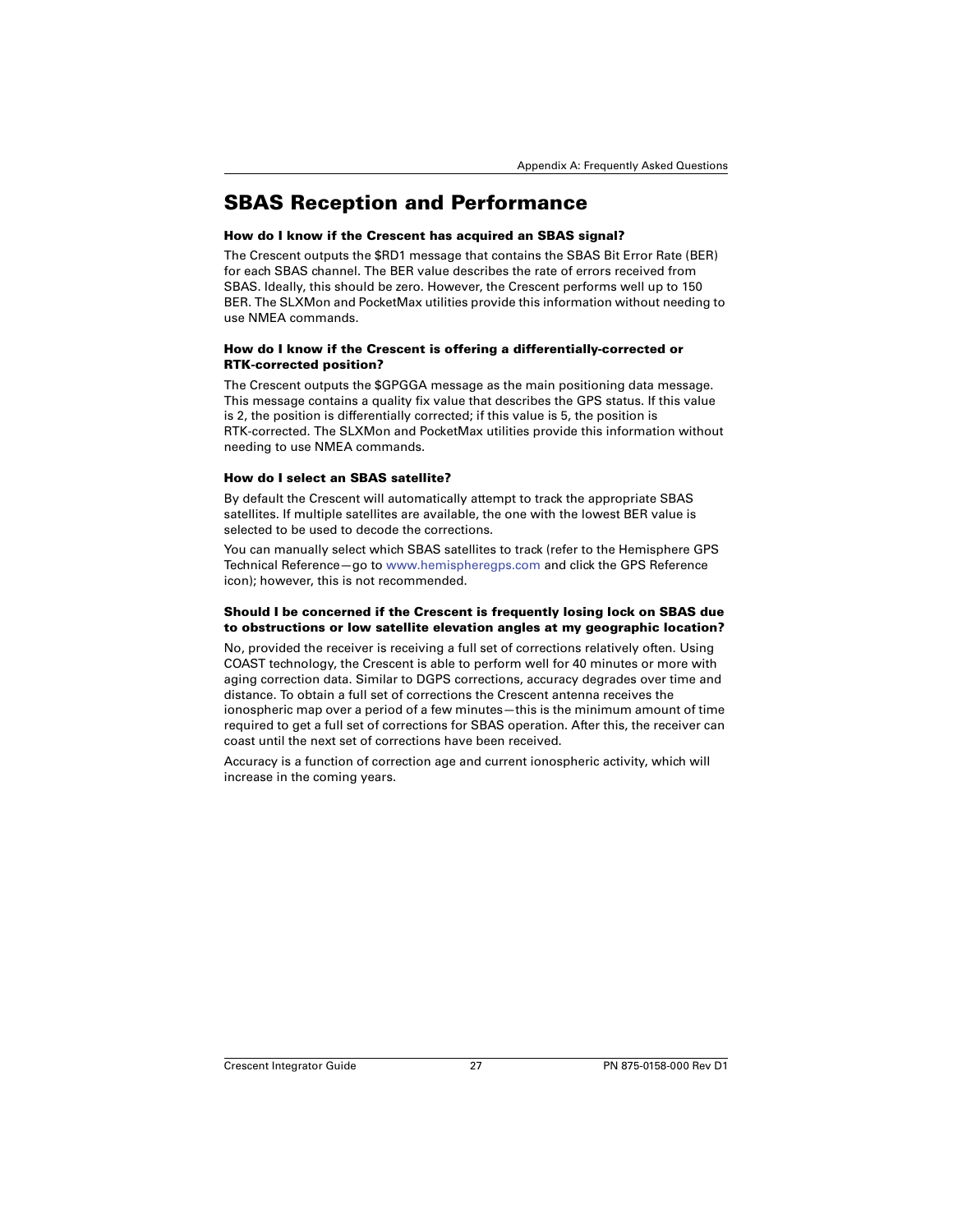# <span id="page-32-0"></span>**External Corrections**

#### **My Crescent system does not appear to be using DGPS or RTK corrections from an external correction source. What could be the problem?**

This could be due to a number of factors. To isolate the issue:

- <span id="page-32-2"></span>Make sure DGPS corrections are RTCM v2.3 protocol.
- Make sure RTK corrections are either ROX, RTCM v3, CMR, or CMR+ protocol.
- Verify the baud rates used by the Crescent match that of the external correction source.
- The external correction should be using an 8 data bit, no parity, 1 stop bit (8-N-1) serial port configuration.
- Inspect the cable connection to ensure there is no damage.
- Check the pinout information for the cables to ensure the transmit line of the external correction source is connected to the receive line of the Crescent's serial port and that the signal grounds are connected.
- Make sure the Crescent has been set to receive external corrections by issuing the \$JDIFF command. Refer to the Hemisphere GPS Technical Reference (go to [www.hemispheregps.com](http://www.hemispheregps.com) and click the GPS Reference icon) for more information.

# <span id="page-32-1"></span>**Antenna Installation**

#### **Does it matter where I mount the Crescent's antenna?**

Yes, the mounting location must provide a clear view of the sky for satellite tracking. Additionally, the position that it computes is based on the center of the antenna. It should be placed in the location for which the user would like a position. Often antennas are mounted on the centerline of a vehicle or on a pole-mount for georeference.

#### **How will antenna selection and mounting affect Crescent performance?**

For best results select a multipath-resistant antenna. Ensure the antenna tracks all the available signals for the receiver.

Mount the antenna:

- With the best possible view of the sky
- In a location with the lowest possible multipath

Using a magnetic mount for the antenna will not affect performance.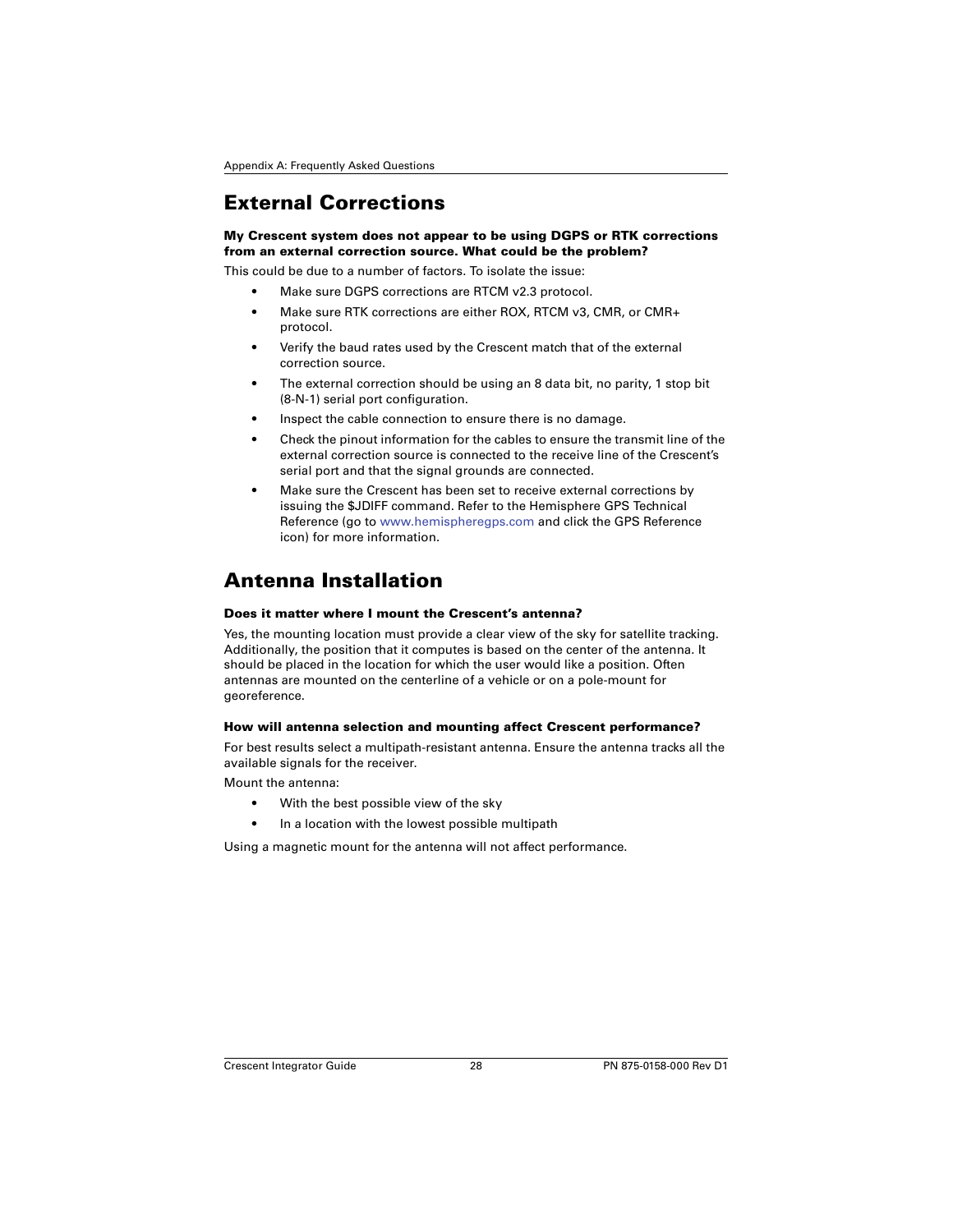# <span id="page-33-0"></span>**Support and Repair**

#### **How do I solve a problem I cannot isolate?**

Hemisphere GPS recommends contacting the dealer first. With their experience with this product, and other products from Hemisphere GPS, they should be able to help isolate a problem. If the issue is beyond the capability or experience of the dealer, Hemisphere GPS Technical Support is available from 8:00 AM to 5:00 PM Mountain Standard Time, Monday through Friday.

See ["Technical Support" on page i](#page-1-0) (just before the Contents page) for Technical Support contact information.

#### **What do I do if I cannot resolve a problem after trying to diagnose it myself?**

Contact your dealer to see if they have any information that may help to solve the problem. They may be able to provide some in-person assistance. If this is not viable or does not solve the problem, Hemisphere GPS Technical Support is available from 8:00 AM to 5:00 PM Mountain Standard Time, Monday through Friday.

See ["Technical Support" on page i](#page-1-0) (just before the Contents page) for Technical Support contact information.

#### **Can I contact Hemisphere GPS Technical Support directly regarding technical problems?**

Yes, however, Hemisphere GPS recommends speaking to the dealer first as they can provide local support. They may be able to solve the problem quickly, due to their closer location and experience with our equipment.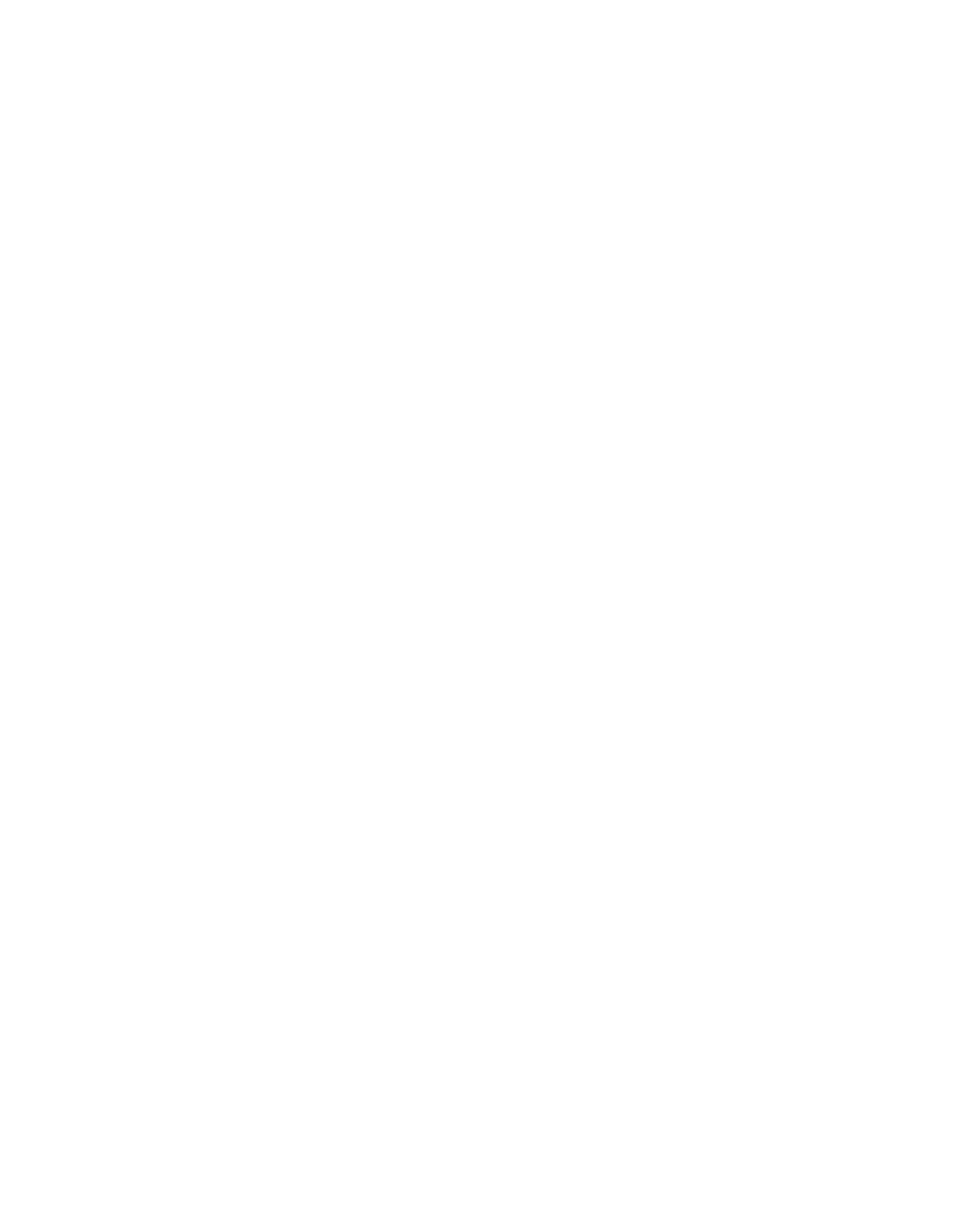

# <span id="page-35-0"></span>**Appendix B: Troubleshooting**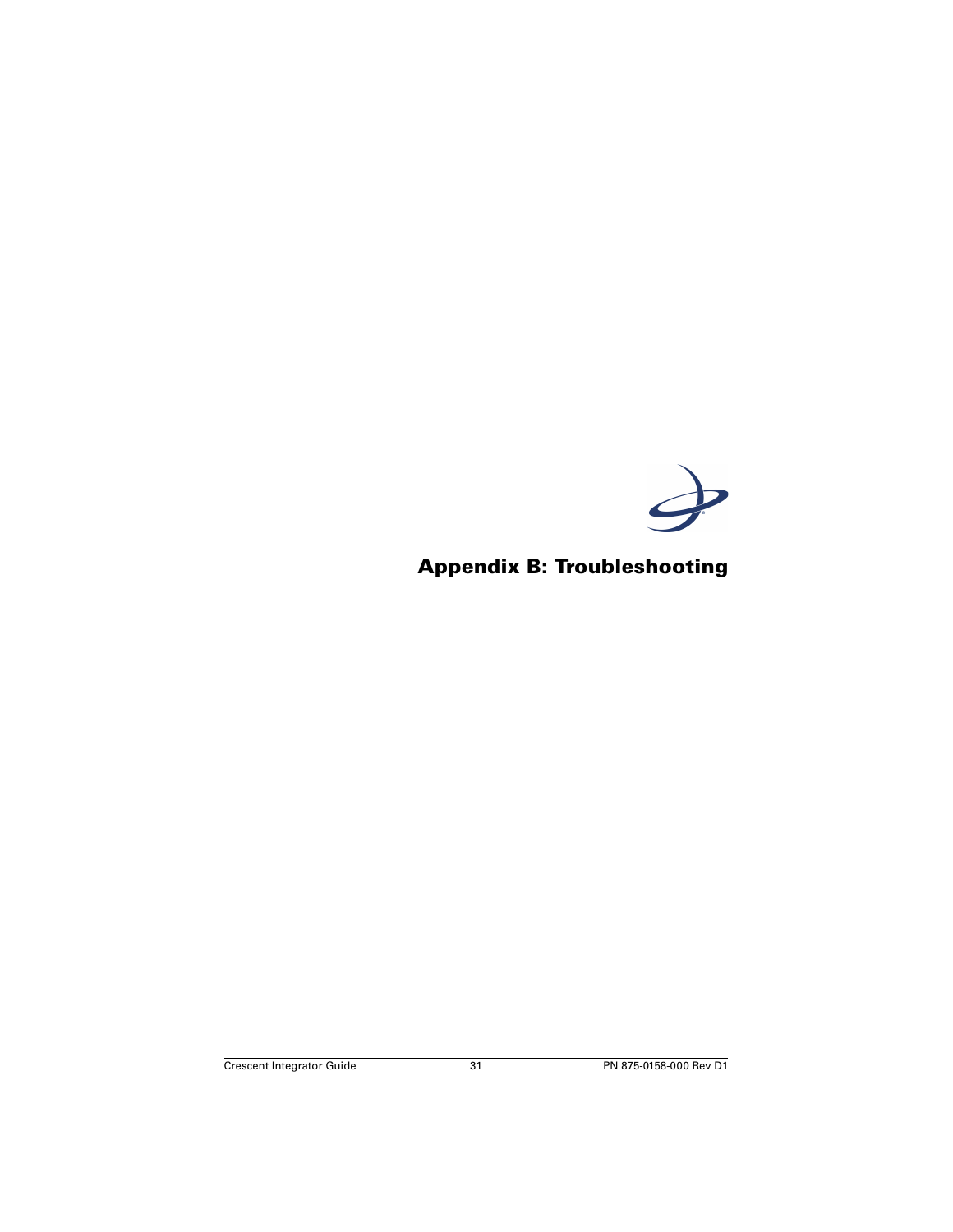Use the following checklist to troubleshoot anomalous Crescent operation. Table B-1 provides a list of issues with possible solutions. Refer to [Appendix C, "Technical](#page-39-1)  [Specifications"](#page-39-1) if necessary.

|  |  | <b>Table B-1: Troubleshooting</b> |
|--|--|-----------------------------------|
|--|--|-----------------------------------|

<span id="page-36-2"></span><span id="page-36-1"></span><span id="page-36-0"></span>

| Issue                                                                                | <b>Possible Solution</b>                                                                                                                                                                                      |  |
|--------------------------------------------------------------------------------------|---------------------------------------------------------------------------------------------------------------------------------------------------------------------------------------------------------------|--|
| What do I do initially if I have a<br>problem with the operation of the<br>Crescent? | Try to isolate the source of the problem. Problems<br>are likely to fall within one of the following<br>categories:                                                                                           |  |
|                                                                                      | Power, communication, and configuration                                                                                                                                                                       |  |
|                                                                                      | GPS reception and performance                                                                                                                                                                                 |  |
|                                                                                      | Beacon reception and performance<br>٠                                                                                                                                                                         |  |
|                                                                                      | SBAS reception and performance<br>$\bullet$                                                                                                                                                                   |  |
|                                                                                      | <b>External corrections</b>                                                                                                                                                                                   |  |
|                                                                                      | Installation                                                                                                                                                                                                  |  |
|                                                                                      | Shielding and isolating interference                                                                                                                                                                          |  |
|                                                                                      | It is important to review each category in detail to<br>eliminate it as a problem.                                                                                                                            |  |
| Receiver fails to power                                                              | $\bullet$<br>Verify polarity of power leads                                                                                                                                                                   |  |
|                                                                                      | Check 1.0 A in-line power cable fuse connection<br>$\bullet$                                                                                                                                                  |  |
|                                                                                      | Check integrity of power cable connections<br>$\bullet$                                                                                                                                                       |  |
|                                                                                      | Check power input voltage<br>$\bullet$                                                                                                                                                                        |  |
|                                                                                      | Check current restrictions imposed by power<br>$\bullet$<br>source (minimum available should be > 1.0 A)                                                                                                      |  |
| No data from the Crescent                                                            | $\bullet$<br>(1) Check receiver power status (this may be                                                                                                                                                     |  |
| No communication<br>1.                                                               | done with an ammeter)                                                                                                                                                                                         |  |
| No valid data<br>2.                                                                  | (2) Verify the Crescent is locked to a valid DGPS<br>$\bullet$<br>signal (this can often be done on the receiving<br>device or by using SLXMon)                                                               |  |
|                                                                                      | (2) Verify the Crescent is locked to GPS satellites<br>$\bullet$<br>(this can often be done on the receiving device<br>or by using SLXMon)                                                                    |  |
|                                                                                      | (2) Check integrity and connectivity of power<br>and data cable connections                                                                                                                                   |  |
| Random binary data from the<br>Crescent                                              | $\bullet$<br>Verify the RCTM or Bin messages are not being<br>accidentally output (send a \$JSHOW command)                                                                                                    |  |
|                                                                                      | Verify the baud rate settings of the Crescent and<br>$\bullet$<br>the remote device match                                                                                                                     |  |
|                                                                                      | Potentially, the volume of data requested to be<br>$\bullet$<br>output by the Crescent could be higher than the<br>current baud rate supports. Try using 19200 or<br>higher for the baud rate for all devices |  |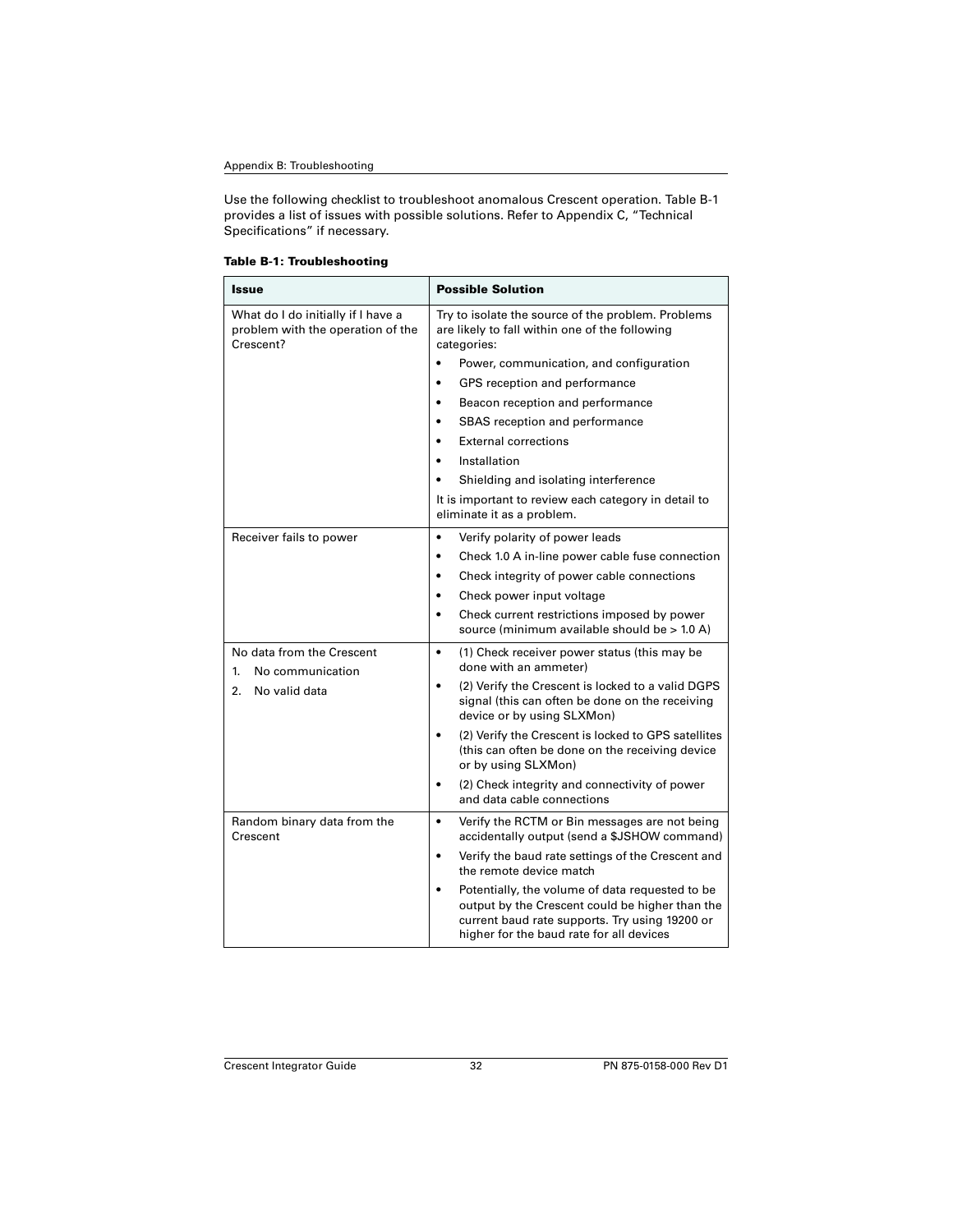#### **Table B-1: Troubleshooting**

<span id="page-37-0"></span>

| Issue                                     | <b>Possible Solution</b>                                                                                                                                                                                                |  |
|-------------------------------------------|-------------------------------------------------------------------------------------------------------------------------------------------------------------------------------------------------------------------------|--|
| No GPS lock                               | Check integrity of antenna cable                                                                                                                                                                                        |  |
|                                           | Verify antenna's view of the sky                                                                                                                                                                                        |  |
|                                           | Verify the lock status and signal-to-noise ratio<br>(SNR) of GPS satellites (this can often be done<br>on the receiving device or by using SLXMon)                                                                      |  |
| No SBAS                                   | Check antenna cable integrity                                                                                                                                                                                           |  |
|                                           | Verify antenna's view of the sky, especially<br>toward SBAS satellites, south in the northern<br>hemisphere                                                                                                             |  |
|                                           | Verify the bit error rate and lock status of SBAS<br>satellites (this can often be done on the<br>receiving device or by using SLXMon - monitor<br><b>BER</b> value)                                                    |  |
| No DGPS position in external<br>RTCM mode | Verify the baud rate of the RTCM input port<br>matches the baud rate of the external source                                                                                                                             |  |
|                                           | Verify the pinout between the RTCM source and<br>the RTCM input port (the 'ground' pin and<br>pinout must be connected, and the 'transmit"<br>from the source must connect to the 'receive' of<br>the RTCM input port). |  |
| Non-DGPS output                           | Verify Crescent SBAS and lock status (or<br>external source is locked)                                                                                                                                                  |  |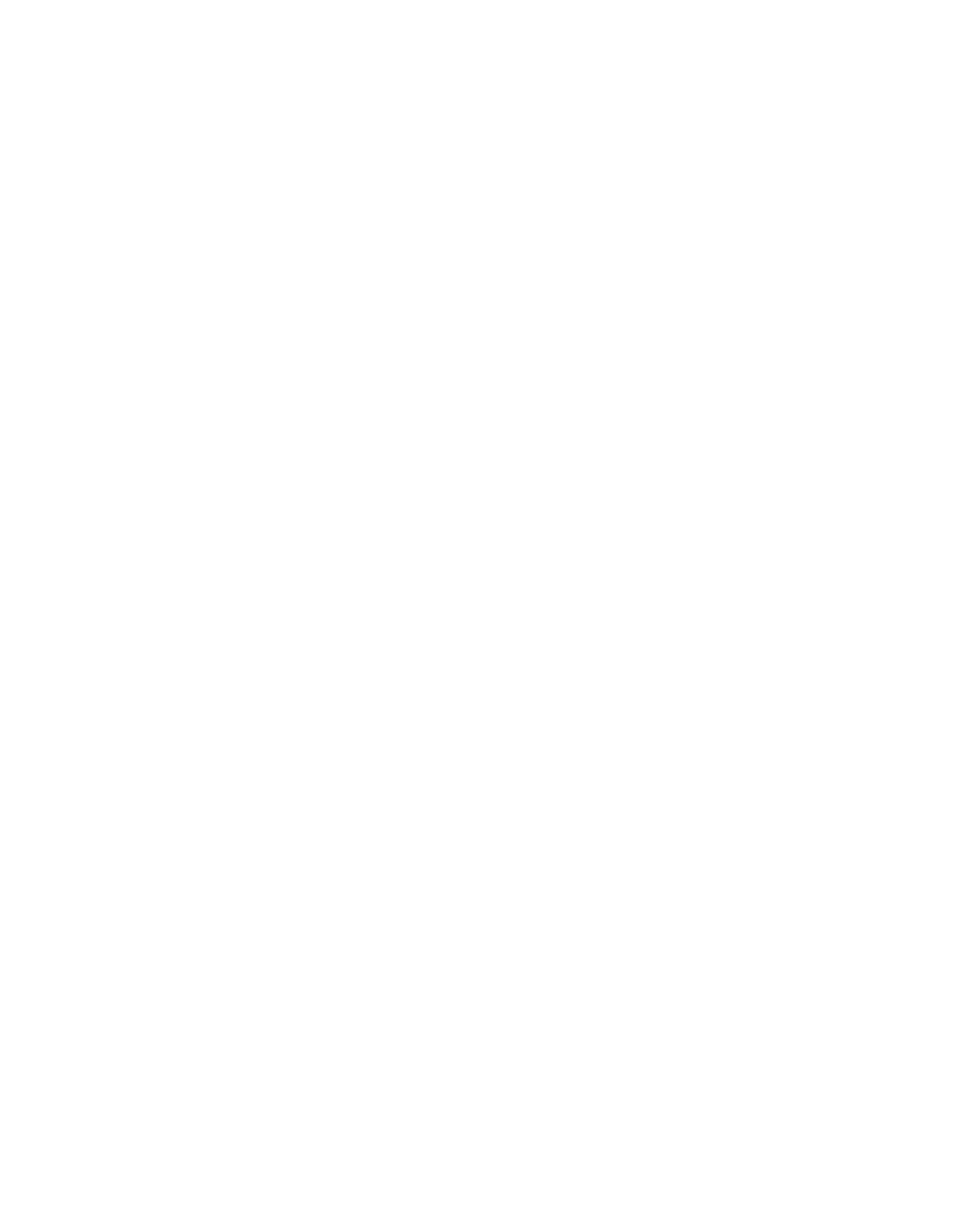

# <span id="page-39-1"></span><span id="page-39-0"></span>**Appendix C: Technical Specifications**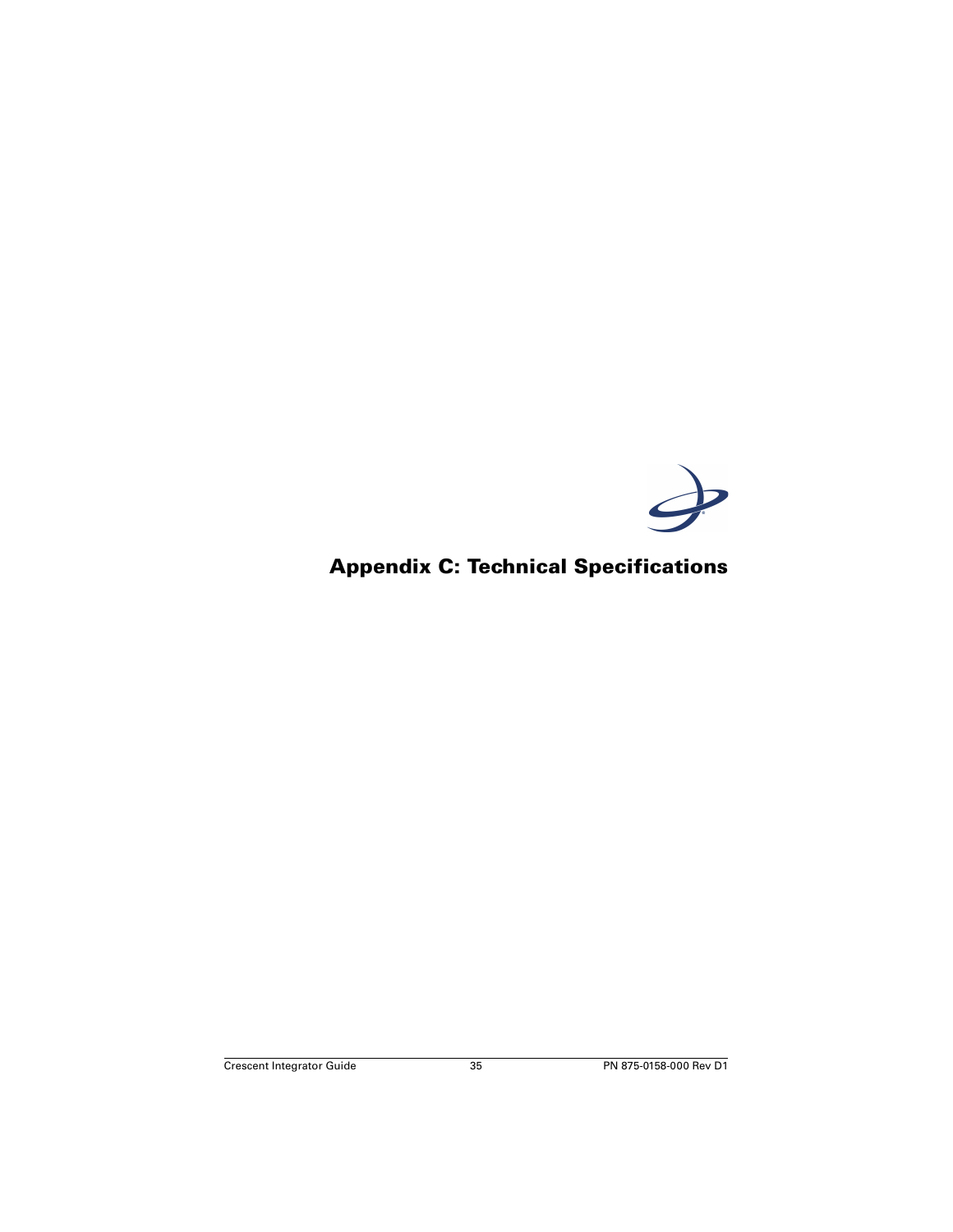[Table C-1](#page-40-0) through [Table C-5](#page-41-0) provide specifications for all the Crescent boards.

<span id="page-40-6"></span>

| <b>Item</b>            | <b>Specification</b>                                                                                |                                                                                                |                                                                                            |
|------------------------|-----------------------------------------------------------------------------------------------------|------------------------------------------------------------------------------------------------|--------------------------------------------------------------------------------------------|
| Receiver type          | L1, C/A code, with carrier phase smoothing                                                          |                                                                                                |                                                                                            |
| Channels               | 12-channel, parallel tracking<br>(10-channel when tracking SBAS)                                    |                                                                                                |                                                                                            |
| <b>GPS</b> sensitivity | $-142$ dBm                                                                                          |                                                                                                |                                                                                            |
| <b>SBAS</b> tracking   | 2-channel, parallel tracking                                                                        |                                                                                                |                                                                                            |
| Update rate            | Standard 10 Hz, optional 20 Hz (position and heading)                                               |                                                                                                |                                                                                            |
| Horizontal accuracy    | $RTK^{1,2}$<br>$L$ Dif <sup>1,2</sup><br>SBAS (WAAS) <sup>1</sup><br>Autonomous, no SA <sup>1</sup> | RMS (67%)<br>$20 \text{ mm} + 1 \text{ ppm}$<br>0.14 m<br>0.3 <sub>m</sub><br>1.2 <sub>m</sub> | 2DRMS (95%)<br>$40$ mm + 2 ppm<br>$0.28 \text{ m}$<br>0.6 <sub>m</sub><br>2.5 <sub>m</sub> |
| Timing (1PPS) accuracy | $20$ ns                                                                                             |                                                                                                |                                                                                            |
| Cold start time        | <60 s typical (no almanac or RTC)                                                                   |                                                                                                |                                                                                            |
| Warm start time        | < 30 s typical (almanac and RTC)                                                                    |                                                                                                |                                                                                            |
| Hot start time         | < 10 s (almanac, RTC, and position)                                                                 |                                                                                                |                                                                                            |
| Maximum speed          | 1,850 kph (999 kts)                                                                                 |                                                                                                |                                                                                            |
| Maximum altitude       | 18,288 m (60,000 ft)                                                                                |                                                                                                |                                                                                            |

<span id="page-40-7"></span><span id="page-40-0"></span>**Table C-1: GPS sensor specifications**

#### <span id="page-40-3"></span><span id="page-40-1"></span>**Table C-2: Communication specifications**

<span id="page-40-4"></span><span id="page-40-2"></span>

| Item                    | <b>Specification</b>                                                        |
|-------------------------|-----------------------------------------------------------------------------|
| Serial ports            | 4 full-duplex 3.3 V CMOS<br>(3 main serial ports, 1 differential-only port) |
| <b>USB</b>              | 1 USB device                                                                |
| Baud rates              | 4800 - 115200                                                               |
| Data I/O protocol       | NMEA 0183, Crescent binary                                                  |
| Correction I/O protocol | RTCM SC-104, L-Dif <sup>2</sup> , RTK <sup>2</sup>                          |
| Timing output           | 1PPS CMOS, active high, rising edge sync, 10 k $\Omega$ , 10 pF load        |
| Event marker input      | CMOS, active low, falling edge sync, 10 k $\Omega$ , 10 pF load             |

#### <span id="page-40-5"></span>**Table C-3: Power specifications**

| ltem                             | <b>Specification</b>    |
|----------------------------------|-------------------------|
| Input voltage                    | 3.3 VDC $+/-3\%$        |
| Power consumption                | $\sim$ 1 W nominal      |
| Current consumption              | $\sim$ 300 mA @ 3.3 VDC |
| Antenna voltage input            | 15 VDC maximum          |
| Antenna short circuit protection | Yes                     |
| Antenna gain input range         | 10 to 40 dB             |
| Antenna input impedance          | 50 $\Omega$             |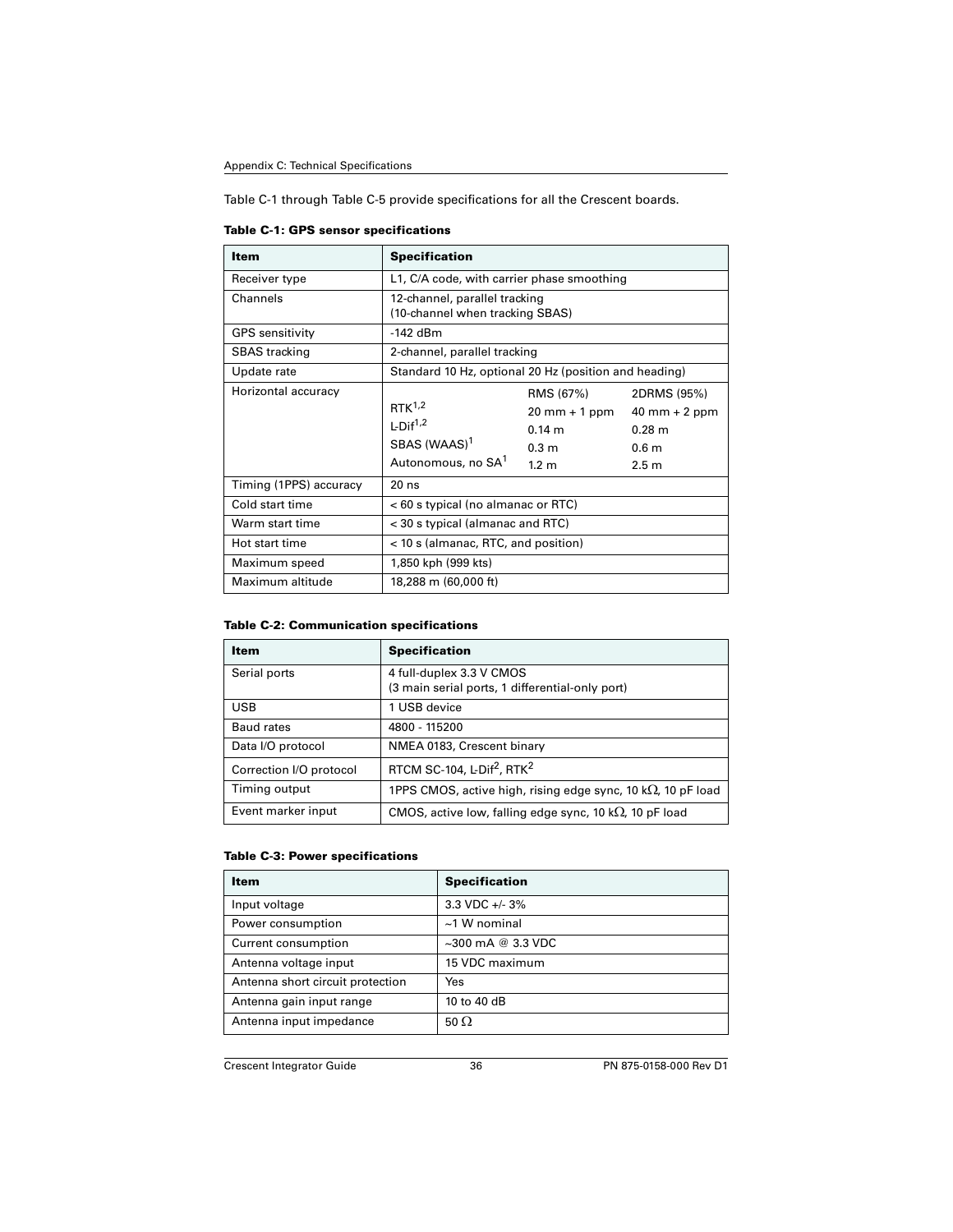| Item                  | <b>Specification</b>                                                                                                                                    |
|-----------------------|---------------------------------------------------------------------------------------------------------------------------------------------------------|
| Operating temperature | -30°C to +70°C (-22°F to +158°F)                                                                                                                        |
| Storage temperature   | -40°C to +85°C (-40°F to +185°F)                                                                                                                        |
| Humidity              | 95% non-condensing (when installed in an enclosure)                                                                                                     |
| Shock and vibration   | EP455 Section 5.15.1 Random, Mechanical Shock: EP455<br>Section 5.14.1 Operational (when mounted in an enclosure<br>with screw mounting holes utilized) |

<span id="page-41-1"></span>**Table C-4: Environmental specifications**

#### <span id="page-41-2"></span><span id="page-41-0"></span>**Table C-5: Mechanical specifications**

| Item                    | <b>Specification</b>                                          |                                                               |
|-------------------------|---------------------------------------------------------------|---------------------------------------------------------------|
| Dimensions              | P100/P102/P104                                                | P101/P103                                                     |
|                         | 71.1 L x 40.6 W x 7.4 H (mm)<br>2.81 L x 1.60 W x 0.29 H (in) | 72.4 L x 40.6 W x 7.4 H (mm)<br>2.85 L x 1.60 W x 0.29 H (in) |
| Weight                  | $< 20$ g ( $< 0.7$ oz)                                        |                                                               |
| Status indication (LED) | Power, GPS lock, Differential lock, DGPS position             |                                                               |
| Power/Data connector    | P100/P102/P104                                                | P101/P103                                                     |
|                         | 34-pin (17x2) male header<br>0.05" (1.27 mm) pitch            | 20-pin (10x2) male header<br>$0.08''$ (2 mm) pitch            |
| Antenna connector       | MCX, female, straight                                         |                                                               |

 $1$  Depends on multipath environment, number of satellites in view, satellite geometry and ionospheric activity.

2 Depends also on baseline length.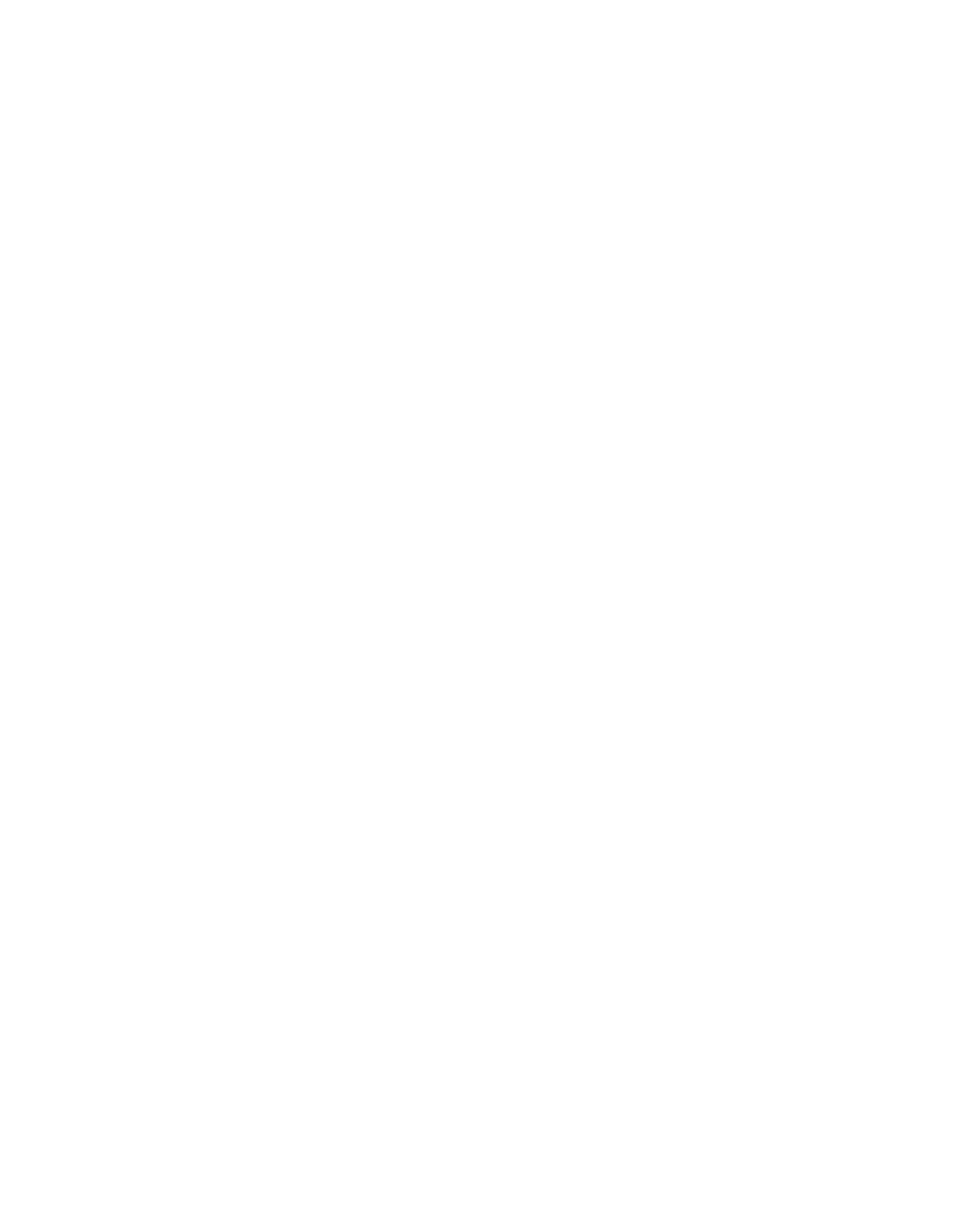## <span id="page-43-0"></span>**Index**

### **Numerics**

1 PPS timing signal [17,](#page-21-3) [36](#page-40-1)

### **B**

beacon [16,](#page-20-5) [22,](#page-26-3) [32](#page-36-0) binary messages [4,](#page-8-2) [20,](#page-24-3) [32](#page-36-1), [36](#page-40-2) board connectors [10](#page-14-2) headers [12](#page-16-3) integration [4](#page-8-3) mechanical layout [8](#page-12-2) mounting options [11](#page-15-3) onboard LEDs [16](#page-20-6) options (models) [2](#page-6-2) pinouts [12](#page-16-3) shielding [18](#page-22-4)

## **C**

COAST technology [3](#page-7-2), [4](#page-8-4), [27](#page-31-1) common features [4](#page-8-5) communicating with the Crescent [20](#page-24-4) communication Port D [16](#page-20-7) communication specifications [36](#page-40-3) configuring Crescent [20](#page-24-5) data message output [21](#page-25-3) configuring the Crescent [20](#page-24-5) connectors [10](#page-14-3)

## **D**

date message output [21](#page-25-3) DGPS LED indicator [16](#page-20-8) DGPS position LED indicator [16](#page-20-8) DIFF LED indicator [16](#page-20-9) differential lock LED indicator [16](#page-20-9) direct mounting method [11](#page-15-4)

## **E**

e-Dif [4](#page-8-6) environmental specifications [37](#page-41-1) event marker input [17](#page-21-4)

### **F**

firmware [21](#page-25-4)

## **G**

GPS LED indicator [16](#page-20-10) GPS lock LED indicator [16](#page-20-10) grounds [17](#page-21-5)

## **H**

headers [12](#page-16-1)

## **I**

indirect (ca[ble\) mounting method](#page-8-3) [11](#page-15-5) integration 4

### **L**

L-BAND LED indicator [16](#page-20-8) L-band lock LED indicator [16](#page-20-8) L-Dif [4](#page-8-7) LED indicators [16](#page-20-11)

### **M**

mating connectors [10](#page-14-4) MCX connector [11](#page-15-6) mechanical specifications [37](#page-41-2) mounting direct method [11](#page-15-4) indirect (cable) method [11](#page-15-5) options [11](#page-15-7) receiver [18](#page-22-5)

### **N**

NMEA 0183 [2,](#page-6-3) [20](#page-24-6), [36](#page-40-4)

## **O**

OTHER port [21](#page-25-5)

### **P**

pinouts P100 [13](#page-17-3) P101 [15](#page-19-3) P102 [13](#page-17-3) P103 [15](#page-19-3) P104 [13](#page-17-3) PocketMax [2,](#page-6-4) [5](#page-9-2), [20](#page-24-7), [26,](#page-30-2) [27](#page-31-2) ports Port D [16](#page-20-7) serial ports [16](#page-20-12) THIS port and the OTHER port [21](#page-25-5) using Port D for RTCM input [22](#page-26-4) power LED indicator [16](#page-20-13) power specifications [36](#page-40-5) powering the Crescent [20](#page-24-8) PWR LED indicator [16](#page-20-13)

### **R**

receiver mounting [18](#page-22-5)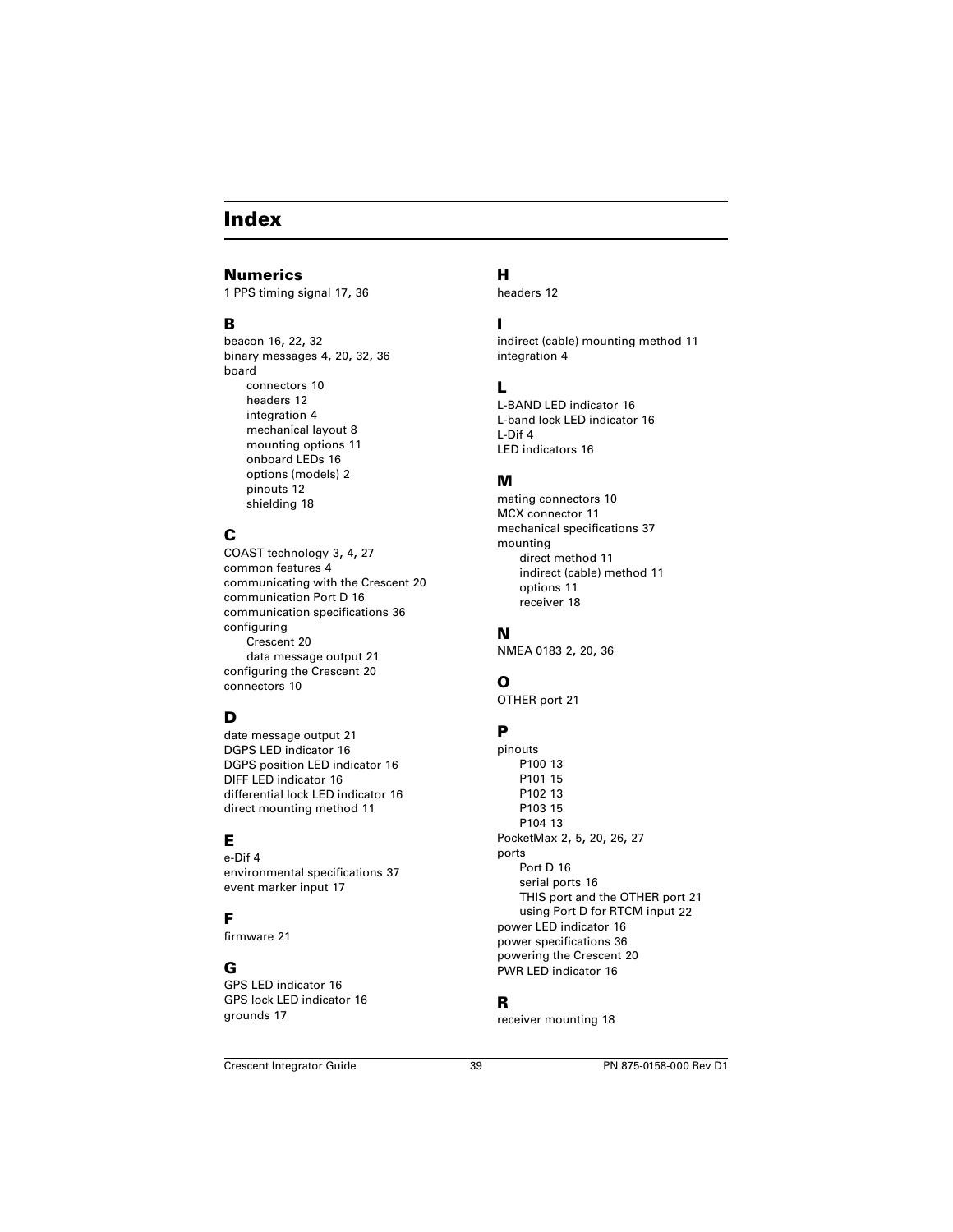RF input [16](#page-20-14) RS-232 [16](#page-20-15) RTCM input [22](#page-26-4) RTK [3](#page-7-3), [21,](#page-25-6) [27,](#page-31-3) [28](#page-32-2), [36](#page-40-6)

### **S**

saving Crescent configuration [22](#page-26-5) SBX-4 beacon board [16,](#page-20-16) [22](#page-26-6) sensor specifications [36](#page-40-7) serial ports [16](#page-20-12) shielding [18](#page-22-6) signals communication Port D [16](#page-20-7) RF input [16](#page-20-14) serial ports [16](#page-20-12) SLXMon [20,](#page-24-9) [26,](#page-30-3) [27](#page-31-4), [32,](#page-36-2) [33](#page-37-0) SMT connectors [10](#page-14-5) specifications communication [36](#page-40-3) environmental [37](#page-41-1) mechanical [37](#page-41-2) power [36](#page-40-5) sensor [36](#page-40-7) speed radar output [18](#page-22-7)

## **T**

THIS port [21](#page-25-5)

### **U**

Universal Development Kit what's included [3](#page-7-4) using PocketMax [5](#page-9-2)

### **W**

What's Included [3](#page-7-4)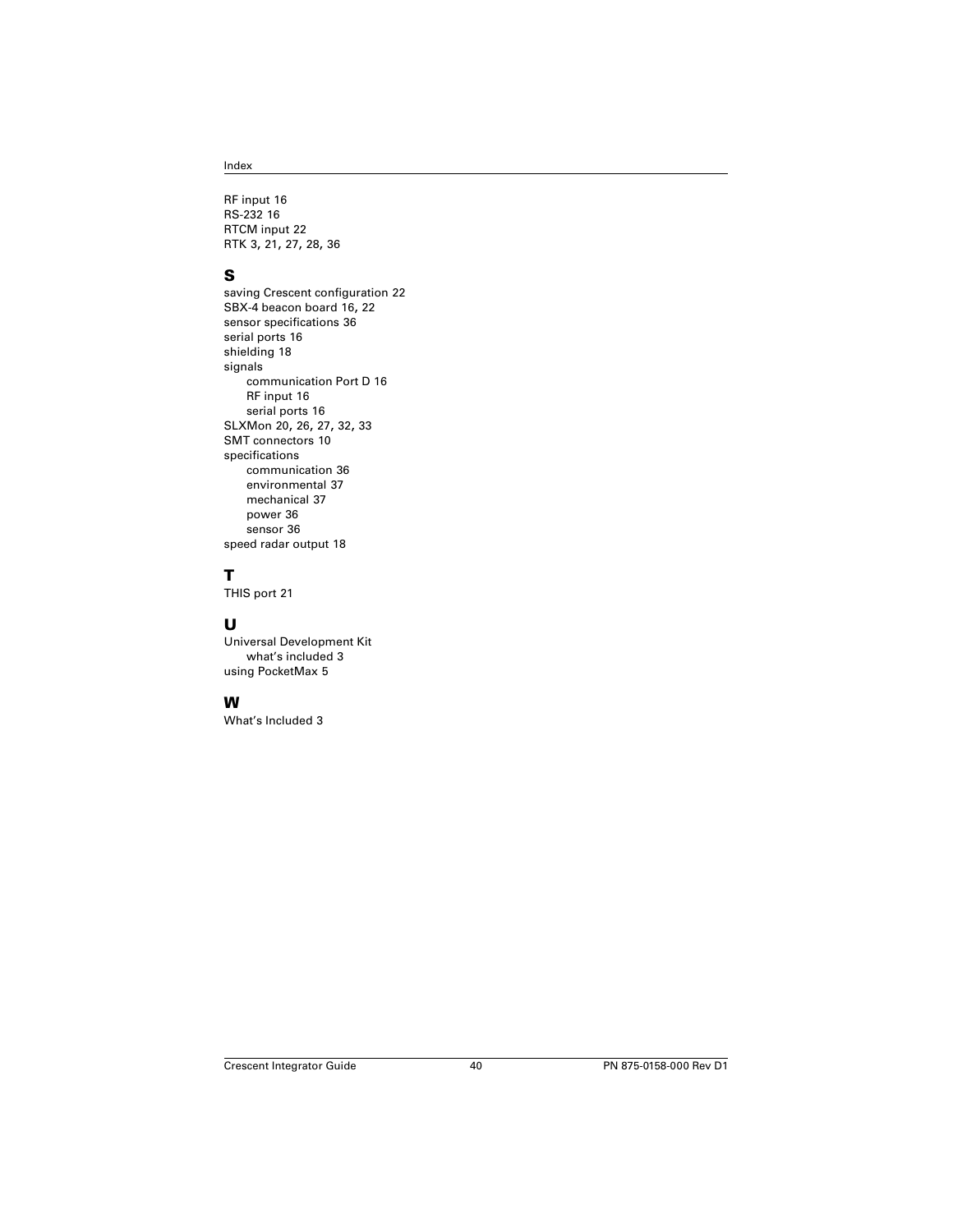### **End User License Agreement**

<span id="page-45-0"></span>**IMPORTANT** - This is an agreement (the "**Agreement**") between you, the end purchaser ("**Licensee**") and Hemisphere GNSS Inc. ("**Hemisphere**") which permits Licensee to use the Hemisphere software (the "**Software**") that accompanies this Agreement. This Software may be licensed on a standalone basis or may be embedded in a Product. Please read and ensure that you understand this Agreement before installing or using the Software Update or using a Product.

In this agreement any product that has Software embedded in it at the time of sale to the Licensee shall be referred to as a "**Product**". As well, in this Agreement, the use of a Product shall be deemed to be use of the Software which is embedded in the Product.

BY INSTALLING OR USING THE SOFTWARE UPDATE OR THE PRODUCT, LICENSEE THEREBY AGREES TO BE LEGALLY BOUND BY THE TERMS OF THIS AGREEMENT. IF YOU DO NOT AGREE TO THESE TERMS, (I) DO NOT INSTALL OR USE THE SOFTWARE, AND (II) IF YOU ARE INSTALLING AN UPDATE TO THE SOFTWARE, DO NOT INSTALL THE UPDATE AND PROMPTLY DESTROY IT.

HEMISPHERE PROVIDES LIMITED WARRANTIES IN RELATION TO THE SOFTWARE. AS WELL, THOSE WHO USE THE EMBEDDED SOFTWARE DO SO AT THEIR OWN RISK. YOU SHOULD UNDERSTAND THE IMPORTANCE OF THESE AND OTHER LIMITATIONS SET OUT IN THIS AGREEMENT BEFORE INSTALLING OR USING THE SOFTWARE OR THE PRODUCT.

- 1. **LICENSE**. Hemisphere hereby grants to Licensee a non-transferable and non-exclusive license to use the Software as embedded in a Product and all Updates (collectively the "**Software**"), solely in binary executable form.
- 2. **RESTRICTIONS ON USE**. Licensee agrees that Licensee and its employees will not directly or indirectly, in any manner whatsoever:
	- a. install or use more copies of the Software than the number of copies that have been licensed;
	- b. use or install the Software in connection with any product other than the Product the Software was intended to be used or installed on as set out in the documentation that accompanies the Software.
	- c. copy any of the Software or any written materials for any purpose except as part of Licensee's normal backup processes;
	- d. modify or create derivative works based on the Software;
	- e. sub-license, rent, lease, loan or distribute the Software;
	- f. permit any third party to use the Software;
	- g. use or operate Product for the benefit of any third party in any type of service outsourcing, application service, provider service or service bureau capacity;
	- h. reverse engineer, decompile or disassemble the Software or otherwise reduce it to a human perceivable form;
	- i. Assign this Agreement or sell or otherwise transfer the Software to any other party except as part of the sale or transfer of the whole Product.
- 3. **UPDATES**. At Hemisphere's discretion Hemisphere may make Updates available to Licensee. An update ("**Update**") means any update to the Software that is made available to Licensee including error corrections, enhancements and other modifications. Licensee may access, download and install Updates during the Warranty Period only. All Updates that Licensee downloads, installs or uses shall be deemed to be Software and subject to this Agreement. Hemisphere reserves the right to modify the Product without any obligation to notify, supply or install any improvements or alterations to existing Software.
- 4. **SUPPORT.** Hemisphere may make available directly or through its authorized dealers telephone and email support for the Software. Contact Hemisphere to find the authorized dealer near you. As well, Hemisphere may make available user and technical documentation regarding the Software. Hemisphere reserves the right to reduce and limit access to such support at any time.
- 5. **BACKUPS AND RECOVERY.** Licensee shall back-up all data used, created or stored by the Software on a regular basis as necessary to enable proper recovery of the data and related systems and processes in the event of a malfunction in the Software or any loss or corruption of data caused by the Software. Licensee shall assume all risks of loss or damage for any failure to comply with the foregoing.
- 6. **OWNERSHIP.** Hemisphere and its suppliers own all rights, title and interest in and to the Software and related materials, including all intellectual property rights. The Software is licensed to Licensee, not sold.
- 7. **TRADEMARKS**. "Hemisphere", "Hemisphere GPS", "Hemisphere GNSS", "Crescent", "Eclipse" and the associated logos are trademarks of Hemisphere. Other trademarks are the property of their respective owners. Licensee may not use any of these trademarks without the consent of their respective owners.
- 8. **LIMITED WARRANTY**. Hemisphere warrants solely to the Licensee, subject to the exclusions and procedures set forth herein below, that for a period of one (1) year from the original date of purchase of the Product in which it is embedded (the "Warranty Period"), the Software, under normal use and maintenance, will conform in all material respects to the documentation provided with the Software and any media will be free of defects in materials and workmanship. For any Update, Hemisphere warrants, for 90 days from performance or delivery, or for the balance of the original Warranty Period, whichever is greater, that the Update, under normal use and maintenance, will conform in all material respects to the documentation provided with the Update and any media will be free of defects in materials and workmanship. Notwithstanding the foregoing, Hemisphere does not warrant that the Software will meet Licensee's requirements or that its operation will be error free.
- 9. **WARRANTY EXCLUSIONS**. The warranty set forth in Section (8) will not apply to any deficiencies caused by (a) the Product not being used as described in the documentation supplied to Licensee, (b) the Software having been altered, modified or converted in any way by anyone other than Hemisphere approved by Hemisphere, (c) any malfunction of Licensee's equipment or other software, or (d) damage occurring in transit or due to any accident, abuse, misuse, improper installation, lightning (or other electrical discharge) or neglect other than that caused by Hemisphere. Hemisphere does not warrant or guarantee the precision or accuracy of positions obtained when using the Software (whether standalone or embedded in a Product). The Product and the Software is not intended and should not be used as the primary means of navigation or for use in safety of life applications. The potential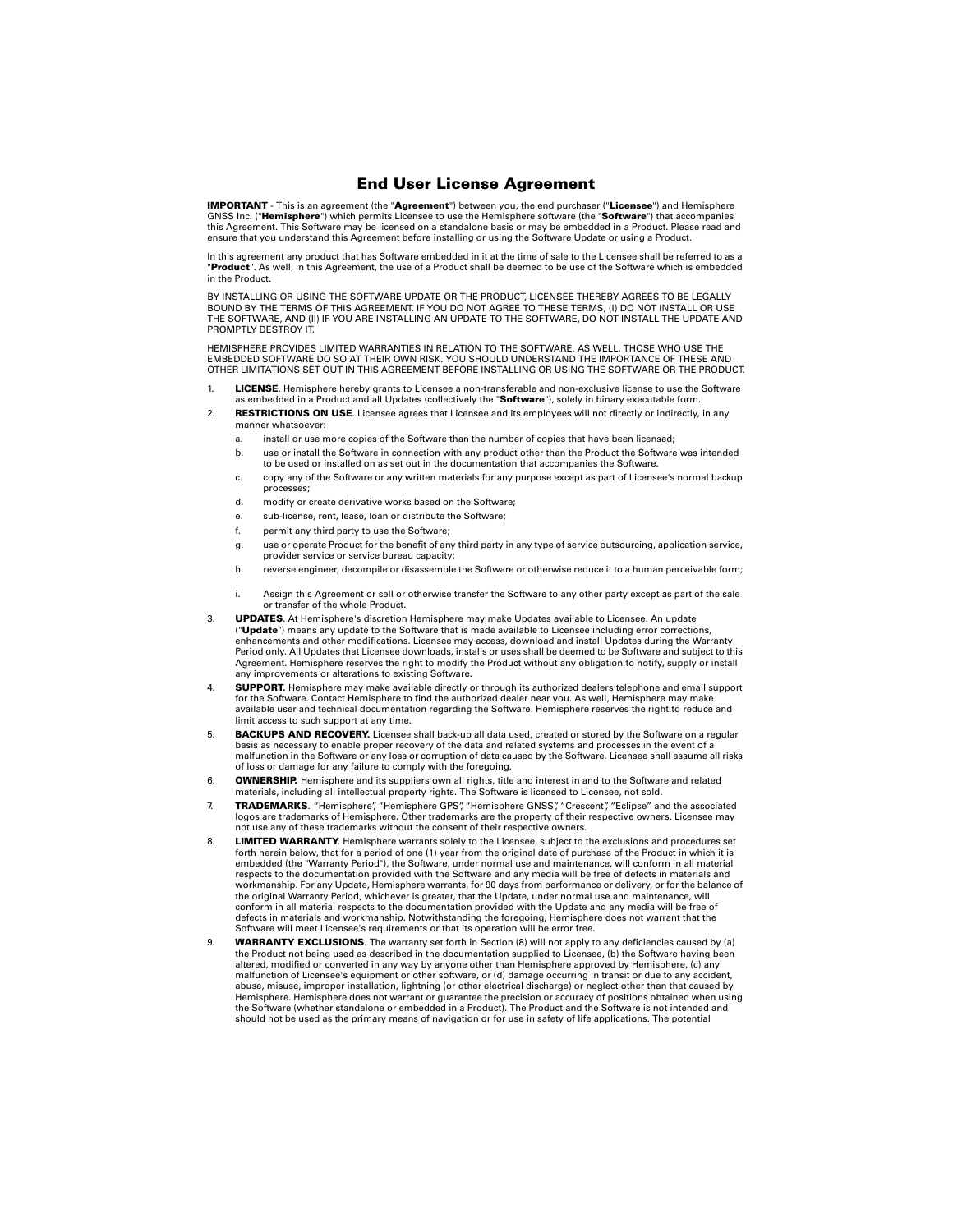positioning and navigation accuracy obtainable with the Software as stated in the Product or Software documentation serves to provide only an estimate of achievable accuracy based on specifications provided by the US Department of Defense for GPS positioning and DGPS service provider performance specifications, where applicable.

- 10. **WARRANTY DISCLAIMER.** EXCEPT AS EXPRESSLY SET OUT IN THIS AGREEMENT, HEMISPHERE MAKES NO REPRESENTATION, WARRANTY OR CONDITION OF ANY KIND TO LICENSEE, WHETHER VERBAL OR WRITTEN AND HEREBY DISCLAIMS ALL REPRESENTATIONS, WARRANTIES AND CONDITIONS OF ANY KIND INCLUDING FITNESS FOR A PARTICULAR PURPOSE, MERCHANTABILITY, ACCURACY, RELIABILITY OR THAT THE USE OF THE SOFTWARE WILL BE UNINTERRUPTED OR ERROR-FREE AND HEREBY DISCLAIMS ALL REPRESENTATIONS, WARRANTIES AND CONDITIONS ARISING AS A RESULT OF CUSTOM, USAGE OR TRADE AND THOSE ARISING UNDER STATUTE.
- 11. **LIMITS ON WARRANTY DISCLAIMER.** Some jurisdictions do not allow the exclusion of implied warranties or conditions, so some of the above exclusions may not apply to Licensee. In that case, any implied warranties or conditions which would then otherwise arise will be limited in duration to ninety (90) days from the date of the license of the Software or the purchase of the Product. The warranties given herein give Licensee specific legal rights and Licensee may have other rights which may vary from jurisdiction to jurisdiction.
- 12. **CHANGE TO WARRANTY.** No employee or agent of Hemisphere is authorized to change the warranty provided or the limitation or disclaimer of warranty provisions. All such changes will only be effective if pursuant to a separate agreement signed by senior officers of the respective parties.
- 13. **WARRANTY CLAIM.** In the event Licensee has a warranty claim Licensee must first check for and install all Updates that are made available. The warranty will not otherwise be honored. Proof of purchase may be required. Hemisphere does not honor claims asserted after the end of the Warranty Period.
- 14. **LICENSEE REMEDIES.** In all cases which involve a failure of the Software to conform in any material respect to the documentation during the Warranty Period or a breach of a warranty, Hemisphere's sole obligation and liability, and Licensee's sole and exclusive remedy, is for Hemisphere, at Hemisphere's option, to (a) repair the Software, (b) replace the Software with software conforming to the documentation, or (c) if Hemisphere is unable, on a reasonable commercial basis, to repair the Software or to replace the Software with conforming software within ninety (90) days, to terminate this Agreement and thereafter Licensee shall cease using the Software. Hemisphere will also issue a refund for the price paid by Licensee less an amount on account of amortization, calculated on a straight-line basis over a deemed useful life of three (3) years.
- 15. LIMITATION OF LIABILITY. IN NO EVENT WILL HEMISPHERE BE LIABLE TO LICENSEE FOR ANY INCIDENTAL, CONSEQUENTIAL, SPECIAL OR INDIRECT DAMAGES INCLUDING ARISING IN RELATION TO ANY LOSS OF DATA, INCOME, REVENUE, GOODWILL OR ANTICIPATED SAVINGS EVEN IF HEMISPHERE HAS BEEN INFORMED OF THE POSSIBILITY OF SUCH LOSS OR DAMAGE. FURTHER, IN NO EVENT WILL HEMISPHERE'S TOTAL CUMULATIVE LIABILITY HEREUNDER, FROM ALL CAUSES OF ACTION OF ANY KIND, EXCEED THE TOTAL AMOUNT PAID BY LICENSEE TO HEMISPHERE TO PURCHASE THE PRODUCT. THIS LIMITATION AND EXCLUSION APPLIES IRRESPECTIVE OF THE CAUSE OF ACTION, INCLUDING BUT NOT LIMITED TO BREACH OF CONTRACT, NEGLIGENCE, STRICT LIABILITY, TORT, BREACH OF WARRANTY, MISREPRESENTATION OR ANY OTHER LEGAL THEORY AND WILL SURVIVE A FUNDAMENTAL BREACH.
- 16. LIMITS ON LIMITATION OF LIABILITY. Some jurisdictions do not allow for the limitation or exclusion of liability for incidental or consequential damages, so the above limitation or exclusion may not apply to Licensee and Licensee may also have other legal rights which may vary from jurisdiction to jurisdiction.
- 17. BASIS OF BARGAIN. Licensee agrees and acknowledges that Hemisphere has set its prices and the parties have entered into this Agreement in reliance on the limited warranties, warranty disclaimers and limitations of liability set forth herein, that the same reflect an agreed-to allocation of risk between the parties (including the risk that a remedy may fail of its essential purpose and cause consequential loss), and that the same forms an essential basis of the bargain between the parties. Licensee agrees and acknowledges that Hemisphere would not have been able to sell the Product at the amount charged on an economic basis without such limitations.
- 18. PROPRIETARY RIGHTS INDEMNITY. Hemisphere shall indemnify, defend and hold harmless Licensee from and against any and all actions, claims, demands, proceedings, liabilities, direct damages, judgments, settlements, fines, penalties, costs and expenses, including royalties and attorneys' fees and related costs, in connection with or arising out of any actual infringement of any third party patent, copyright or other intellectual property right by the Software or by its use, in accordance with this Agreement and documentation, PROVIDED THAT: (a) Hemisphere has the right to assume full control over any action, claim, demand or proceeding, (b) Licensee shall promptly notify Hemisphere of any such action, claim, demand, or proceeding, and (c) Licensee shall give Hemisphere such reasonable assistance and tangible material as is reasonably available to Licensee for the defense of the action, claim, demand or proceeding. Licensee shall not settle or compromise any of same for which Hemisphere has agreed to assume responsibility without Hemisphere's prior written consent. Licensee may, at its sole cost and expense, retain separate counsel from the counsel utilized or retained by Hemisphere.
- 19. INFRINGEMENT. If use of the Software may be enjoined due to a claim of infringement by a third party then, at its sole discretion and expense, Hemisphere may do one of the following: (a) negotiate a license or other agreement so that the Product is no longer subject to such a potential claim, (b) modify the Product so that it becomes noninfringing, provided such modification can be accomplished without materially affecting the performance and functionality of the Product, (c) replace the Software, or the Product, with non-infringing software, or product, of equal or better performance and quality, or (d) if none of the foregoing can be done on a commercially reasonable basis, terminate this license and Licensee shall stop using the Product and Hemisphere shall refund the price paid by Licensee less an amount on account of amortization, calculated on a straight-line basis over a deemed useful life of three (3) years.

The foregoing sets out the entire liability of Hemisphere and the sole obligations of Hemisphere to Licensee in respect of any claim that the Software or its use infringes any third party rights.

20. INDEMNIFICATION. Except in relation to an infringement action, Licensee shall indemnify and hold Hemisphere harmless from any and all claims, damages, losses, liabilities, costs and expenses (including reasonable fees of lawyers and other professionals) arising out of or in connection with Licensee's use of the Product, whether direct or indirect, including without limiting the foregoing, loss of data, loss of profit or business interruption.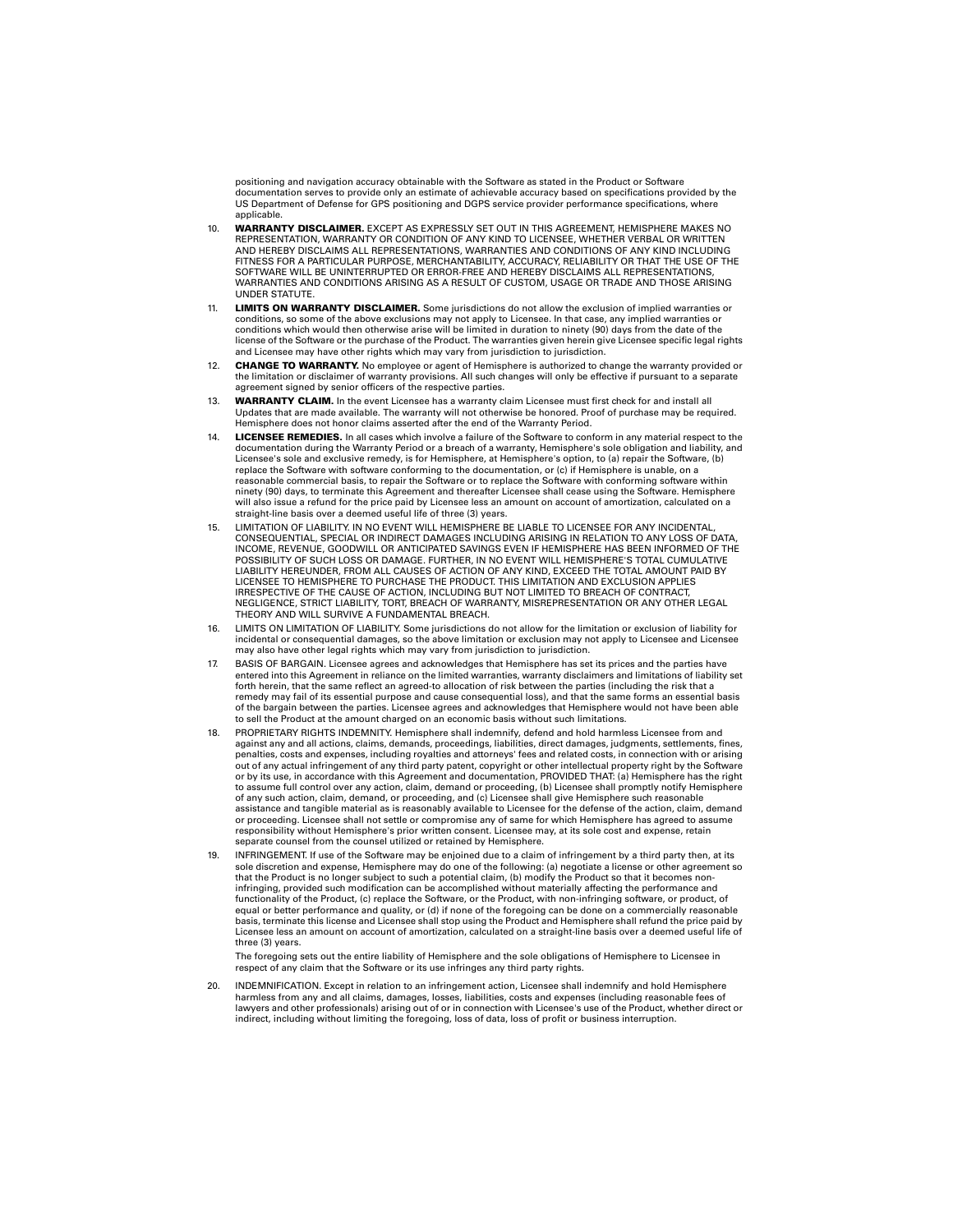- 21. TERMINATION. Licensee may terminate this Agreement at any time without cause. Hemisphere may terminate this Agreement on 30 days notice to Licensee if Licensee fails to materially comply with each provision of this Agreement unless such default is cured within the 30 days. Any such termination by a party shall be in addition to and without prejudice to such rights and remedies as may be available, including injunction and other equitable remedies. Upon receipt by Licensee of written notice of termination from Hemisphere or termination by Licensee, Licensee shall at the end of any notice period (a) cease using the Software; and (b) return to Hemisphere (or destroy and provide a certificate of a Senior Officer attesting to such destruction) the Software and all related material and any magnetic or optical media provided to Licensee. The provisions of Sections 6), 7), 8), 9), 10), 15), 21), 26) and 27) herein shall survive the expiration or termination of this Agreement for any reason.
- 22. **EXPORT RESTRICTIONS**. Licensee agrees that Licensee will comply with all export control legislation of Canada, the United States, Australia and any other applicable country's laws and regulations, whether under the Arms Export Control Act, the International Traffic in Arms Regulations, the Export Administration Regulations, the regulations of the United States Departments of Commerce, State, and Treasury, or otherwise as well as the export control legislation of all other countries.
- 23. **PRODUCT COMPONENTS.** The Product may contain third party components. Those third party components may be subject to additional terms and conditions. Licensee is required to agree to those terms and conditions in order to use the Product.
- 24. **FORCE MAJEURE EVENT.** Neither party will have the right to claim damages as a result of the other's inability to perform or any delay in performance due to unforeseeable circumstances beyond its reasonable control, such as labor disputes, strikes, lockouts, war, riot, insurrection, epidemic, Internet virus attack, Internet failure, supplier failure, act of God, or governmental action not the fault of the non-performing party.
- 25. **FORUM FOR DISPUTES**. The parties agree that the courts located in the State of Arizona and the courts of appeal there from will have exclusive jurisdiction to resolve any disputes between Licensee and Hemisphere concerning this Agreement or Licensee's use or inability to use the Software and the parties hereby irrevocably agree to attorn to the jurisdiction of those courts. Notwithstanding the foregoing, either party may apply to any court of competent jurisdiction for injunctive relief.
- 26. **APPLICABLE LAW**. This Agreement shall be governed by the laws of the State of Arizona, exclusive of any of its choice of law and conflicts of law jurisprudence.
- 27. **CISG.** The United Nations Convention on Contracts for the International Sale of Goods will not apply to this Agreement or any transaction hereunder.
- 28. **GENERAL.** This is the entire agreement between Licensee and Hemisphere relating to the Product and Licensee's use of the same, and supersedes all prior, collateral or contemporaneous oral or written representations, warranties or agreements regarding the same. No amendment to or modification of this Agreement will be binding unless in writing and signed by duly authorized representatives of the parties. Any and all terms and conditions set out in any correspondence between the parties or set out in a purchase order which are different from or in addition to the terms and conditions set forth herein, shall have no application and no written notice of same shall be required. In the event that one or more of the provisions of this Agreement is found to be illegal or unenforceable, this Agreement shall not be rendered inoperative but the remaining provisions shall continue in full force and effect.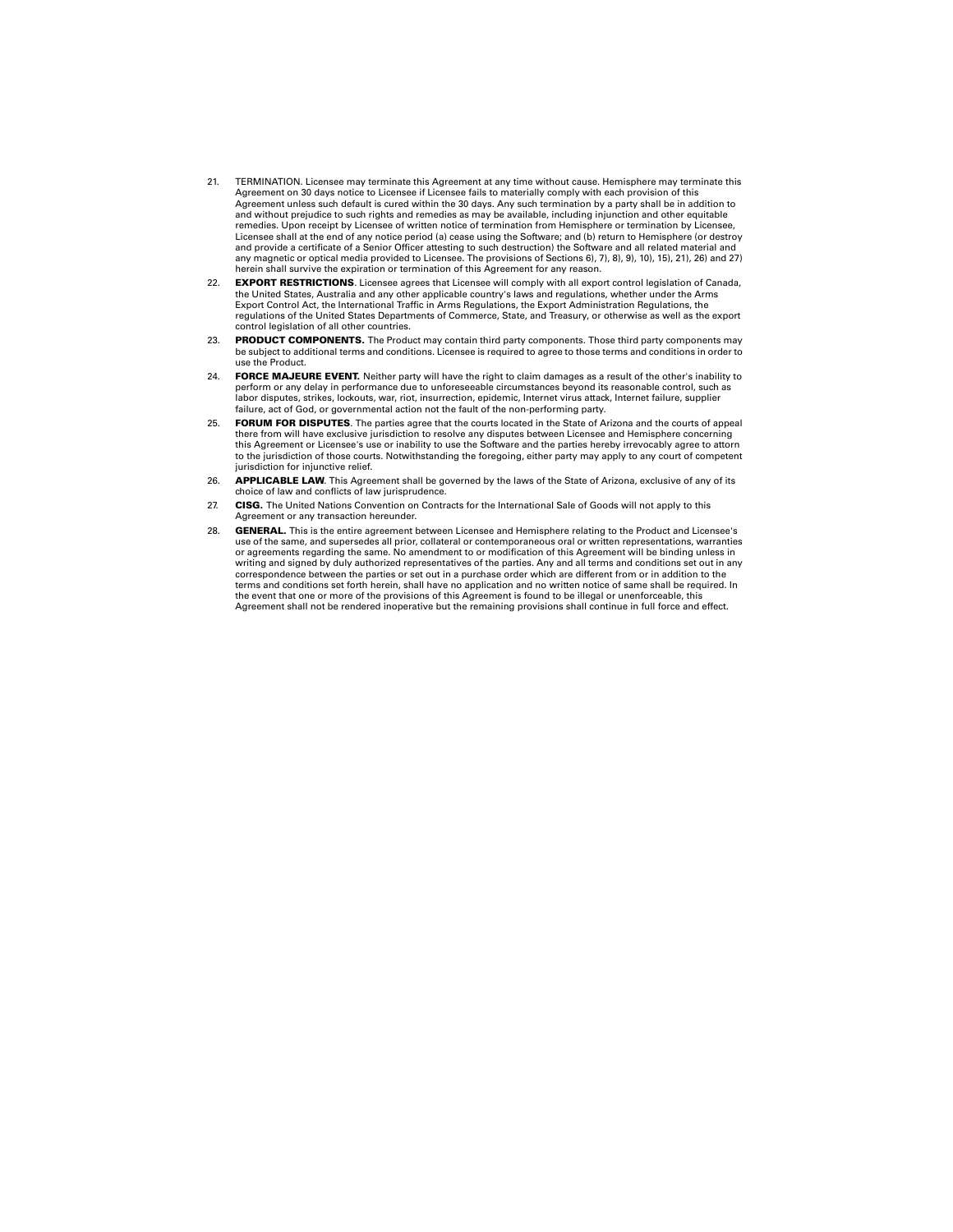### **Warranty Notice**

<span id="page-48-0"></span>**COVERED PRODUCTS:** This warranty covers all products manufactured by Hemisphere GNSS and purchased by the end purchaser (the "Products"), unless otherwise specifically and expressly agreed in writing by Hemisphere GNSS.

**LIMITED WARRANTY:** Hemisphere GNSS warrants solely to the end purchaser of the Products, subject to the exclusions and procedures set forth below, that the Products sold to such end purchaser and its internal components shall be free, under normal use and maintenance, from defects in materials, and workmanship and will substantially conform to Hemisphere GNSS' applicable specifications for the Product, for a period of 12 months from delivery of such Product to such end purchaser (the "Warranty Period"). Repairs and replacement components for the Products are warranted, subject to the exclusions and procedures set forth below, to be free, under normal use and maintenance, from defects in material and workmanship, and will substantially conform to Hemisphere GNSS' applicable specifications for the Product, for 90 days from performance or delivery, or for the balance of the original Warranty Period, whichever is greater.

**EXCLUSION OF ALL OTHER WARRANTIES.** The LIMITED WARRANTY shall apply only if the Product is properly and correctly installed, configured, interfaced, maintained, stored, and operated in accordance with Hemisphere GNSS' relevant User's Manual and Specifications, AND the Product is not modified or misused. The Product is provided "AS IS" and the implied warranties of MERCHANTABILITY and FITNESS FOR A PARTICULAR PURPOSE and ALL OTHER WARRANTIES, express, implied or arising by statute, by course of dealing or by trade usage, in connection with the design, sale, installation, service or use of any products or any component thereof, are EXCLUDED from this transaction and shall not apply to the Product. The LIMITED WARRANTY is IN LIEU OF any other warranty, express or implied, including but not limited to, any warranty of MERCHANTABILITY or FITNESS FOR A PARTICULAR PURPOSE, title, and noninfringement.

**LIMITATION OF REMEDIES.** The purchaser's EXCLUSIVE REMEDY against Hemisphere GNSS shall be, at Hemisphere GNSS' option, the repair or replacement of any defective Product or components thereof. The purchaser shall notify Hemisphere GNSS or a Hemisphere GNSS' approved service center immediately of any defect. Repairs shall be made through a Hemisphere GNSS approved service center only. Repair, modification or service of Hemisphere GNSS products by any party other than a Hemisphere GNSS approved service center shall render this warranty null and void. The remedy in this paragraph shall only be applied in the event that the Product is properly and correctly installed, configured, interfaced, maintained, stored, and operated in accordance with Hemisphere GNSS' relevant User's Manual and Specifications, AND the Product is not modified or misused. NO OTHER REMEDY (INCLUDING, BUT NOT LIMITED TO, SPECIAL, INDIRECT, INCIDENTAL, CONSEQUENTIAL OR CONTINGENT DAMAGES FOR LOST PROFITS, LOST SALES INJURY TO PERSON OR PROPERTY, OR ANY OTHER INCIDENTAL OR CONSEQUENTIAL LOSS) SHALL BE AVAILABLE TO PURCHASER, even if Hemisphere GNSS has been advised of the possibility of such damages. Without limiting the foregoing, Hemisphere GNSS shall not be liable for any damages of any kind resulting from installation, use, quality, performance or accuracy of any Product.

**HEMISPHERE IS NOT RESPONSIBLE FOR PURCHASER'S NEGLIGENCE OR UNAUTHORIZED USES OF THE PRODUCT.** IN NO EVENT SHALL HEMISPHERE GNSS BE IN ANY WAY RESPONSIBLE FOR ANY DAMAGES RESULTING FROM PURCHASER'S OWN NEGLIGENCE, OR FROM OPERATION OF THE PRODUCT IN ANY WAY OTHER THAN AS SPECIFIED IN HEMISPHERE GNSS' RELEVANT USER'S MANUAL AND SPECIFICATIONS. Hemisphere GNSS is NOT RESPONSIBLE for defects or performance problems resulting from (1) misuse, abuse, improper installation, neglect of Product; (2) the utilization of the Product with hardware or software products, information, data, systems, interfaces or devices not made, supplied or specified by Hemisphere GNSS; (3) the operation of the Product under any specification other than, or in addition to, the specifications set forth in Hemisphere GNSS' relevant User's Manual and Specifications; (4) damage caused by accident or natural events, such as lightning (or other electrical discharge) or fresh/salt water immersion of Product; (5) damage occurring in transit; (6) normal wear and tear; or (7) the operation or failure of operation of any satellite-based positioning system or differential correction service; or the availability or performance of any satellite-based positioning signal or differential correction signal.

**THE PURCHASER IS RESPONSIBLE FOR OPERATING THE VEHICLE SAFELY.** The purchaser is solely responsible for the safe operation of the vehicle used in connection with the Product, and for maintaining proper system control settings. UNSAFE DRIVING OR SYSTEM CONTROL SETTINGS CAN RESULT IN PROPERTY DAMAGE, INJURY, OR DEATH. The purchaser is solely responsible for his/her safety and for the safety of others. The purchaser is solely responsible for maintaining control of the automated steering system at all times. THE PURCHASER IS SOLELY RESPONSIBLE FOR ENSURING THE PRODUCT IS PROPERLY AND CORRECTLY INSTALLED, CONFIGURED, INTERFACED, MAINTAINED, STORED, AND OPERATED IN ACCORDANCE WITH HEMISPHERE GNSS' RELEVANT USER'S MANUAL AND SPECIFICATIONS. Hemisphere GNSS does not warrant or guarantee the positioning and navigation precision or accuracy obtained when using Products. Products are not intended for primary navigation or for use in safety of life applications. The potential accuracy of Products as stated in Hemisphere GNSS literature and/or Product specifications serves to provide only an estimate of achievable accuracy based on performance specifications provided by the satellite service operator (i.e. US Department of Defense in the case of GNSS) and differential correction service provider. Hemisphere GNSS reserves the right to modify Products without any obligation to notify, supply or install any improvements or alterations to existing Products.

**GOVERNING LAW.** This agreement and any disputes relating to, concerning or based upon the Product shall be governed by and interpreted in accordance with the laws of the State of Arizona.

**OBTAINING WARRANTY SERVICE.** In order to obtain warranty service, the end purchaser must bring the Product to a Hemisphere GNSS approved service center along with the end purchaser's proof of purchase. Hemisphere GNSS does not warrant claims asserted after the end of the warranty period. For any questions regarding warranty service or to obtain information regarding the location of any of Hemisphere GNSS approved service center, contact Hemisphere GNSS at the following address:

#### **Hemisphere GNSS**

8444 N. 90th Street, Suite 120 Scottsdale, AZ 85258 Phone: 480-348-9919 Fax: 480-348-6370 techsupport@hemispheregps.com